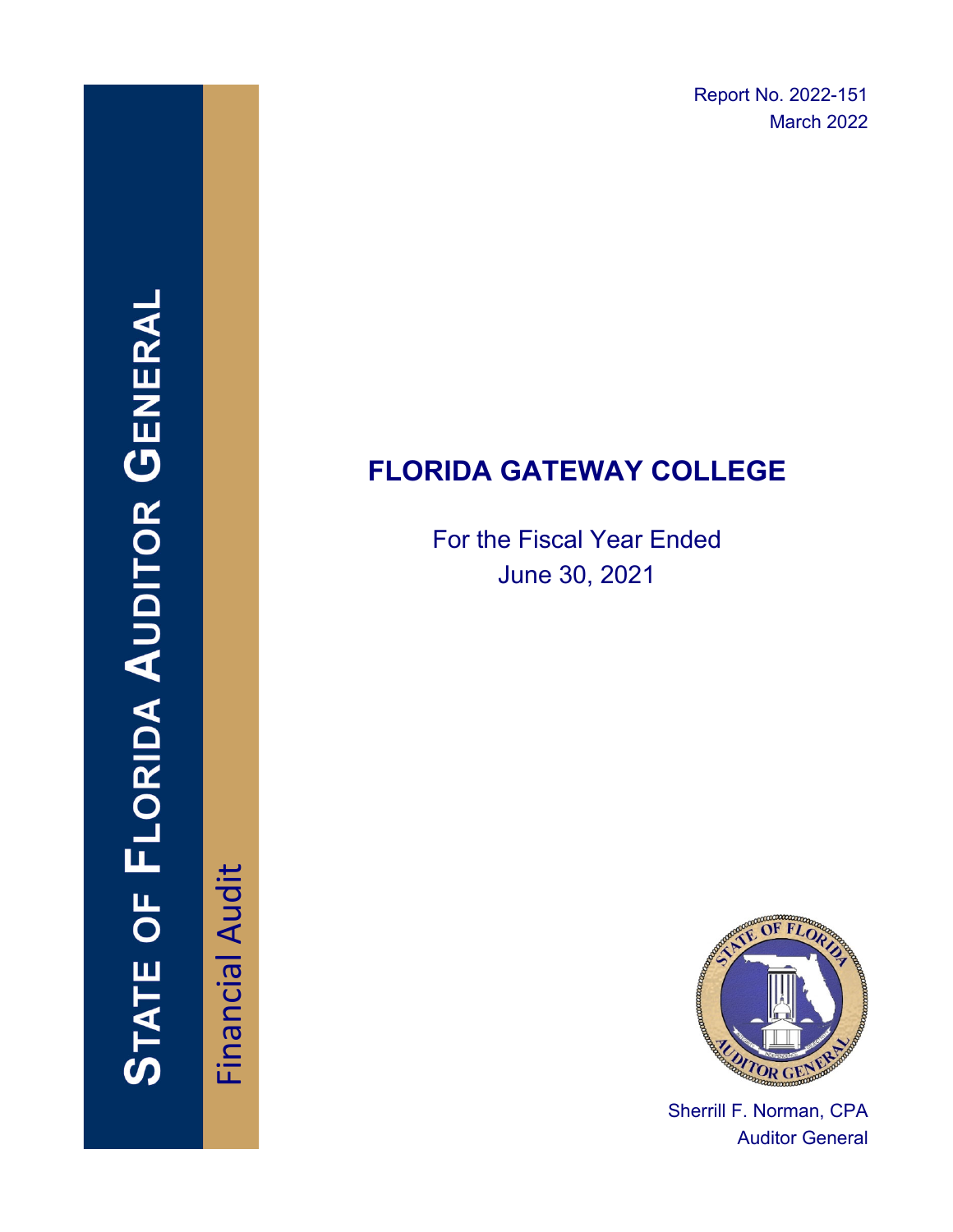#### **Board of Trustees and President**

During the 2020-21 fiscal year, Dr. Lawrence M. Barrett served as President of Florida Gateway College and the following individuals served as Members of the Board of Trustees:

|                                                                      | County    |
|----------------------------------------------------------------------|-----------|
| Dr. Miguel J. Tepedino, Chair Columbia                               |           |
| John D. Crawford, Vice Chair                                         | Baker     |
| Carolyn Renae Allen                                                  | Union     |
| Robert C. Brannan III                                                | Baker     |
| <b>Lindsey Lander</b>                                                | Gilchrist |
| Kathryn L. McInnis                                                   | Dixie     |
| Suzanne M. Norris                                                    | Columbia  |
| Dr. James Surrency                                                   | Gilchrist |
| Note: One Trustee position was vacant for the<br>entire fiscal year. |           |

The Auditor General conducts audits of governmental entities to provide the Legislature, Florida's citizens, public entity management, and other stakeholders unbiased, timely, and relevant information for use in promoting government accountability and stewardship and improving government operations.

The team leader was W. Nicole Lee, and the audit was supervised by Glenda K. Hart, CPA.

Please address inquiries regarding this report to Jaime N. Hoelscher, CPA, Audit Manager, by e-mail at jaimehoelscher@aud.state.fl.us or by telephone at (850) 412-2868.

This report and other reports prepared by the Auditor General are available at:

[FLAuditor.gov](http://flauditor.gov/) 

Printed copies of our reports may be requested by contacting us at:

**State of Florida Auditor General** 

**Claude Pepper Building, Suite G74 · 111 West Madison Street · Tallahassee, FL 32399-1450 · (850) 412-2722**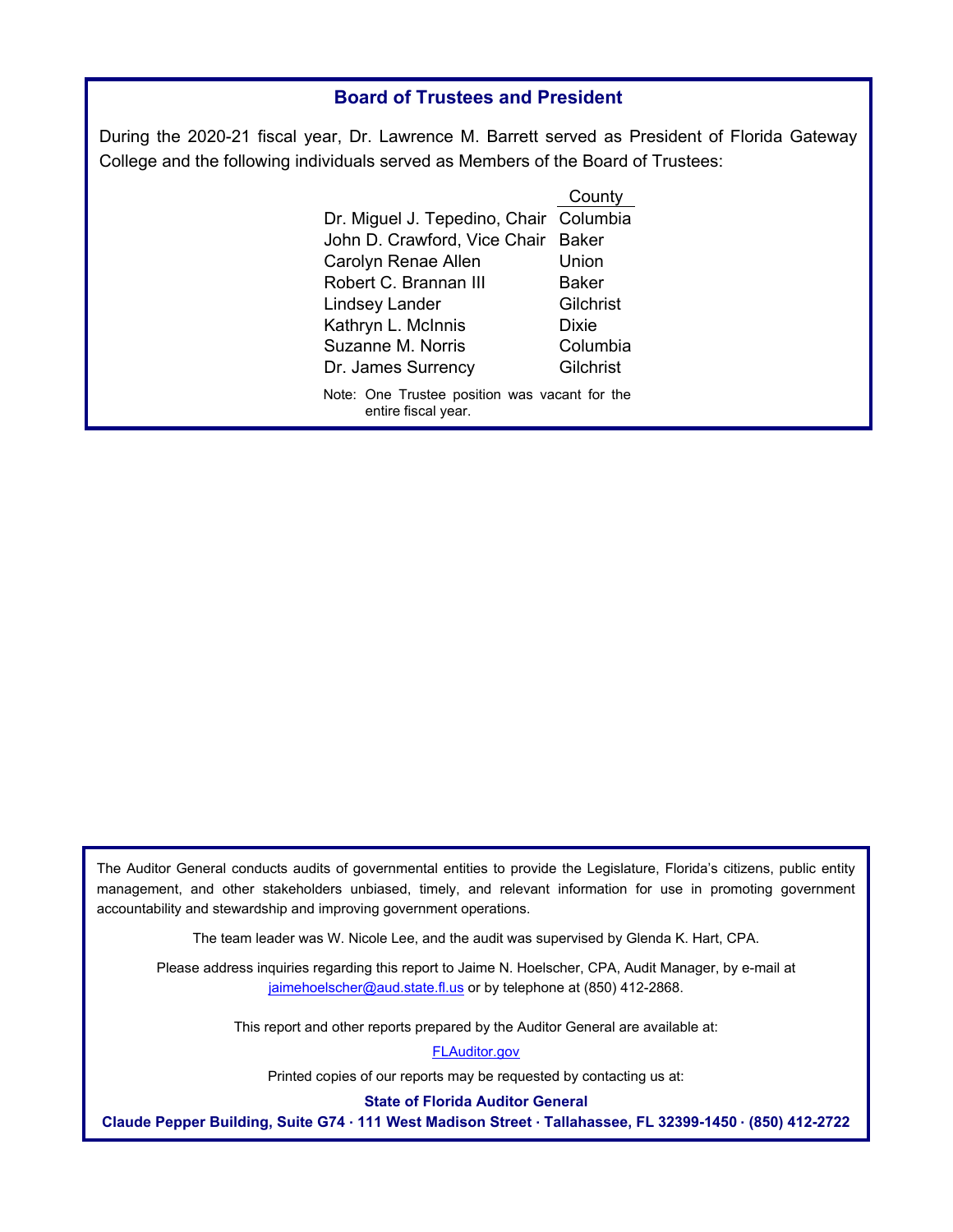## **FLORIDA GATEWAY COLLEGE TABLE OF CONTENTS**

|                                                                                                                                                                         | Page<br>No. |
|-------------------------------------------------------------------------------------------------------------------------------------------------------------------------|-------------|
|                                                                                                                                                                         |             |
|                                                                                                                                                                         |             |
|                                                                                                                                                                         |             |
|                                                                                                                                                                         |             |
|                                                                                                                                                                         |             |
| <b>BASIC FINANCIAL STATEMENTS</b>                                                                                                                                       |             |
|                                                                                                                                                                         |             |
|                                                                                                                                                                         |             |
|                                                                                                                                                                         |             |
|                                                                                                                                                                         |             |
| OTHER REQUIRED SUPPLEMENTARY INFORMATION                                                                                                                                |             |
| Schedule of Changes in the College's Total Other Postemployment Benefits Liability                                                                                      |             |
| Schedule of the College's Proportionate Share of the Net Pension Liability - Florida                                                                                    |             |
| Schedule of College Contributions - Florida Retirement System Pension Plan  44                                                                                          |             |
| Schedule of the College's Proportionate Share of the Net Pension Liability - Health                                                                                     |             |
| Schedule of College Contributions - Health Insurance Subsidy Pension Plan 46                                                                                            |             |
|                                                                                                                                                                         |             |
| INDEPENDENT AUDITOR'S REPORT ON INTERNAL CONTROL OVER<br>FINANCIAL REPORTING AND ON COMPLIANCE AND OTHER MATTERS<br>BASED ON AN AUDIT OF FINANCIAL STATEMENTS PERFORMED |             |
|                                                                                                                                                                         |             |
|                                                                                                                                                                         |             |
|                                                                                                                                                                         |             |
|                                                                                                                                                                         |             |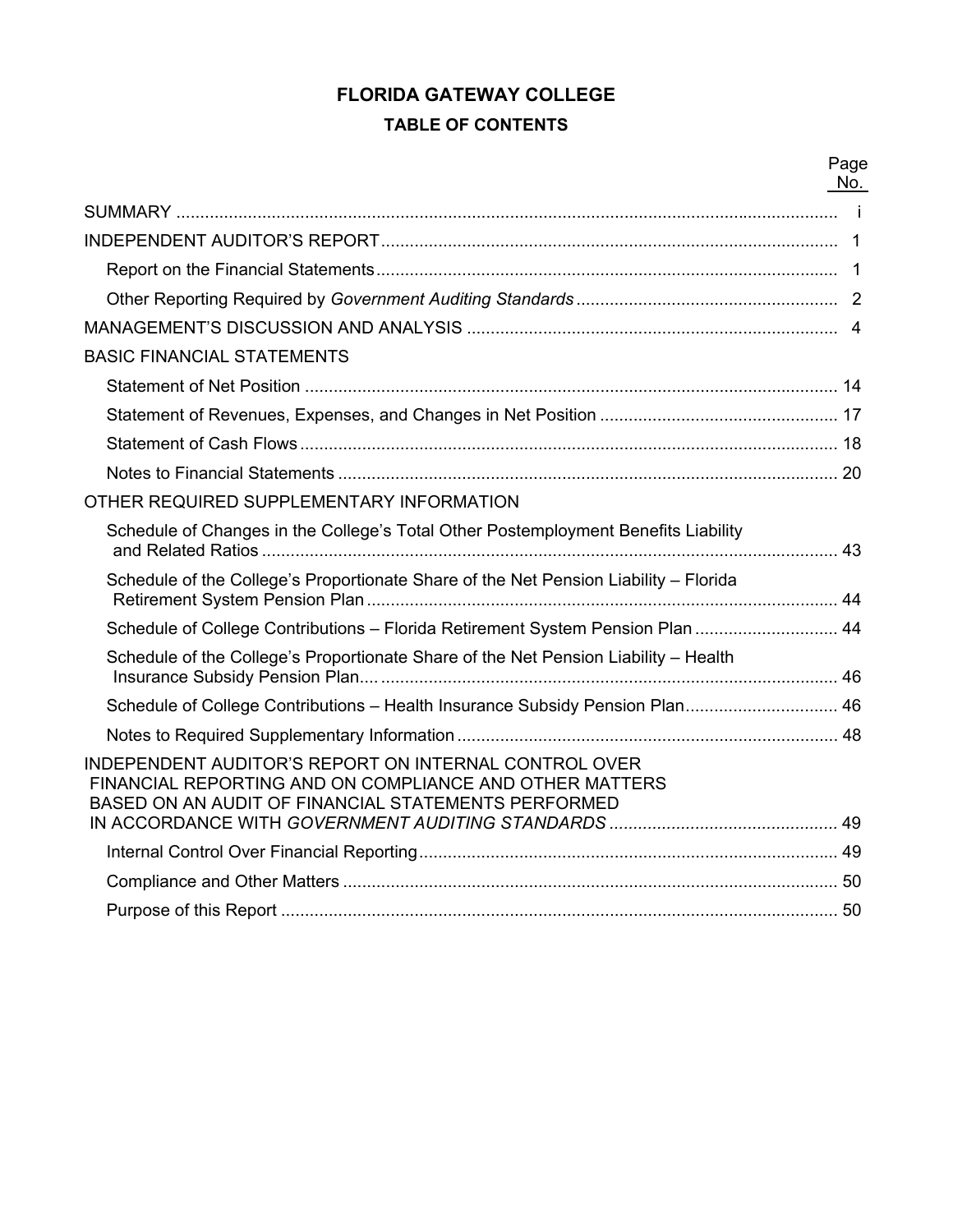## SUMMARY OF REPORT ON FINANCIAL STATEMENTS

<span id="page-3-0"></span>Our audit disclosed that the basic financial statements of Florida Gateway College (a component unit of the State of Florida) were presented fairly, in all material respects, in accordance with prescribed financial reporting standards.

SUMMARY OF REPORT ON INTERNAL CONTROL AND COMPLIANCE

Our audit did not identify any deficiencies in internal control over financial reporting that we consider to be material weaknesses.

The results of our tests disclosed no instances of noncompliance or other matters that are required to be reported under *Government Auditing Standards*, issued by the Comptroller General of the United States.

#### AUDIT OBJECTIVES AND SCOPE

Our audit objectives were to determine whether Florida Gateway College and its officers with administrative and stewardship responsibilities for College operations had:

- Presented the College's basic financial statements in accordance with generally accepted accounting principles;
- Established and implemented internal control over financial reporting and compliance with requirements that could have a direct and material effect on the financial statements; and
- Complied with the various provisions of laws, rules, regulations, contracts, and grant agreements that are material to the financial statements.

The scope of this audit included an examination of the College's basic financial statements as of and for the fiscal year ended June 30, 2021. We obtained an understanding of the College's environment, including its internal control, and assessed the risk of material misstatement necessary to plan the audit of the basic financial statements. We also examined various transactions to determine whether they were executed, in both manner and substance, in accordance with governing provisions of laws, rules, regulations, contracts, and grant agreements.

An examination of Federal awards administered by the College is included within the scope of our Statewide audit of Federal awards administered by the State of Florida.

## AUDIT METHODOLOGY

We conducted our audit in accordance with auditing standards generally accepted in the United States of America and applicable standards contained in *Government Auditing Standards*, issued by the Comptroller General of the United States.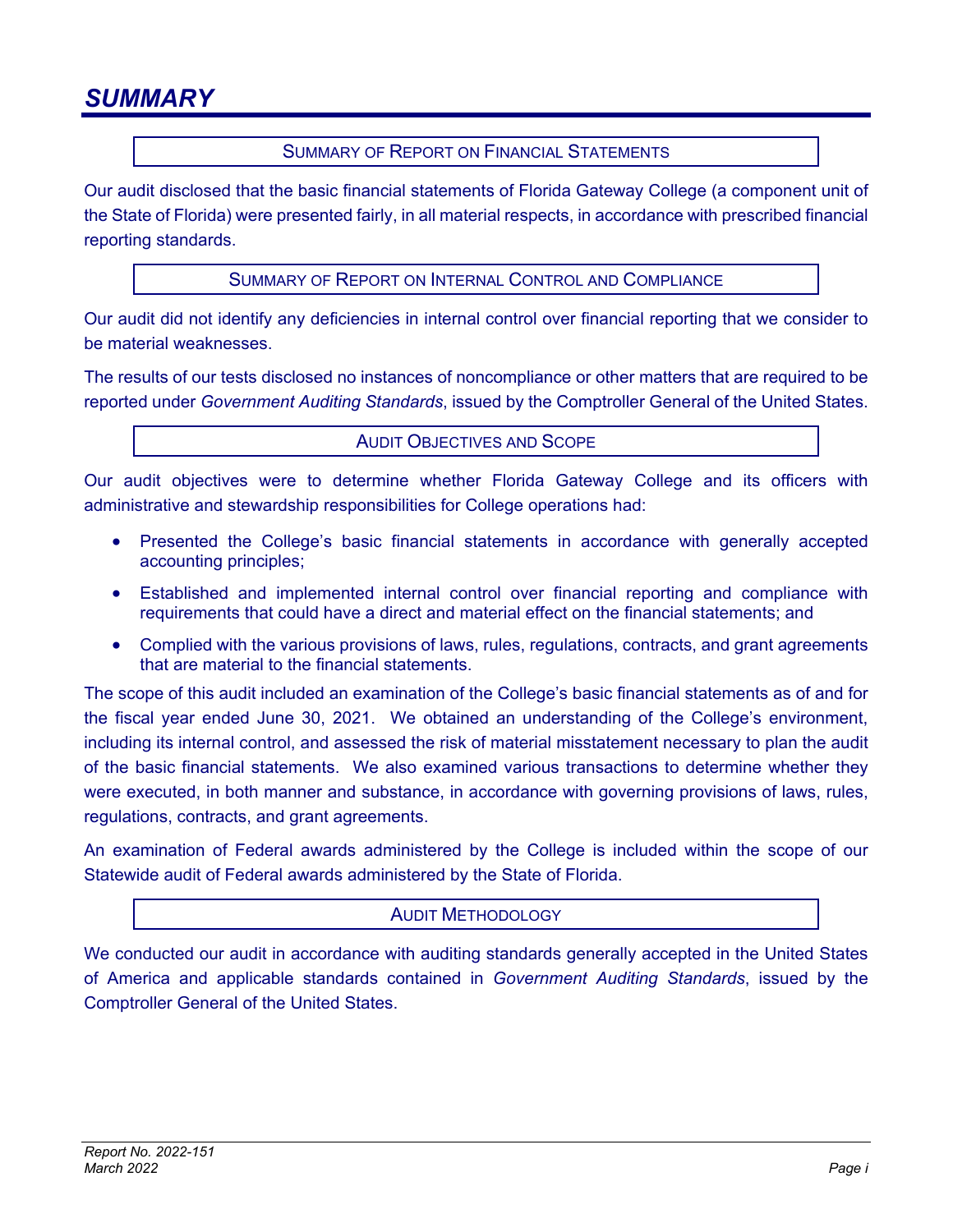<span id="page-4-0"></span>

Sherrill F. Norman, CPA Auditor General

# **AUDITOR GENERAL STATE OF FLORIDA**

Claude Denson Pepper Building, Suite G74 111 West Madison Street Tallahassee, Florida 32399-1450



Phone: (850) 412-2722 Fax: (850) 488-6975

The President of the Senate, the Speaker of the House of Representatives, and the Legislative Auditing Committee

## **INDEPENDENT AUDITOR'S REPORT**

## **Report on the Financial Statements**

We have audited the accompanying financial statements of Florida Gateway College, a component unit of the State of Florida, and its discretely presented component unit as of and for the fiscal year ended June 30, 2021, and the related notes to the financial statements, which collectively comprise the College's basic financial statements as listed in the table of contents.

## *Management's Responsibility for the Financial Statements*

Management is responsible for the preparation and fair presentation of these financial statements in accordance with accounting principles generally accepted in the United States of America; this includes the design, implementation, and maintenance of internal control relevant to the preparation and fair presentation of financial statements that are free from material misstatement, whether due to fraud or error.

## *Auditor's Responsibility*

Our responsibility is to express opinions on these financial statements based on our audit. We did not audit the financial statements of the discretely presented component unit, which represent 100 percent of the transactions and account balances of the discretely presented component unit columns. Those statements were audited by other auditors whose report has been furnished to us, and our opinion, insofar as it relates to the amounts included for the discretely presented component unit, is based solely on the report of the other auditors. We conducted our audit in accordance with auditing standards generally accepted in the United States of America and the standards applicable to financial audits contained in *Government Auditing Standards*, issued by the Comptroller General of the United States. Those standards require that we plan and perform the audit to obtain reasonable assurance about whether the financial statements are free from material misstatement.

An audit involves performing procedures to obtain audit evidence about the amounts and disclosures in the financial statements. The procedures selected depend on the auditor's judgment, including the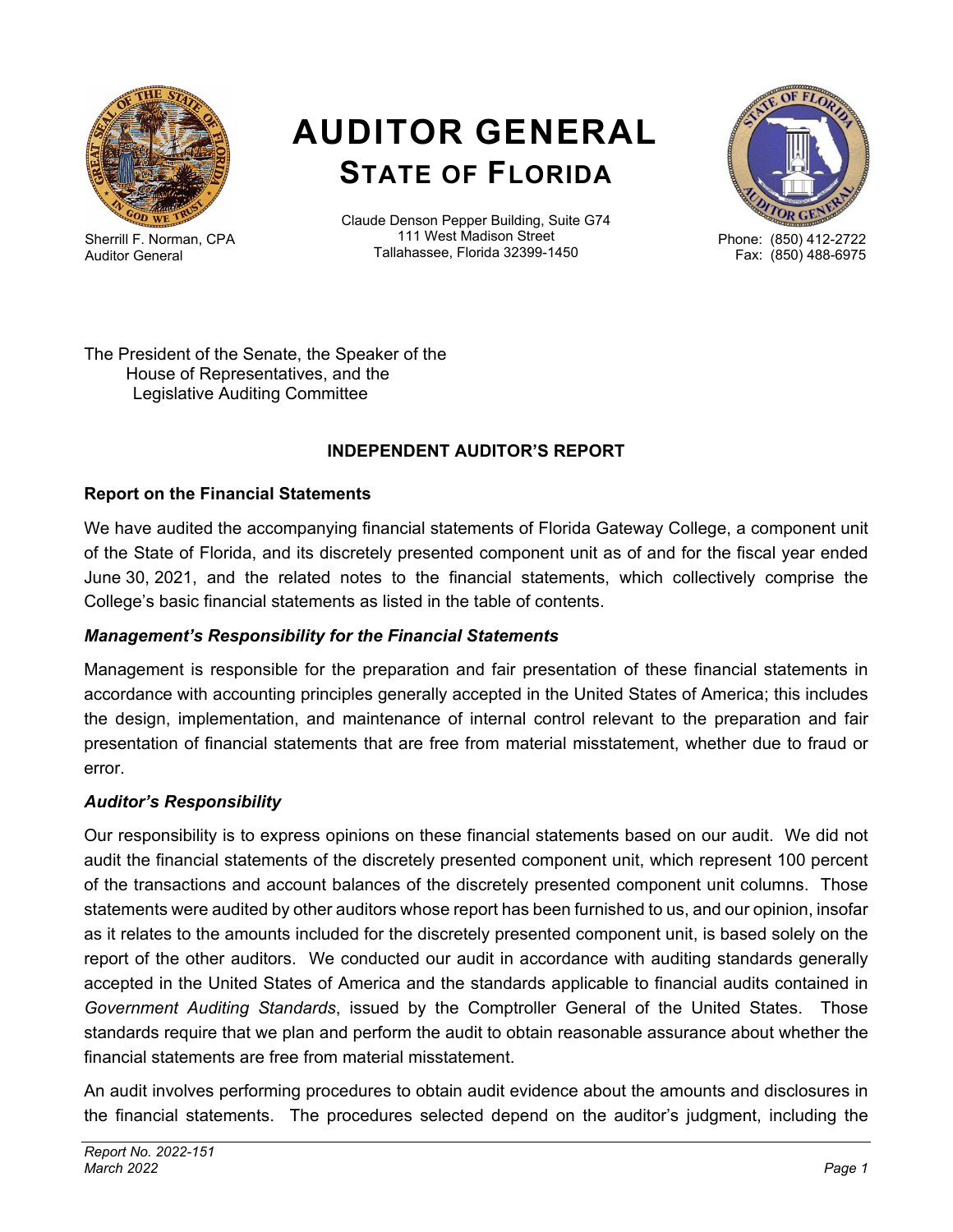<span id="page-5-0"></span>assessment of the risks of material misstatement of the financial statements, whether due to fraud or error. In making those risk assessments, the auditor considers internal control relevant to the entity's preparation and fair presentation of the financial statements in order to design audit procedures that are appropriate in the circumstances, but not for the purpose of expressing an opinion on the effectiveness of the entity's internal control. Accordingly, we express no such opinion. An audit also includes evaluating the appropriateness of accounting policies used and the reasonableness of significant accounting estimates made by management, as well as evaluating the overall presentation of the financial statements.

We believe that the audit evidence we have obtained is sufficient and appropriate to provide a basis for our audit opinions.

## *Opinions*

In our opinion, based on our audit and the report of other auditors, the financial statements referred to above present fairly, in all material respects, the respective financial position of Florida Gateway College and of its discretely presented component unit as of June 30, 2021, and the respective changes in financial position and, where applicable, cash flows thereof for the fiscal year then ended in accordance with accounting principles generally accepted in the United States of America.

## *Other Matter*

## *Required Supplementary Information*

Accounting principles generally accepted in the United States of America require that **MANAGEMENT'S DISCUSSION AND ANALYSIS**, the **Schedule of Changes in the College's Total Other Postemployment Benefits Liability and Related Ratios**, **Schedule of the College's Proportionate Share of the Net Pension Liability – Florida Retirement System Pension Plan**, **Schedule of College Contributions – Florida Retirement System Pension Plan**, **Schedule of the College's Proportionate Share of the Net Pension Liability – Health Insurance Subsidy Pension Plan**, **Schedule of College Contributions – Health Insurance Subsidy Pension Plan**, and **Notes to Required Supplementary Information**, as listed in the table of contents, be presented to supplement the basic financial statements. Such information, although not a part of the basic financial statements, is required by the Governmental Accounting Standards Board who considers it to be an essential part of financial reporting for placing the basic financial statements in an appropriate operational, economic, or historical context. We and other auditors have applied certain limited procedures to the required supplementary information in accordance with auditing standards generally accepted in the United States of America, which consisted of inquiries of management about the methods of preparing the information and comparing the information for consistency with management's responses to our inquiries, the basic financial statements, and other knowledge we obtained during our audit of the basic financial statements. We do not express an opinion or provide any assurance on the information because the limited procedures do not provide us with sufficient evidence to express an opinion or provide any assurance.

## **Other Reporting Required by** *Government Auditing Standards*

In accordance with *Government Auditing Standards*, we have also issued our report dated March 15, 2022, on our consideration of the Florida Gateway College's internal control over financial reporting and on our tests of its compliance with certain provisions of laws, rules, regulations, contracts,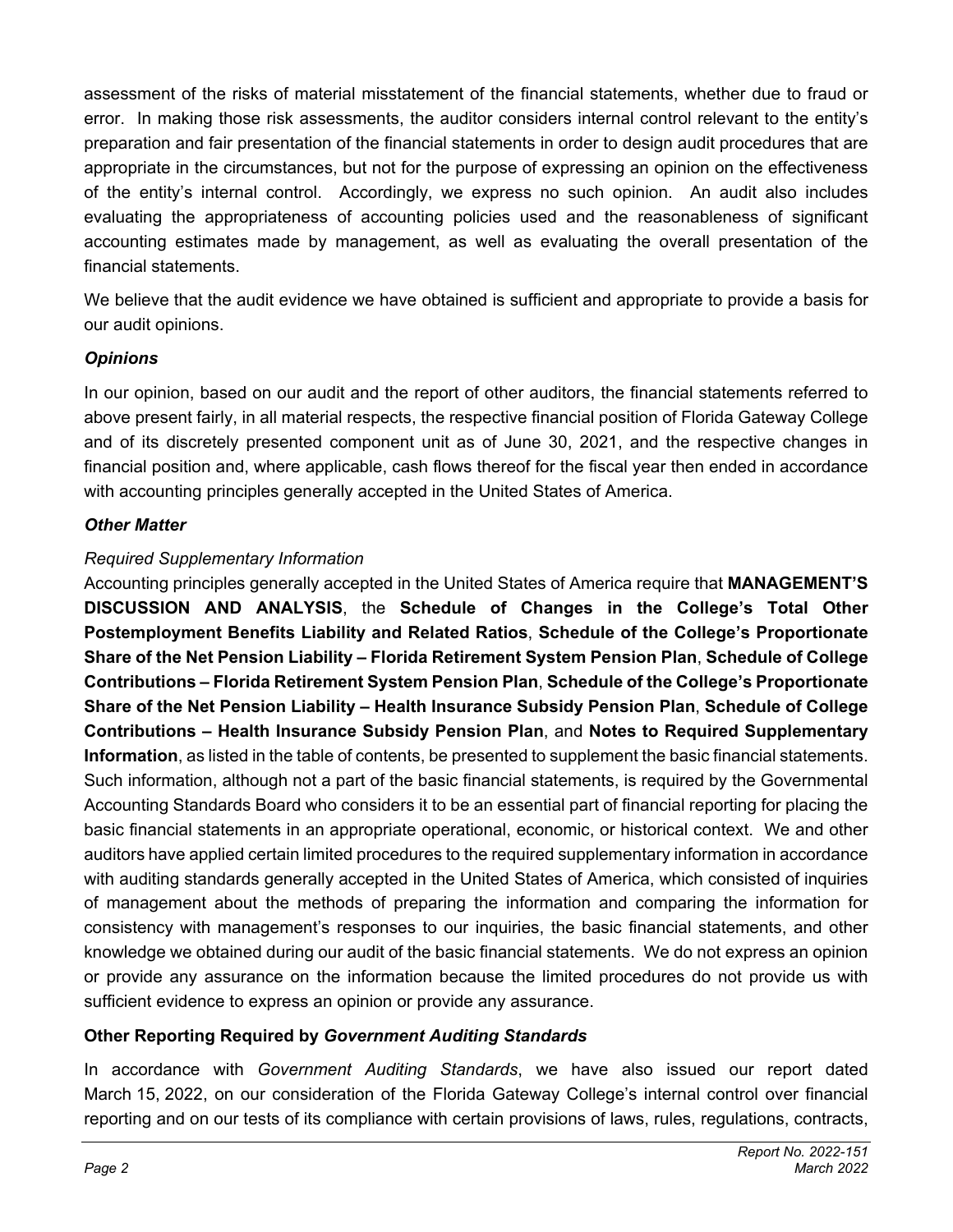and grant agreements and other matters included under the heading **INDEPENDENT AUDITOR'S REPORT ON INTERNAL CONTROL OVER FINANCIAL REPORTING AND ON COMPLIANCE AND OTHER MATTERS BASED ON AN AUDIT OF FINANCIAL STATEMENTS PERFORMED IN ACCORDANCE WITH** *GOVERNMENT AUDITING STANDARDS*. The purpose of that report is solely to describe the scope of our testing of internal control over financial reporting and compliance and the results of that testing, and not to provide an opinion on the effectiveness of the internal control over financial reporting or on compliance. That report is an integral part of an audit performed in accordance with *Government Auditing Standards* in considering the Florida Gateway College's internal control over financial reporting and compliance.

Respectfully submitted,

Sherrill F. Norman, CPA Tallahassee, Florida March 15, 2022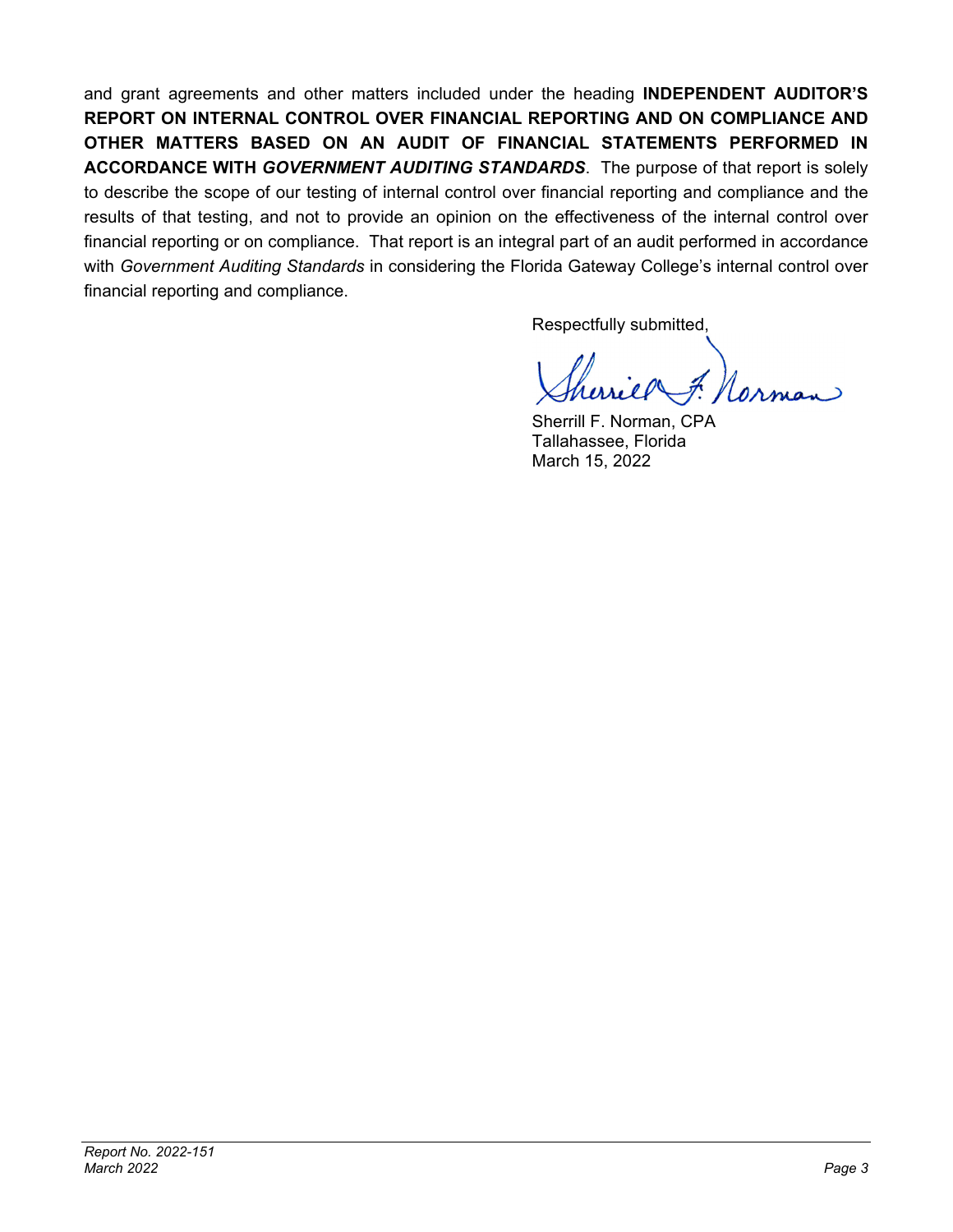## <span id="page-7-0"></span>*MANAGEMENT'S DISCUSSION AND ANALYSIS*

Management's discussion and analysis (MD&A) provides an overview of the financial position and activities of the College for the fiscal year ended June 30, 2021, and should be read in conjunction with the financial statements and notes thereto. The MD&A, and financial statements and notes thereto, are the responsibility of College management. The MD&A contains financial activity of the College for the fiscal years ended June 30, 2021, and June 30, 2020, and its component unit, The Foundation for Florida Gateway College, Inc. for the fiscal years ended March 31, 2021, and March 31, 2020.

## FINANCIAL HIGHLIGHTS

The College's assets totaled \$56.4 million at June 30, 2021. This balance reflects a \$7.6 million, or 15.5 percent, increase as compared to the 2019-20 fiscal year, primarily resulting from increases in cash, due from other governmental agencies and nondepreciable capital assets, offset by decreases in investments and depreciable capital assets. Liabilities increased by \$2.5 million, or 10.6 percent, totaling \$25.6 million at June 30, 2021, resulting primarily from an increase in the net pension liability. As a result, the College's net position increased by \$5.8 million, resulting in a year-end balance of \$34.7 million.

The College's operating revenues totaled \$4.1 million for the 2020-21 fiscal year, representing a 11.2 percent increase compared to the 2019-20 fiscal year due mainly to increases in Federal grants and contracts. Operating expenses totaled \$32.6 million for the 2020-21 fiscal year, representing an increase of 7 percent as compared to the 2019-20 fiscal year due mainly to increases in scholarships and waivers, other services and expenses, and materials and supplies related to building repairs and maintenance.

Net position represents the residual interest in the College's assets and deferred outflows of resources after deducting liabilities and deferred inflows of resources. The College's comparative total net position by category for the fiscal years ended June 30, 2021, and June 30, 2020, is shown in the following graph: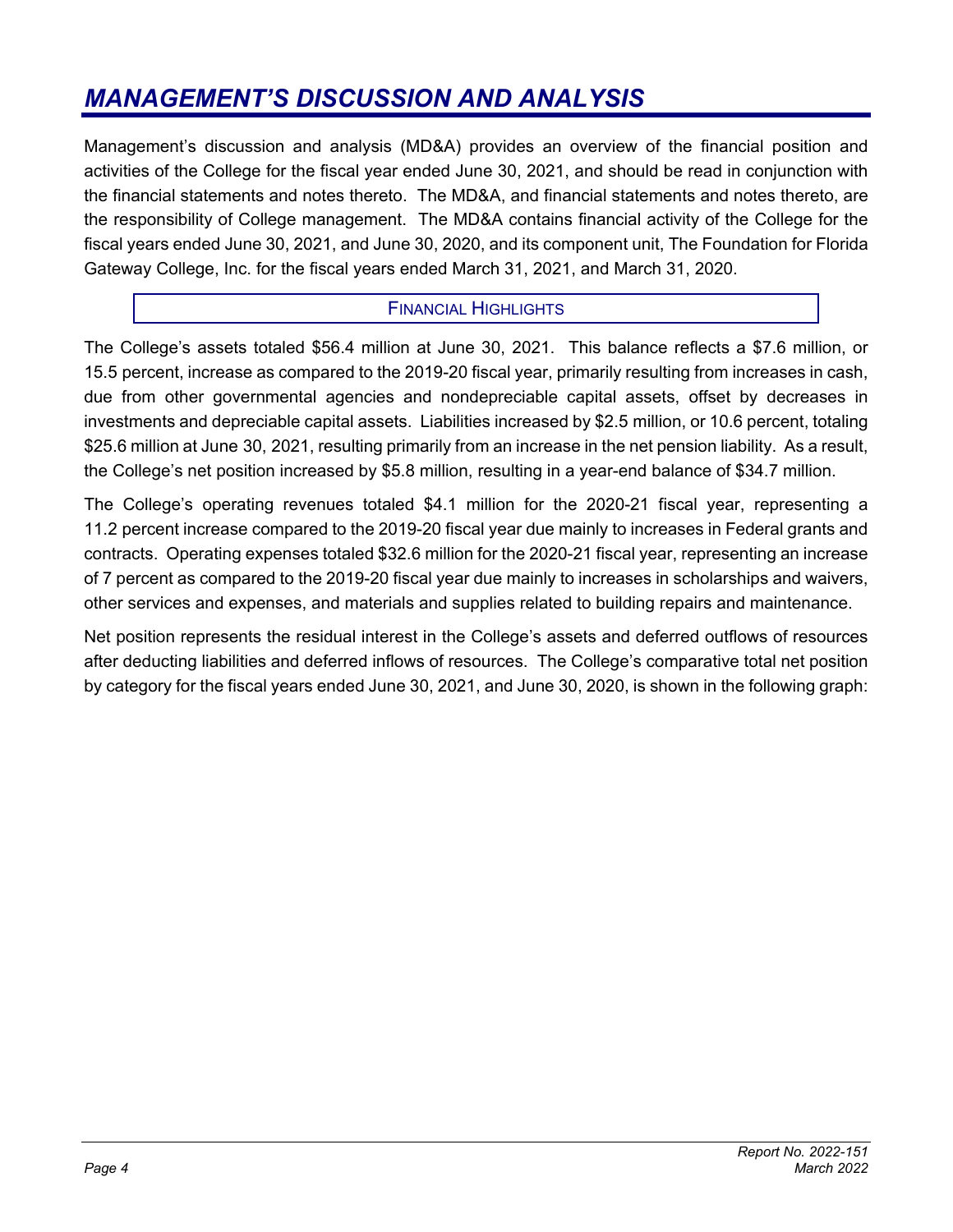



The following chart provides a graphical presentation of College revenues by category for the 2020-21 fiscal year:



Pursuant to the Governmental Accounting Standards Board (GASB) Statement No. 35, the College's financial report consists of three basic financial statements: the statement of net position; the statement of revenues, expenses, and changes in net position; and the statement of cash flows. The financial statements, and notes thereto, encompass the College and its component unit.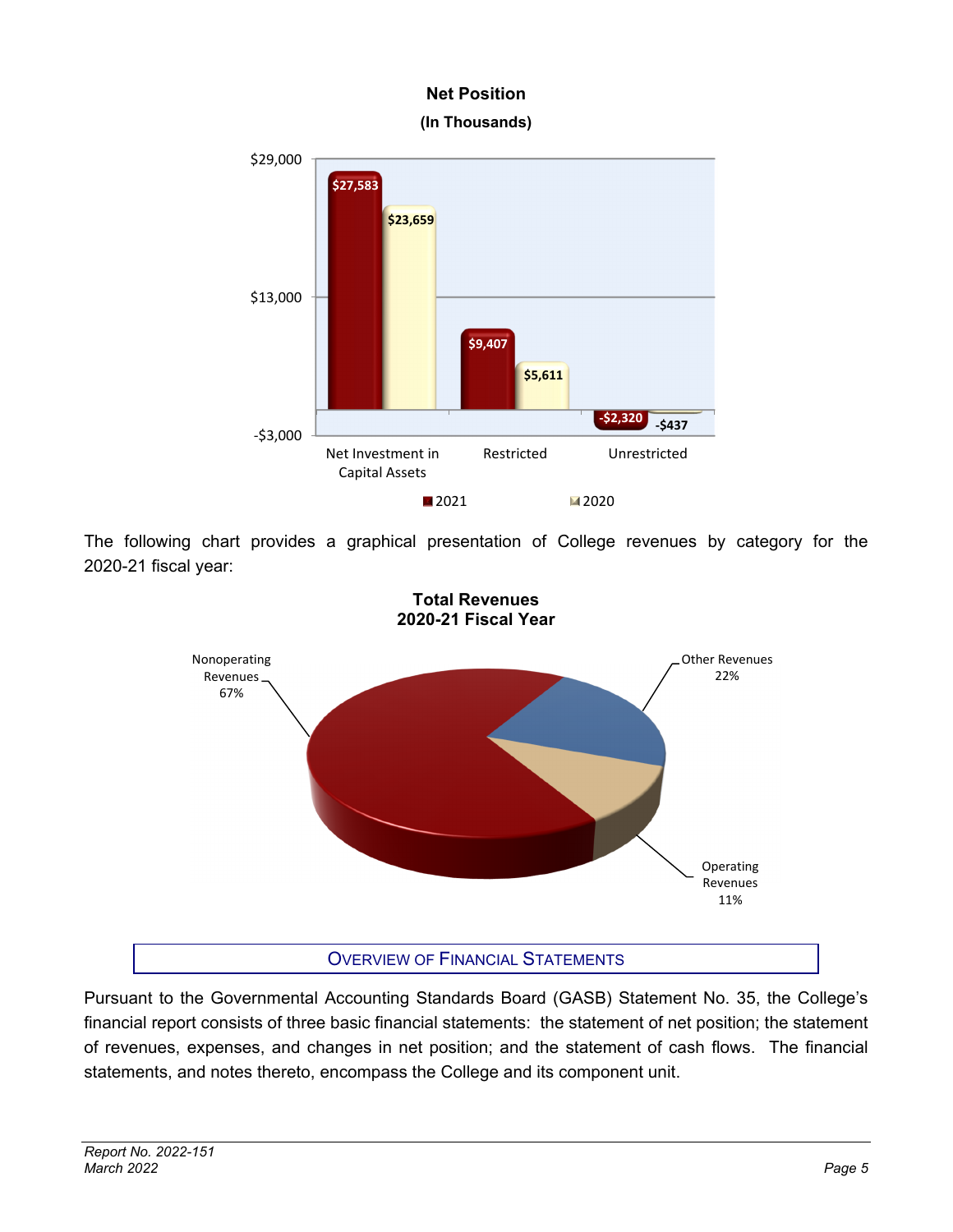- Florida Gateway College (Primary Institution) Most of the programs and services generally associated with a college fall into this category, including instruction, public service, and support services.
- The Foundation for Florida Gateway College, Inc. (Component Unit) Although legally separate, this component unit is important because of the College is financially accountable for it, as the College reports its financial activities to the State of Florida. The Foundation's fiscal year differs from the College and covers the period April through March.

#### **The Statement of Net Position**

The statement of net position reflects the assets, deferred outflows of resources, liabilities, and deferred inflows of resources of the College, using the accrual basis of accounting, and presents the financial position of the College at a specified time. Assets, plus deferred outflows of resources, less liabilities, less deferred inflows of resources, equals net position, which is one indicator of the College's current financial condition. The changes in net position that occur over time indicate improvement or deterioration in the College's financial condition.

The following summarizes the assets, deferred outflows of resources, liabilities, deferred inflows of resources, and net position of the College and its component unit for the respective fiscal years ended:

|                                       | College  |               | <b>Component Unit</b> |               |  |
|---------------------------------------|----------|---------------|-----------------------|---------------|--|
|                                       | 6-30-21  | $6 - 30 - 20$ | $3 - 31 - 21$         | $3 - 31 - 20$ |  |
| <b>Assets</b>                         |          |               |                       |               |  |
| <b>Current Assets</b>                 | \$19,627 | \$10,850      | \$17,394              | \$13,307      |  |
| Capital Assets, Net                   | 35,217   | 31,687        | 826                   | 198           |  |
| <b>Other Noncurrent Assets</b>        | 1,582    | 6,335         | 4,978                 | 4,714         |  |
| <b>Total Assets</b>                   | 56,426   | 48,872        | 23,198                | 18,219        |  |
| <b>Deferred Outflows of Resources</b> | 4,715    | 4,335         |                       |               |  |
| <b>Liabilities</b>                    |          |               |                       |               |  |
| <b>Current Liabilities</b>            | 2,970    | 2,180         | 121                   | 55            |  |
| <b>Noncurrent Liabilities</b>         | 22,583   | 20,920        |                       |               |  |
| <b>Total Liabilities</b>              | 25,553   | 23,100        | 121                   | 55            |  |
| Deferred Inflows of Resources         | 918      | 1,274         |                       |               |  |
| <b>Net Position</b>                   |          |               |                       |               |  |
| Net Investment in Capital Assets      | 27,583   | 23,659        | 826                   | 198           |  |
| Restricted                            | 9,407    | 5,611         | 20,955                | 16,922        |  |
| Unrestricted                          | (2,320)  | (437)         | 1,296                 | 1,044         |  |
| <b>Total Net Position</b>             | \$34,670 | \$28,833      | \$23,077              | \$18,164      |  |

### **Condensed Statement of Net Position for the Fiscal Years Ended (In Thousands)**

Total assets increased by \$7.6 million primarily due to increases in due from other governmental agencies related to Public Education Capital Outlay (PECO) appropriations and increases in capital assets, due to the effect of current year additions and deletions, partially offset by decreases in investments and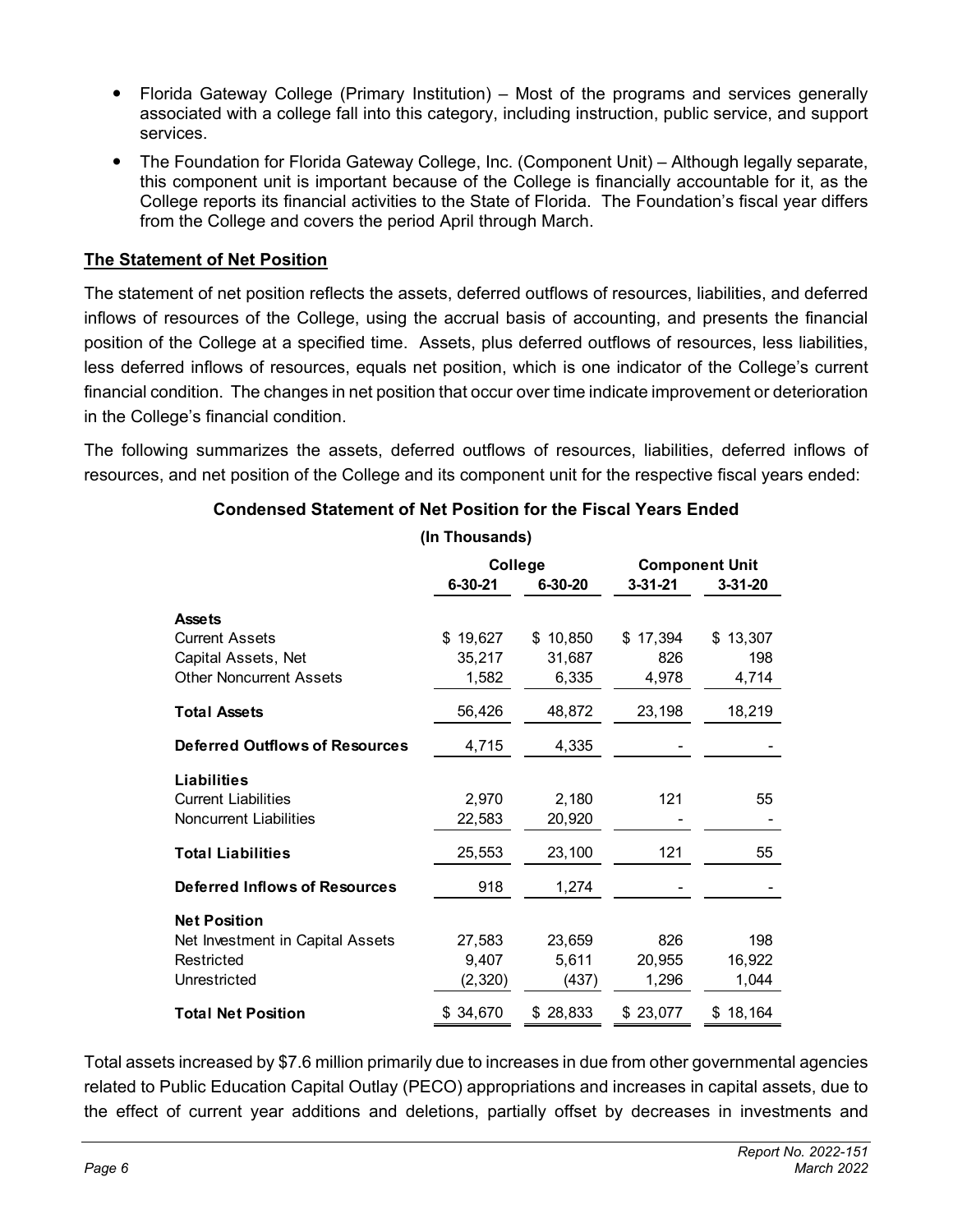restricted cash related to ongoing construction projects. Total liabilities increased by \$2.5 million primarily due to an increase in net pension liability and accounts payable related to on-going construction projects.

## **The Statement of Revenues, Expenses, and Changes in Net Position**

The statement of revenues, expenses, and changes in net position presents the College's revenue and expense activity, categorized as operating and nonoperating. Revenues and expenses are recognized when earned or incurred, regardless of when cash is received or paid.

The following summarizes the activity of the College and its component unit for the respective fiscal years ended:

|                                                              |    | (In Thousands)      |    |                     |                       |                      |
|--------------------------------------------------------------|----|---------------------|----|---------------------|-----------------------|----------------------|
|                                                              |    | College             |    |                     | <b>Component Unit</b> |                      |
|                                                              |    | 6-30-21             |    | 6-30-20             | $3 - 31 - 21$         | $3 - 31 - 20$        |
| <b>Operating Revenues</b><br>Less, Operating Expenses        | \$ | 4,137<br>32,641     | \$ | 3,721<br>30,500     | \$<br>867<br>1,181    | \$<br>1,780<br>1,696 |
| <b>Operating Income (Loss)</b><br>Net Nonoperating Revenues  |    | (28, 504)<br>25,899 |    | (26, 779)<br>22,963 | (314)<br>5,000        | 84<br>(487)          |
| Income (Loss) Before Other Revenues<br><b>Other Revenues</b> |    | (2,605)<br>8,442    |    | (3,816)<br>1,019    | 4.686<br>227          | (403)<br>196         |
| Net Increase (Decrease) In Net Position                      |    | 5,837               |    | (2,797)             | 4,913                 | (207)                |
| Net Position, Beginning of Year                              |    | 28,833              |    | 31,630              | 18,164                | 18,371               |
| <b>Net Position, End of Year</b>                             | S  | 34,670              | S  | 28,833              | \$<br>23,077          | \$<br>18,164         |

### **Condensed Statement of Revenues, Expenses, and Changes in Net Position For the Fiscal Years Ended**

## **Operating Revenues**

GASB Statement No. 35 categorizes revenues as either operating or nonoperating. Operating revenues generally result from exchange transactions where each of the parties to the transaction either gives or receives something of equal or similar value.

The following summarizes the operating revenues by source for the College and its component unit that were used to fund operating activities for the respective fiscal years ended: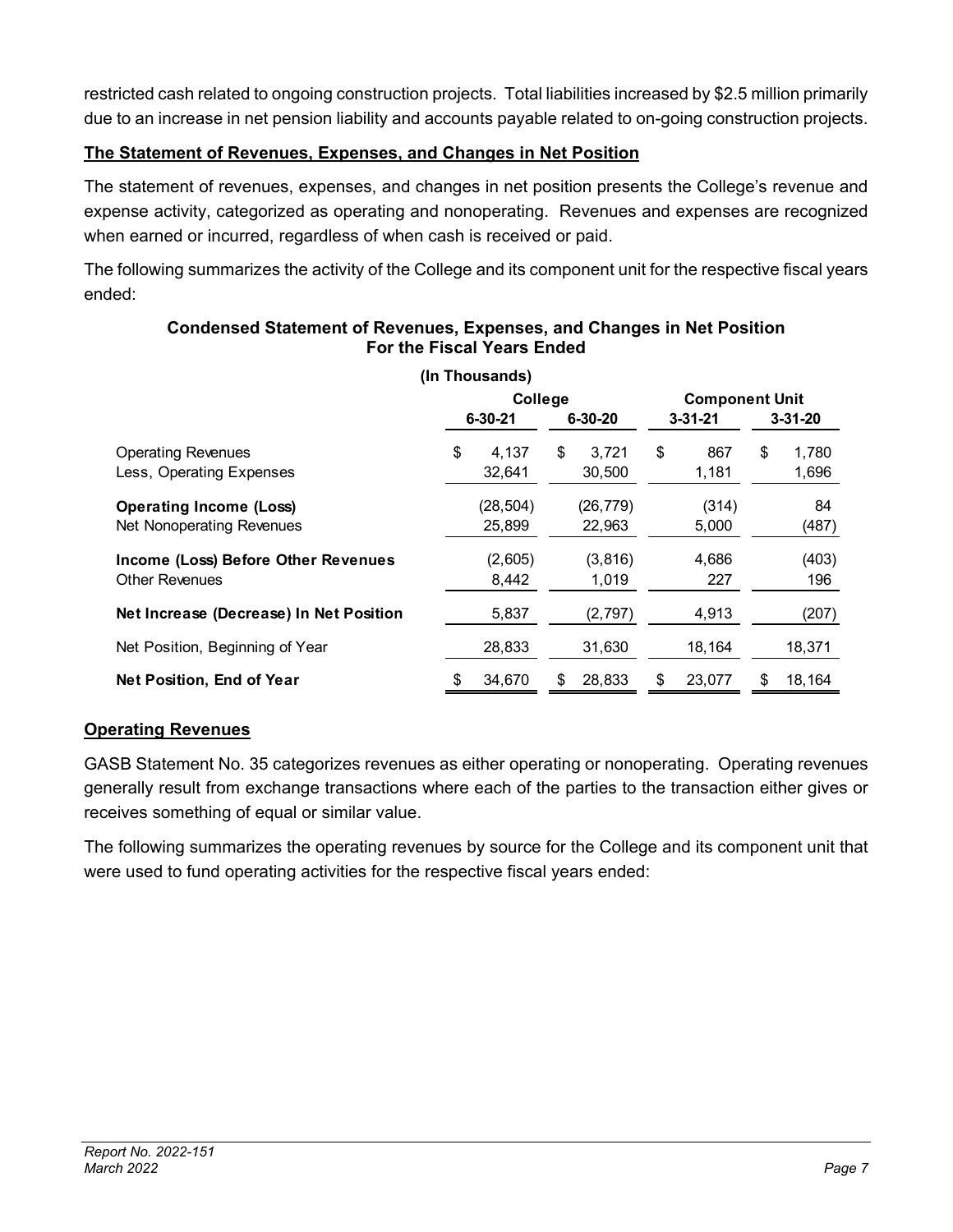## **Operating Revenues For the Fiscal Years Ended**

#### **(In Thousands)**

|                                               | College |         |     | <b>Component Unit</b> |     |               |     |               |
|-----------------------------------------------|---------|---------|-----|-----------------------|-----|---------------|-----|---------------|
|                                               |         | 6-30-21 |     | $6 - 30 - 20$         |     | $3 - 31 - 21$ |     | $3 - 31 - 20$ |
| <b>Student Tuition and Fees, Net</b>          | \$      | 2.361   | \$  | 2.578                 | S   | ۰.            | \$  |               |
| <b>Grants and Contracts</b>                   |         | 1.567   |     | 767                   |     | -             |     | ۰             |
| Sales and Services of Educational Departments |         |         |     | 11                    |     |               |     |               |
| <b>Auxiliary Enterprises</b>                  |         | 62      |     | 212                   |     |               |     |               |
| Other                                         |         | 146     |     | 153                   |     | 867           |     | 1,780         |
| <b>Total Operating Revenues</b>               | \$      | 4.137   | \$. | 3.721                 | \$. | 867           | \$. | 1.780         |

The following chart presents the College's operating revenues for the 2020-21 and 2019-20 fiscal years:



**Operating Revenues** 

**(In Thousands)** 

College operating revenue changes were primarily the result of increases in Federal grants and contracts and nongovernmental contracts and grants, and the overall decrease in student tuition and fees associated with decreased enrollment due to the Covid-19 pandemic.

## **Operating Expenses**

Expenses are categorized as operating or nonoperating. The majority of the College's expenses are operating expenses as defined by GASB Statement No. 35. GASB gives financial reporting entities the choice of reporting operating expenses in the functional or natural classifications. The College has chosen to report the expenses in their natural classification on the statement of revenues, expenses, and changes in net position and has displayed the functional classification in the notes to financial statements.

The following summarizes operating expenses by natural classification for the College and its component unit for the respective fiscal years ended: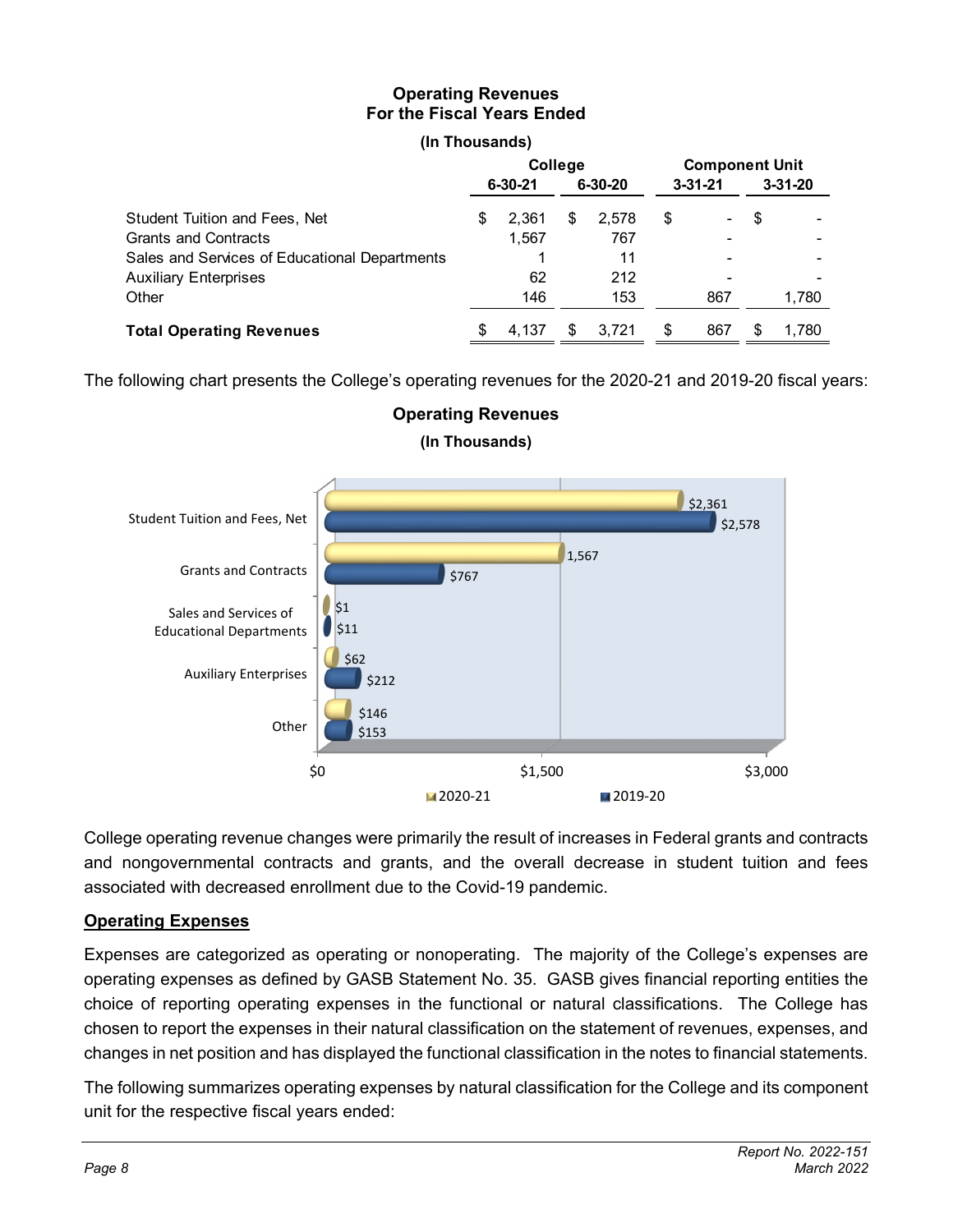|                            | <b>Operating Expenses</b> |  |
|----------------------------|---------------------------|--|
| For the Fiscal Years Ended |                           |  |

| (In Thousands)                     |   |         |    |         |    |                       |    |               |  |  |
|------------------------------------|---|---------|----|---------|----|-----------------------|----|---------------|--|--|
| College                            |   |         |    |         |    | <b>Component Unit</b> |    |               |  |  |
|                                    |   | 6-30-21 |    | 6-30-20 |    | $3 - 31 - 21$         |    | $3 - 31 - 20$ |  |  |
| <b>Personnel Services</b>          | S | 18,519  | \$ | 18,335  | \$ |                       | \$ |               |  |  |
| Scholarships and Waivers           |   | 5,632   |    | 4,274   |    | 624                   |    | 616           |  |  |
| Utilities and Communications       |   | 704     |    | 740     |    |                       |    |               |  |  |
| <b>Contractual Services</b>        |   | 1.845   |    | 1,684   |    | 276                   |    | 826           |  |  |
| <b>Other Services and Expenses</b> |   | 2,128   |    | 1,667   |    | 272                   |    | 248           |  |  |
| <b>Materials and Supplies</b>      |   | 1.683   |    | 1,350   |    |                       |    |               |  |  |
| Depreciation                       |   | 2,130   |    | 2,450   |    | 9                     |    | 6             |  |  |
| <b>Total Operating Expenses</b>    |   | 32.641  | \$ | 30.500  | S  | 1.181                 | S  | 1,696         |  |  |

The following chart presents the College's operating expenses for the 2020-21 and 2019-20 fiscal years:



## **Operating Expenses**

**(In Thousands)** 

College operating expense changes were the result of the following factors:

- Scholarships and waivers increased \$1.4 million primarily due to Coronavirus Aid, Relief, and Economic Security Act (CARES) and Higher Education Emergency Relief Funds (HEERF I) awarded to students.
- Other services and expenses and materials and supplies had a cumulative increase of \$0.8 million due to an increase in repairs and maintenance.
- Depreciation decreased \$0.3 million primarily due to a current year reclassification of other structures and improvements to construction in progress related to the STEM building construction project.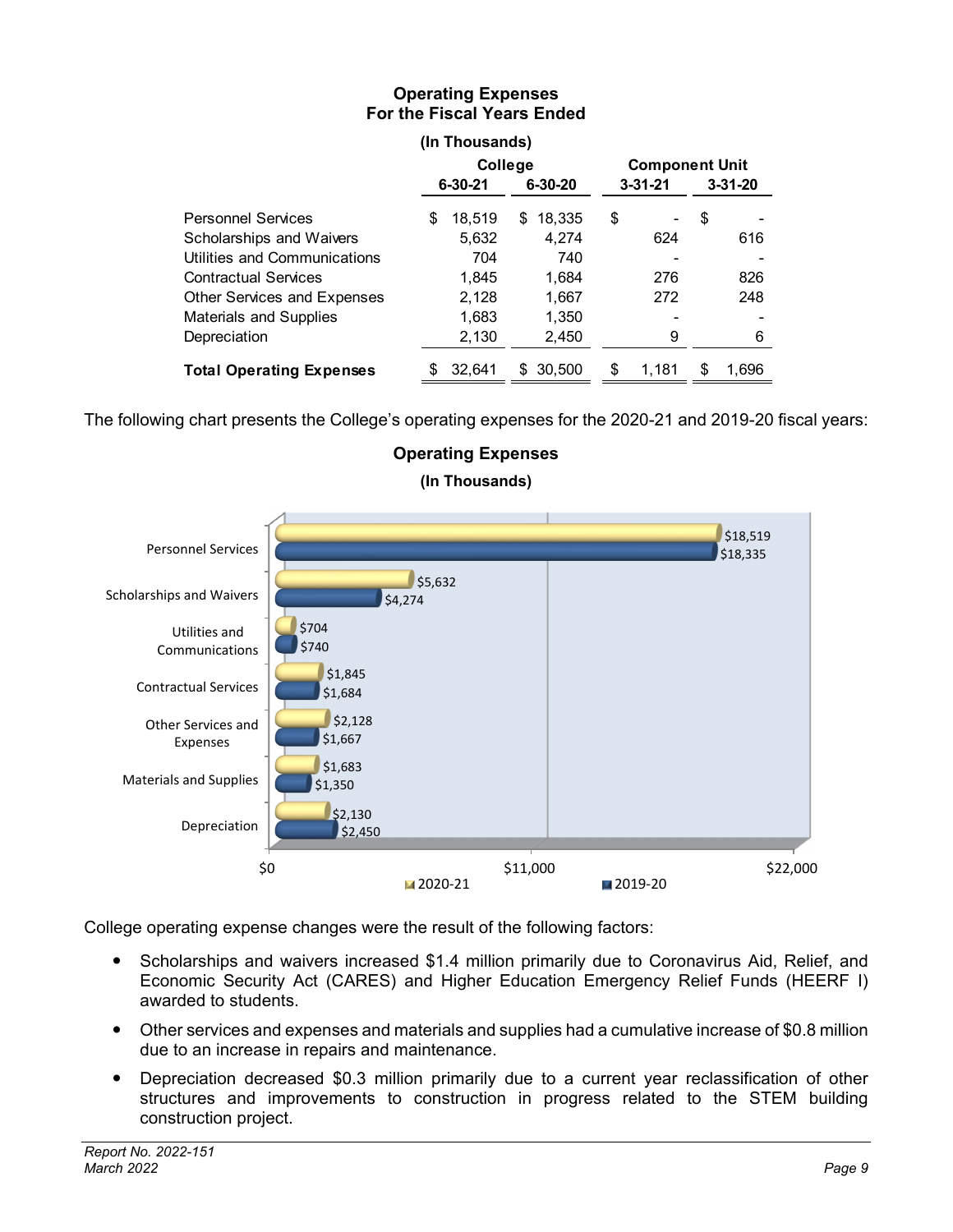### **Nonoperating Revenues and Expenses**

Certain revenue sources that the College relies on to provide funding for operations, including State noncapital appropriations, Federal and State student financial aid, certain gifts and grants, and investment income, are defined by GASB as nonoperating. Nonoperating expenses include capital financing costs and other costs related to capital assets. The following summarizes the College's nonoperating revenues and expenses for the 2020-21 and 2019-20 fiscal years:

### **Nonoperating Revenues (Expenses) For the Fiscal Years**

#### **(In Thousands)**

|                                                                            | 2020-21              | 2019-20           |
|----------------------------------------------------------------------------|----------------------|-------------------|
| State Noncapital Appropriations<br>Federal and State Student Financial Aid | 14,996<br>S<br>8,227 | \$14,581<br>7,851 |
| Gifts and Grants                                                           | 2.741                | 618               |
| Investment Income<br><b>Other Nonoperating Revenues</b>                    | 44<br>141            | 109<br>72         |
| Interest on Capital Asset-Related Debt                                     | (250)                | (268)             |
| <b>Net Nonoperating Revenues</b>                                           | \$25.899             | 22,963            |

The College's net nonoperating revenues increased \$2.9 million primarily due to receiving CARES Institutional Grant funds, coupled with a slight increase in State noncapital appropriations.

#### **Other Revenues**

This category is composed of State capital appropriations and capital grants, contracts, gifts, and fees. The following summarizes the College's other revenues for the 2020-21 and 2019-20 fiscal years:

## **Other Revenues For the Fiscal Years**

#### **(In Thousands)**

|                                                                                   | 2020-21           |    | 2019-20   |
|-----------------------------------------------------------------------------------|-------------------|----|-----------|
| <b>State Capital Appropriations</b><br>Capital Grants, Contracts, Gifts, and Fees | \$6,237<br>2.205  | -S | 91<br>928 |
| Total                                                                             | $$8,442$ $$1,019$ |    |           |

State capital appropriations increased by \$6.1 million related to a current year PECO appropriation. Capital grants, contracts, gifts, and fees increased \$1.3 million primarily related to College construction projects.

#### **The Statement of Cash Flows**

The statement of cash flows provides information about the College's financial results by reporting the major sources and uses of cash and cash equivalents. This statement will assist in evaluating the College's ability to generate net cash flows, its ability to meet its financial obligations as they come due, and its need for external financing. Cash flows from operating activities show the net cash used by the operating activities of the College. Cash flows from capital financing activities include all plant funds and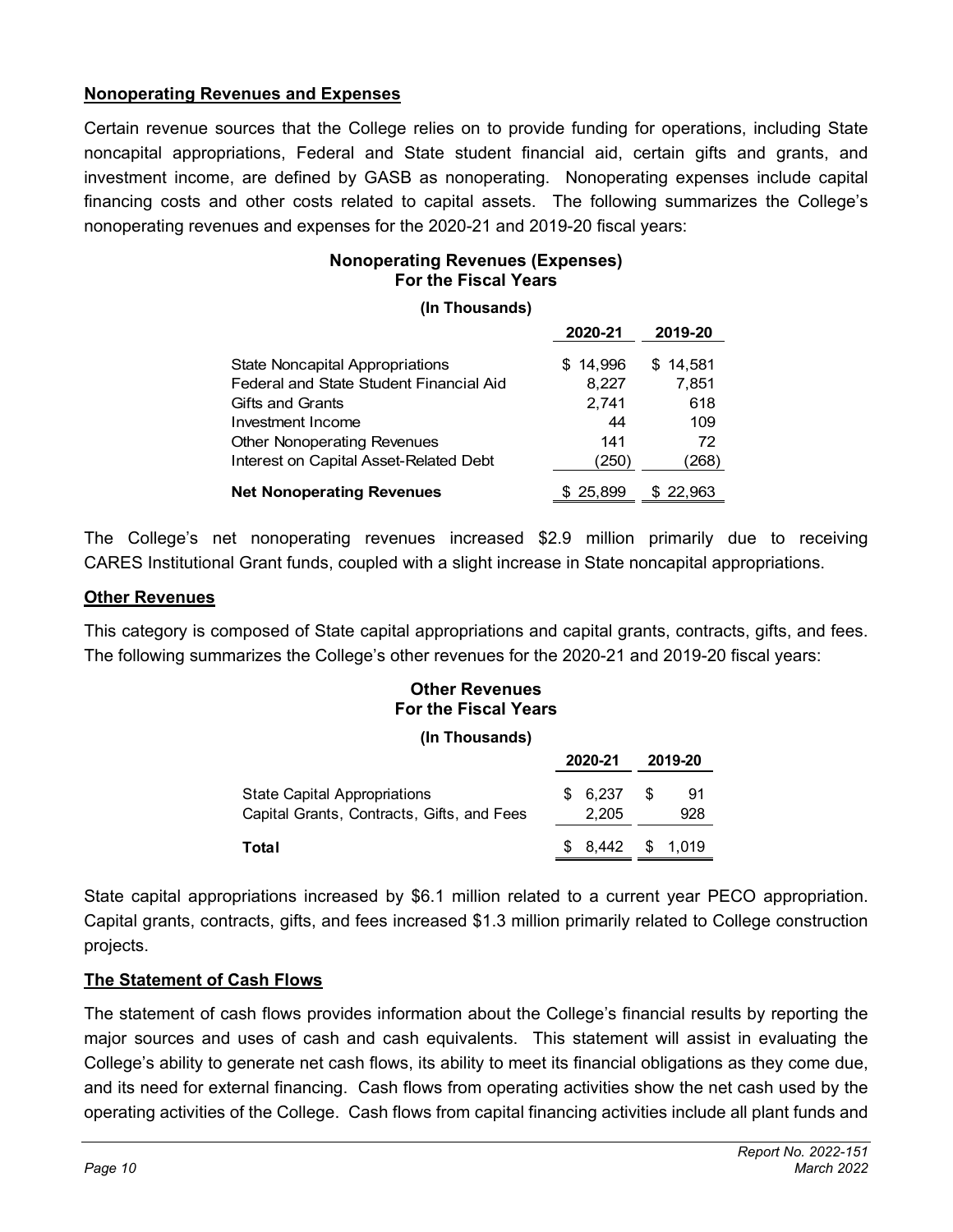related long-term debt activities. Cash flows from investing activities show the net source and use of cash related to purchasing or selling investments, and earning income on those investments. Cash flows from noncapital financing activities include those activities not covered in other sections.

The following summarizes the College's cash flows for the 2020-21 and 2019-20 fiscal years:

## **Condensed Statement of Cash Flows For the Fiscal Years**

#### **(In Thousands)**

|                                              | 2020-21    | 2019-20      |
|----------------------------------------------|------------|--------------|
| Cash Provided (Used) by:                     |            |              |
| <b>Operating Activities</b>                  | \$(25,916) | \$ (22, 874) |
| <b>Noncapital Financing Activities</b>       | 26,010     | 23,100       |
| Capital and Related Financing Activities     | (2, 476)   | (197)        |
| <b>Investing Activities</b>                  | 4.044      | 1,109        |
| Net Increase in Cash and Cash Equivalents    | 1.662      | 1.138        |
| Cash and Cash Equivalents, Beginning of Year | 9,764      | 8,626        |
| Cash and Cash Equivalents, End of Year       | \$11.426   | 9.764<br>S   |

Major sources of funds came from State noncapital appropriations (\$15 million), State capital appropriations (\$0.9 million), Federal and State student financial aid program receipts (\$8.1 million), net student tuition and fees (\$2.5 million), grants and contracts (\$0.5 million), and capital grants and gifts (\$2.2 million). Major uses of funds were for payments to employees and for employee benefits (\$17.5 million), disbursements to students for scholarships (\$5.6 million), payments to providers of goods and services (\$5.2 million), and purchases of capital assets (\$4.9 million).

Cash and cash equivalents increased by \$1.7 million during the 2020-21 fiscal year, primarily due to proceeds from sales of investments, partially offset by expenditures for on-going capital projects.

> CAPITAL ASSETS, CAPITAL EXPENSES AND COMMITMENTS, AND DEBT ADMINISTRATION

## **Capital Assets**

At June 30, 2021, the College had \$75.9 million in capital assets, less accumulated depreciation of \$40.7 million, for net capital assets of \$35.2 million. Depreciation charges for the current fiscal year totaled \$2.1 million. The following table summarizes the College's capital assets, net of accumulated depreciation, at June 30: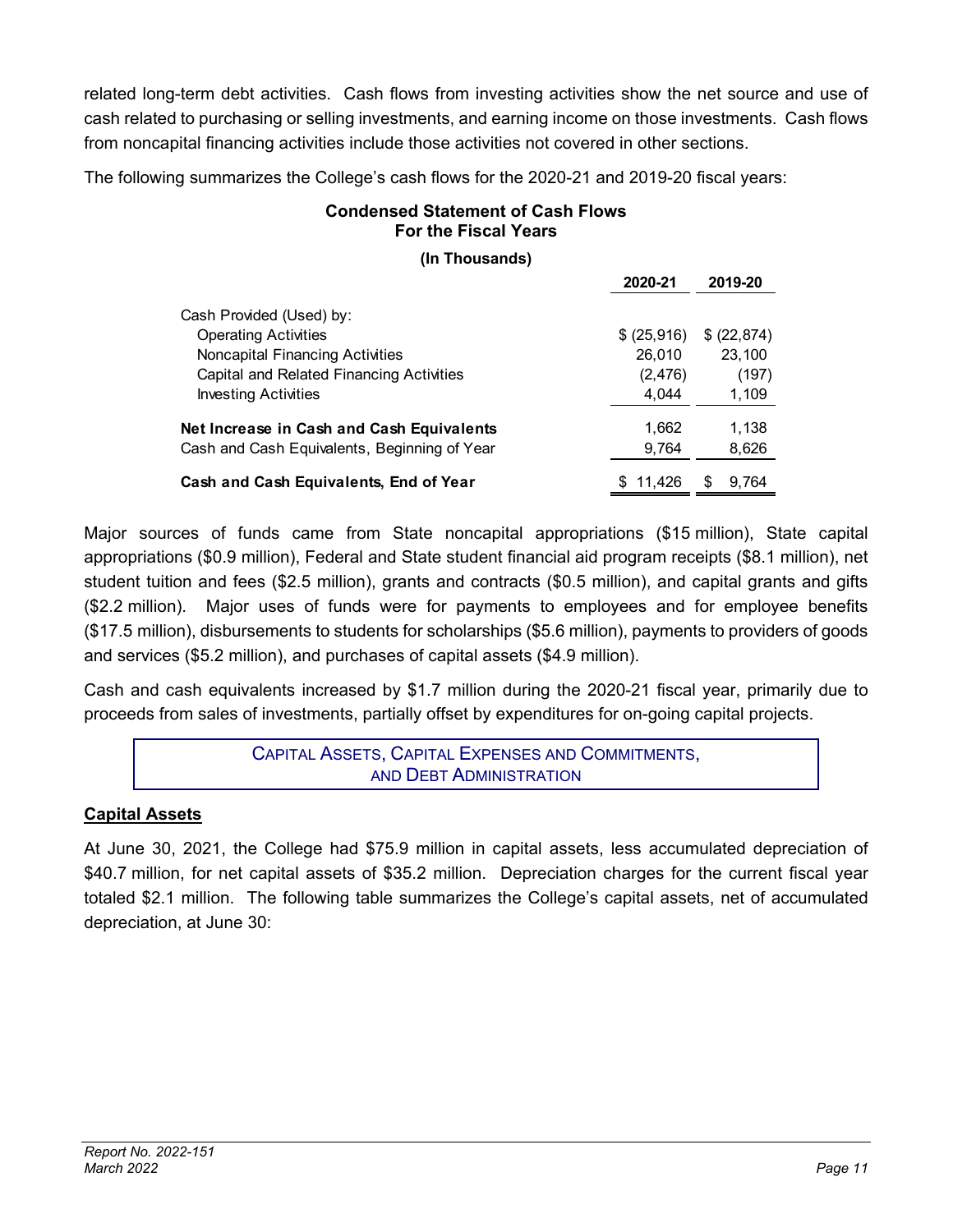## **Capital Assets, Net at June 30**

|                                     | 2021      | 2020      |
|-------------------------------------|-----------|-----------|
| Land                                | \$<br>408 | \$<br>408 |
| <b>Construction in Progress</b>     | 6,537     | 806       |
| Buildings                           | 21,719    | 22,572    |
| Other Structures and Improvements   | 706       | 1,818     |
| Furniture, Machinery, and Equipment | 5,666     | 5,846     |
| <b>Assets Under Capital Leases</b>  | 154       | 207       |
| Software                            | 27        | 30        |
| <b>Capital Assets, Net</b>          | \$35,217  | \$31,687  |

#### **(In Thousands)**

Additional information about the College's capital assets is presented in the notes to financial statements.

#### **Capital Expenses and Commitments**

Major capital expenses through June 30, 2021, were incurred for the construction of a commercial driving range, STEM building, and relocation of the firing range. The College's construction commitments at June 30, 2021, are as follows:

|                                             | Amount                    |
|---------------------------------------------|---------------------------|
| <b>Total Committed</b><br>Completed to Date | 13.807.292<br>(6,498,474) |
| <b>Balance Committed</b>                    | 7,308,818                 |

Additional information about the College's construction commitments is presented in the notes to financial statements.

## **Debt Administration**

As of June 30, 2021, the College had \$7.6 million in outstanding long-term debt. This debt consists of a note payable issued to finance an energy performance contract and capital leases used to fund College server upgrades. Additional information about the College's long-term debt is presented in the notes to financial statements.

## ECONOMIC FACTORS THAT WILL AFFECT THE FUTURE

The College's economic condition is closely tied to that of the State of Florida, and given the negative economic growth linked to the Covid-19 pandemic, a decrease in State funding is anticipated. Other than State appropriations, the College receives the majority of its other operating funds from student tuition and fees. While the 2021-22 fiscal year budget was based upon a flat enrollment level as compared to the prior fiscal year, the Covid-19 pandemic is expected to further affect College enrollment levels. Despite the expected revenue reductions from the State and potential enrollment level declines, the College has adequate reserves coupled with budgetary reduction plans to help cover pandemic-related economic issues. Additionally, since March 2020, the College has been awarded \$11.2 million in Federal CARES Act funds, which will continue to assist students in the form of emergency grant aid and also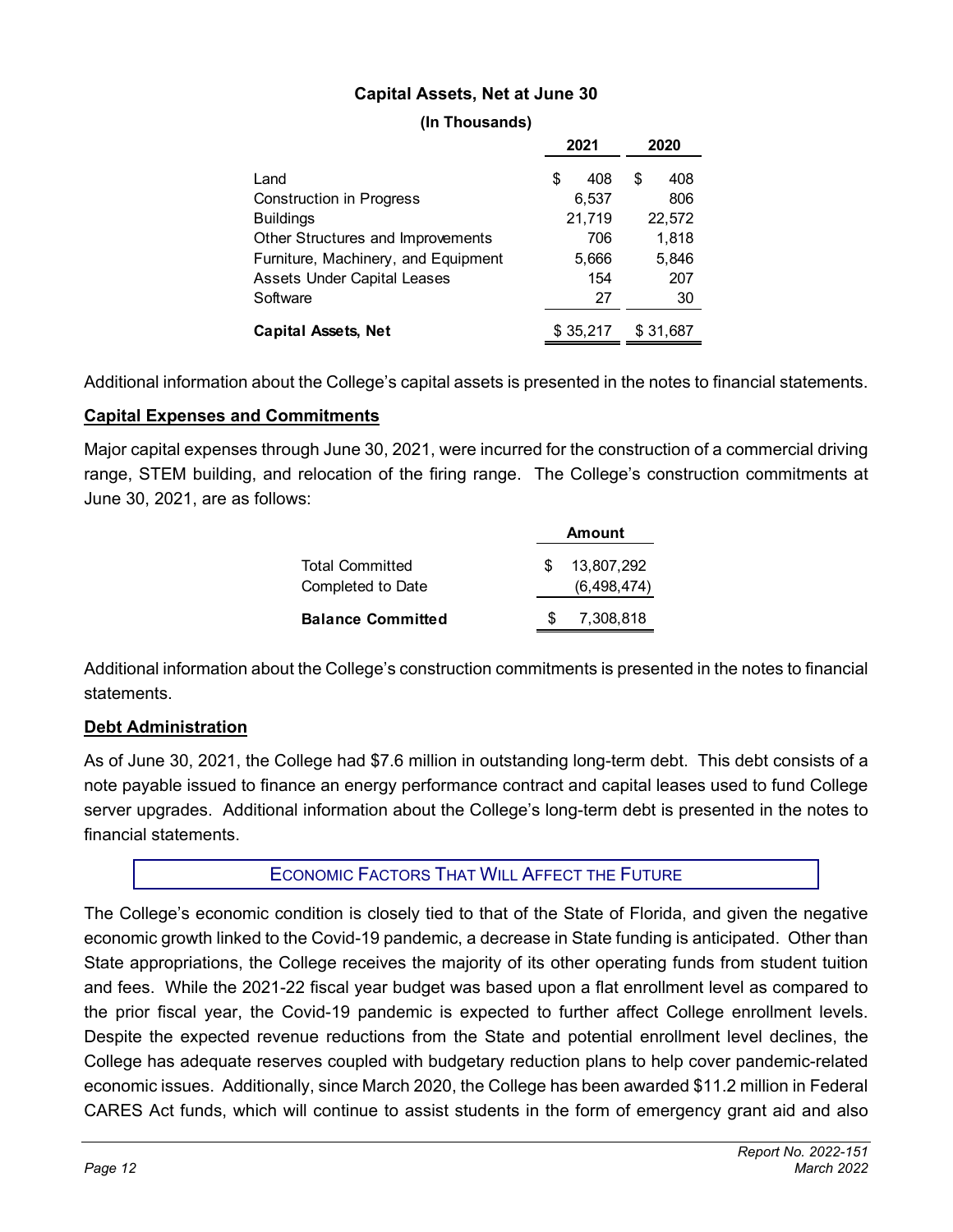assist in enhancing online learning initiatives, cover certain technology needs, and address safety issues resulting from the pandemic. The College's current financial and capital plans indicate that the infusion of additional financial resources from an increase in tuition rates will be necessary to maintain its present level of services.

## REQUESTS FOR INFORMATION

Questions concerning information provided in the MD&A or other required supplementary information, and financial statements and notes thereto, or requests for additional financial information should be addressed to Michelle Holloway, the Vice President for Financial Services, Florida Gateway College, 149 SE College Place, Lake City, Florida 32025.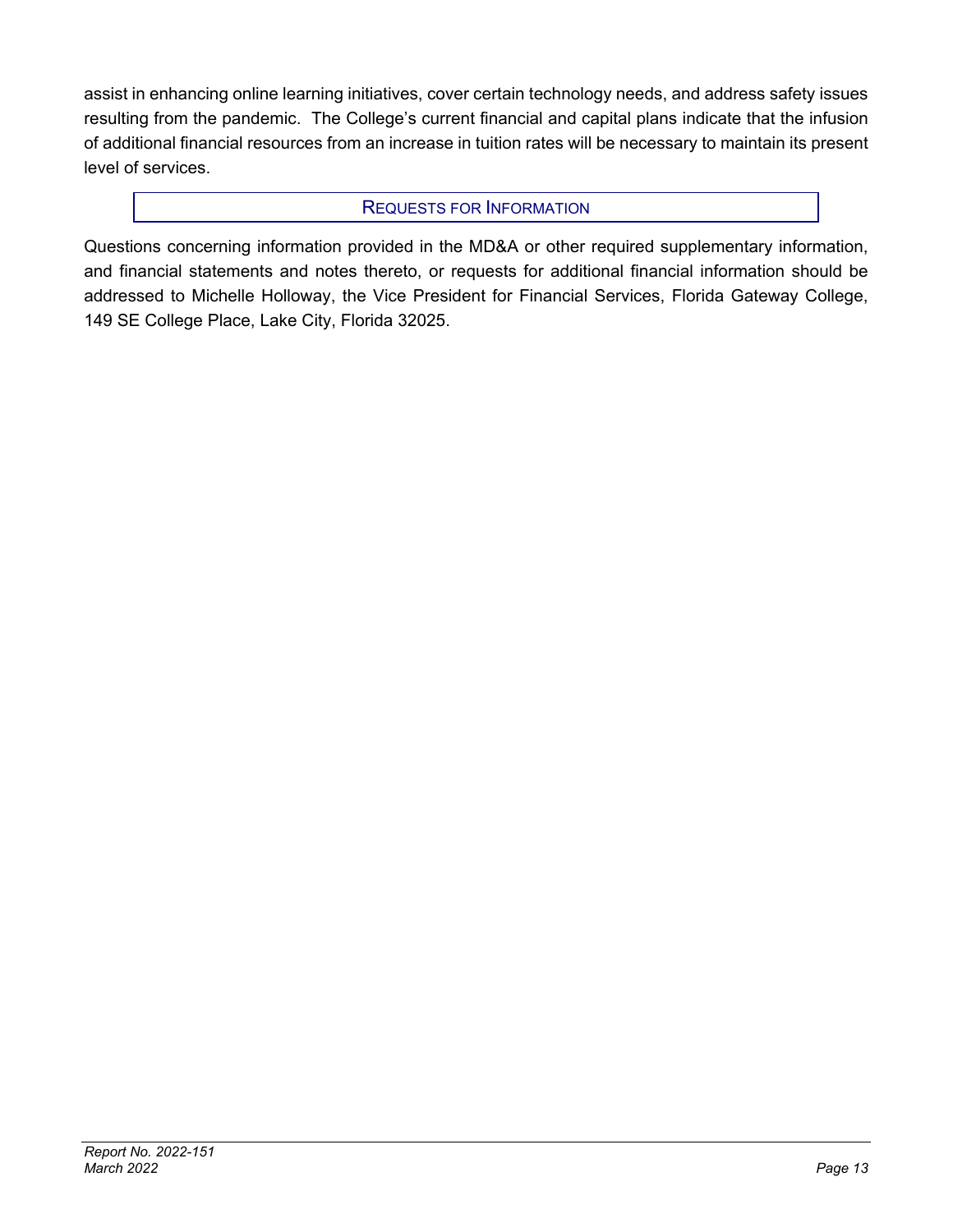## <span id="page-17-0"></span>*BASIC FINANCIAL STATEMENTS*

#### **FLORIDA GATEWAY COLLEGE A Component Unit of the State of Florida Statement of Net Position**

## **June 30, 2021**

|                                                   |                    | Component        |
|---------------------------------------------------|--------------------|------------------|
|                                                   | College            | Unit             |
| <b>ASSETS</b>                                     |                    |                  |
| <b>Current Assets:</b>                            |                    |                  |
| Cash and Cash Equivalents                         | \$<br>9,796,521.22 | \$<br>284,979.00 |
| Restricted Cash and Cash Equivalents              | 46,951.03          |                  |
| Investments                                       |                    | 17,067,574.00    |
| Accounts Receivable, Net                          | 80,029.84          | 41,018.00        |
| Due from Other Governmental Agencies              | 9,595,517.12       |                  |
| Due from Component Unit                           | 33,706.83          |                  |
| Inventories                                       | 66,547.98          |                  |
| <b>Prepaid Expenses</b>                           | 7,837.77           |                  |
| <b>Other Assets</b>                               | 200.00             |                  |
| <b>Total Current Assets</b>                       | 19,627,311.79      | 17,393,571.00    |
| Noncurrent Assets:                                |                    |                  |
| Restricted Cash and Cash Equivalents              | 1,582,479.45       |                  |
| <b>Restricted Investments</b>                     |                    | 4,979,366.00     |
| Depreciable Capital Assets, Net                   | 28,272,411.13      | 600,524.00       |
| Nondepreciable Capital Assets                     | 6,944,186.90       | 225,214.00       |
| <b>Total Noncurrent Assets</b>                    | 36,799,077.48      | 5,805,104.00     |
| <b>TOTAL ASSETS</b>                               | 56,426,389.27      | 23, 198, 675.00  |
| DEFERRED OUTFLOWS OF RESOURCES                    |                    |                  |
| Other Postemployment Benefits                     | 211,358.00         |                  |
| Pensions                                          | 4,503,582.00       |                  |
| TOTAL DEFERRED OUTFLOWS OF RESOURCES              | 4,714,940.00       |                  |
|                                                   |                    |                  |
| <b>LIABILITIES</b><br><b>Current Liabilities:</b> |                    |                  |
| <b>Accounts Payable</b>                           | 391,196.51         | 2,070.00         |
| Salary and Payroll Taxes Payable                  | 1,198,652.76       |                  |
| <b>Construction Contracts Payable</b>             | 431,268.65         |                  |
| Retainage Payable                                 | 261,997.67         |                  |
| Due to College                                    |                    | 119,161.00       |
| Deposits Held for Others                          | 40,426.21          |                  |
| Long-Term Liabilities - Current Portion:          |                    |                  |
| Notes Payable                                     | 351,532.98         |                  |
| Capital Leases Payable                            | 55,599.98          |                  |
| Special Termination Benefits Payable              | 26,930.23          |                  |
| <b>Compensated Absences Payable</b>               | 149,883.81         |                  |
| Other Postemployment Benefits Payable             | 25,146.00          |                  |
| Net Pension Liability                             | 37,816.89          |                  |
| <b>Total Current Liabilities</b>                  | 2,970,451.69       | 121,231.00       |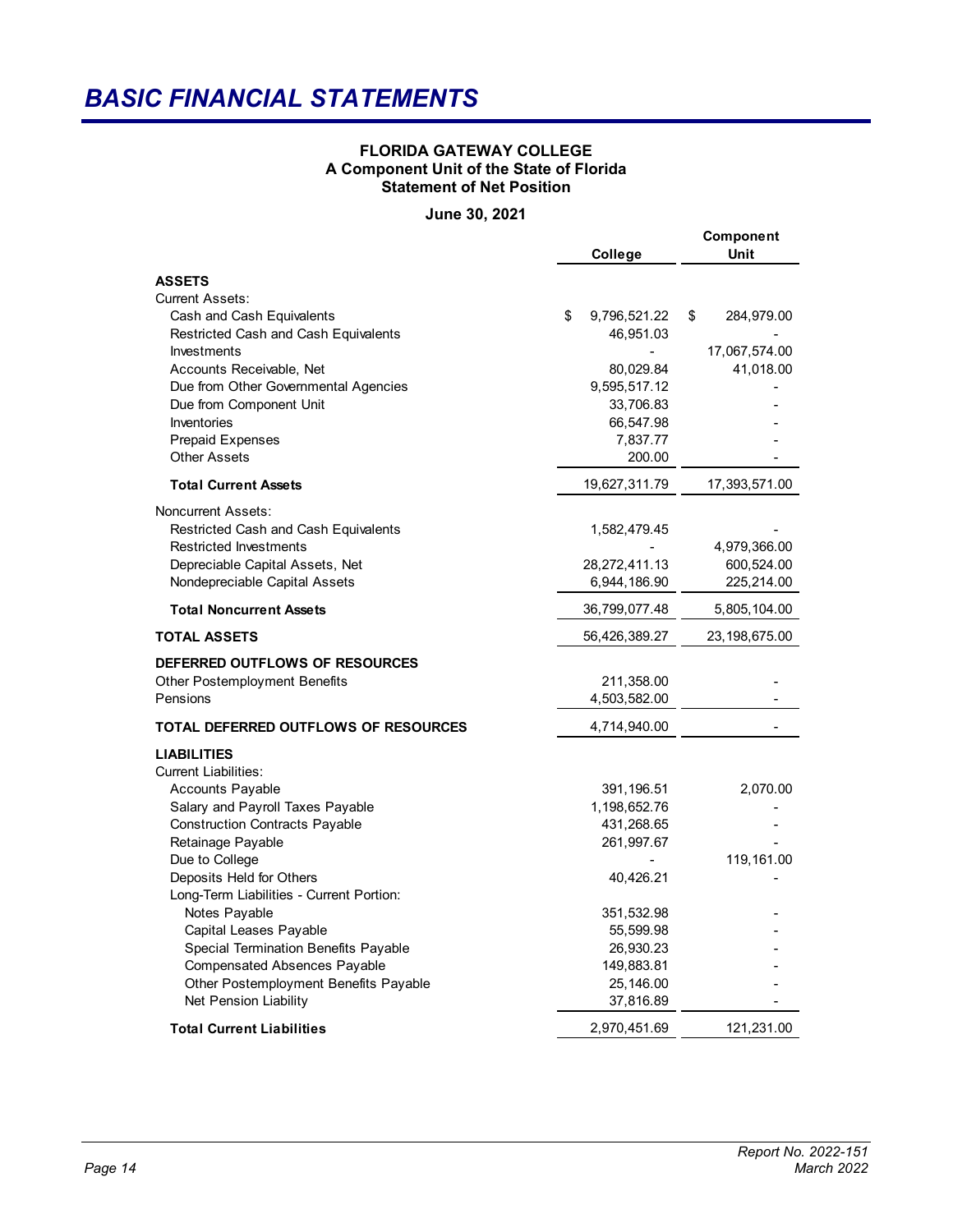|                                            |                     | Component           |
|--------------------------------------------|---------------------|---------------------|
|                                            | College             | <b>Unit</b>         |
| <b>LIABILITIES (Continued)</b>             |                     |                     |
| Noncurrent Liabilities:                    |                     |                     |
| Notes Payable                              | 7,128,067.20        |                     |
| Capital Leases Payable                     | 98,446.21           |                     |
| Special Termination Benefits Payable       | 32,699.80           |                     |
| <b>Compensated Absences Payable</b>        | 1,304,363.08        |                     |
| Other Postemployment Benefits Payable      | 361,660.00          |                     |
| Net Pension Liability                      | 13,657,234.11       |                     |
| <b>Total Noncurrent Liabilities</b>        | 22,582,470.40       |                     |
| <b>TOTAL LIABILITIES</b>                   | 25,552,922.09       | 121,231.00          |
| DEFERRED INFLOWS OF RESOURCES              |                     |                     |
| <b>Other Postemployment Benefits</b>       | 73,845.00           |                     |
| Pensions                                   | 844,463.00          |                     |
| <b>TOTAL DEFERRED INFLOWS OF RESOURCES</b> | 918,308.00          |                     |
| <b>NET POSITION</b>                        |                     |                     |
| Net Investment in Capital Assets           | 27,582,951.66       | 825,738.00          |
| Restricted:                                |                     |                     |
| Nonexpendable:                             |                     |                     |
| Endowment                                  |                     | 4,979,365.00        |
| Expendable:                                |                     |                     |
| Endowment                                  |                     | 15,975,878.00       |
| Grants and Loans                           | 111,745.26          |                     |
| Scholarships                               | 106,286.83          |                     |
| <b>Capital Projects</b>                    | 9,188,627.72        |                     |
| Unrestricted                               | (2,319,512.29)      | 1,296,463.00        |
| <b>TOTAL NET POSITION</b>                  | \$<br>34,670,099.18 | \$<br>23,077,444.00 |

The accompanying notes to financial statements are an integral part of this statement.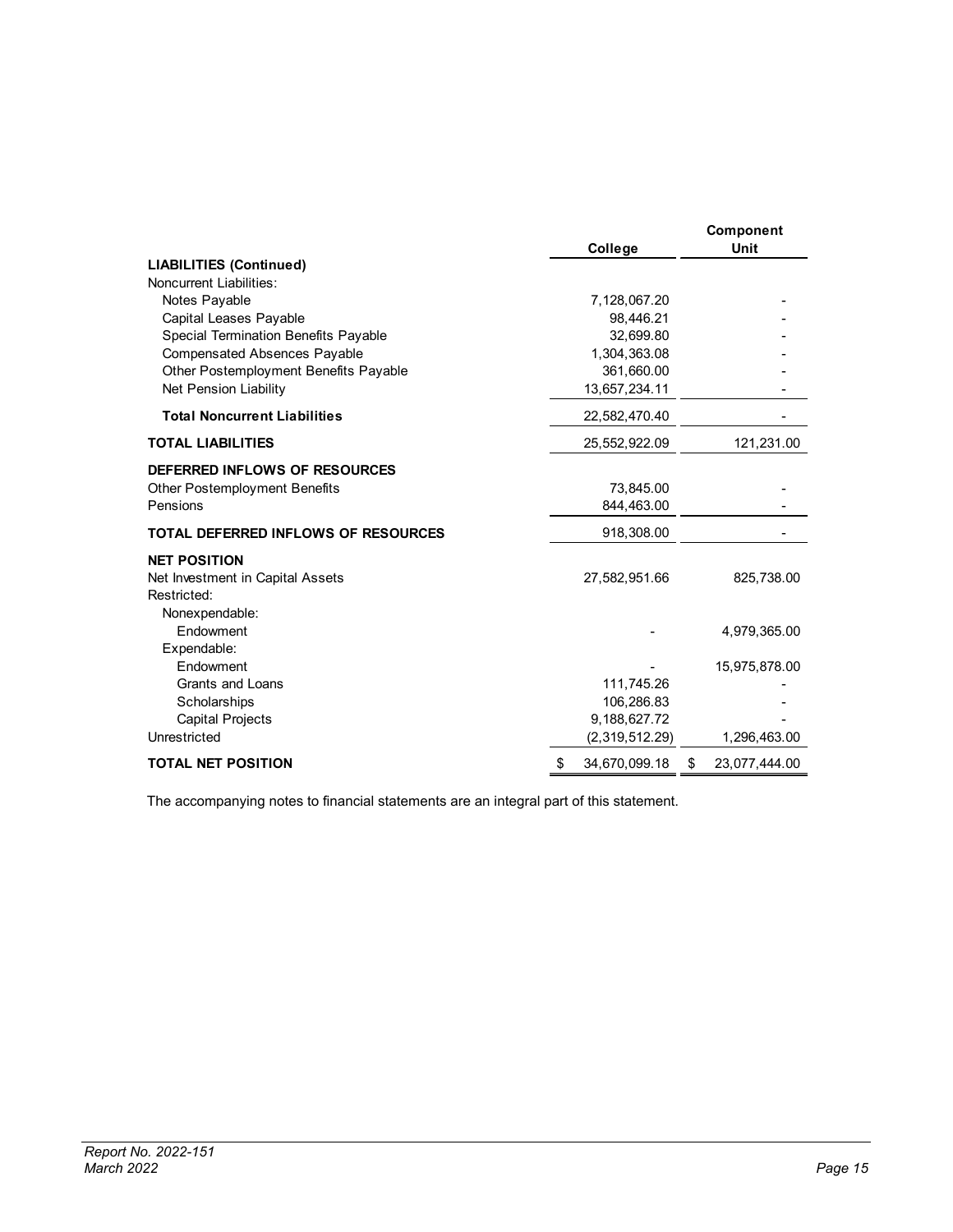THIS PAGE INTENTIONALLY LEFT BLANK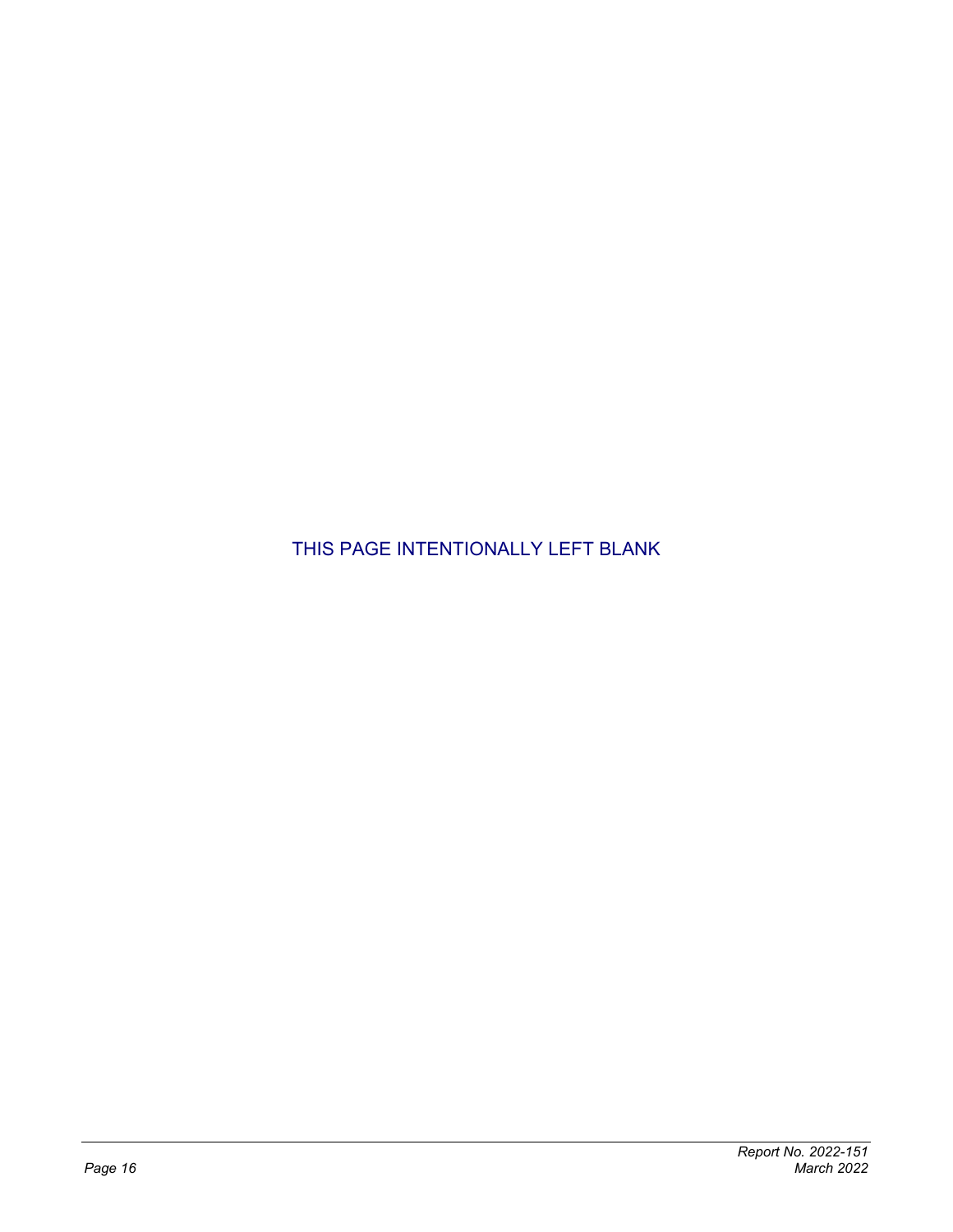#### **FLORIDA GATEWAY COLLEGE A Component Unit of the State of Florida Statement of Revenues, Expenses, and Changes in Net Position**

#### **For the Fiscal Year Ended June 30, 2021**

<span id="page-20-0"></span>

|                                                                                   | College                      | Component<br>Unit |
|-----------------------------------------------------------------------------------|------------------------------|-------------------|
| <b>REVENUES</b>                                                                   |                              |                   |
| <b>Operating Revenues:</b>                                                        |                              |                   |
| Student Tuition and Fees, Net of Scholarship<br>Allowances of \$3,545,624.66      | \$                           |                   |
| <b>Federal Grants and Contracts</b>                                               | 2,360,823.49<br>965, 175.58  | \$                |
| State and Local Grants and Contracts                                              | 35,120.00                    |                   |
| Nongovernmental Grants and Contracts                                              | 567,383.65                   |                   |
| Sales and Services of Educational Departments                                     | 874.00                       |                   |
| <b>Auxiliary Enterprises</b>                                                      | 62,142.97                    |                   |
| <b>Other Operating Revenues</b>                                                   | 145,704.86                   | 866,607.00        |
| <b>Total Operating Revenues</b>                                                   | 4, 137, 224.55               | \$<br>866,607.00  |
| <b>EXPENSES</b>                                                                   |                              |                   |
| <b>Operating Expenses:</b>                                                        |                              |                   |
| <b>Personnel Services</b>                                                         | 18,518,940.87                |                   |
| Scholarships and Waivers                                                          | 5,631,856.79                 | 624,150.00        |
| Utilities and Communications                                                      | 703,889.57                   |                   |
| <b>Contractual Services</b>                                                       | 1,844,971.92                 | 275,920.00        |
| Other Services and Expenses                                                       | 2, 127, 558.29               | 272,177.00        |
| <b>Materials and Supplies</b><br>Depreciation                                     | 1,683,350.04<br>2,130,185.10 | 8,672.00          |
|                                                                                   |                              |                   |
| <b>Total Operating Expenses</b>                                                   | 32,640,752.58                | 1,180,919.00      |
| <b>Operating Loss</b>                                                             | (28, 503, 528.03)            | (314, 312.00)     |
| <b>NONOPERATING REVENUES (EXPENSES)</b>                                           |                              |                   |
| <b>State Noncapital Appropriations</b>                                            | 14,996,433.00                |                   |
| Federal and State Student Financial Aid                                           | 8,226,726.83                 |                   |
| Gifts and Grants Received for Other Than Capital or Endowment Purposes            | 2,740,429.29                 |                   |
| Investment Income                                                                 | 44,332.56                    | 180,678.00        |
| <b>Other Nonoperating Revenues</b>                                                | 140,515.18                   | 4,875,317.00      |
| Loss on Disposal of Capital Assets                                                |                              | (1,021.00)        |
| Interest on Capital Asset-Related Debt<br><b>Other Nonoperating Expenses</b>      | (250, 399.06)                |                   |
|                                                                                   | 25,898,037.80                | (54, 468.00)      |
| <b>Net Nonoperating Revenues</b>                                                  |                              | 5,000,506.00      |
| Income (Loss) Before Other Revenues                                               | (2,605,490.23)               | 4,686,194.00      |
| <b>State Capital Appropriations</b><br>Capital Grants, Contracts, Gifts, and Fees | 6,237,025.00<br>2,205,419.61 | 227,484.00        |
|                                                                                   |                              |                   |
| <b>Total Other Revenues</b>                                                       | 8,442,444.61                 | 227,484.00        |
| <b>Increase in Net Position</b>                                                   | 5,836,954.38                 | 4,913,678.00      |
| Net Position, Beginning of Year                                                   | 28,833,144.80                | 18, 163, 766.00   |
| Net Position, End of Year                                                         | 34,670,099.18<br>\$          | \$23,077,444.00   |

The accompanying notes to financial statements are an integral part of this statement.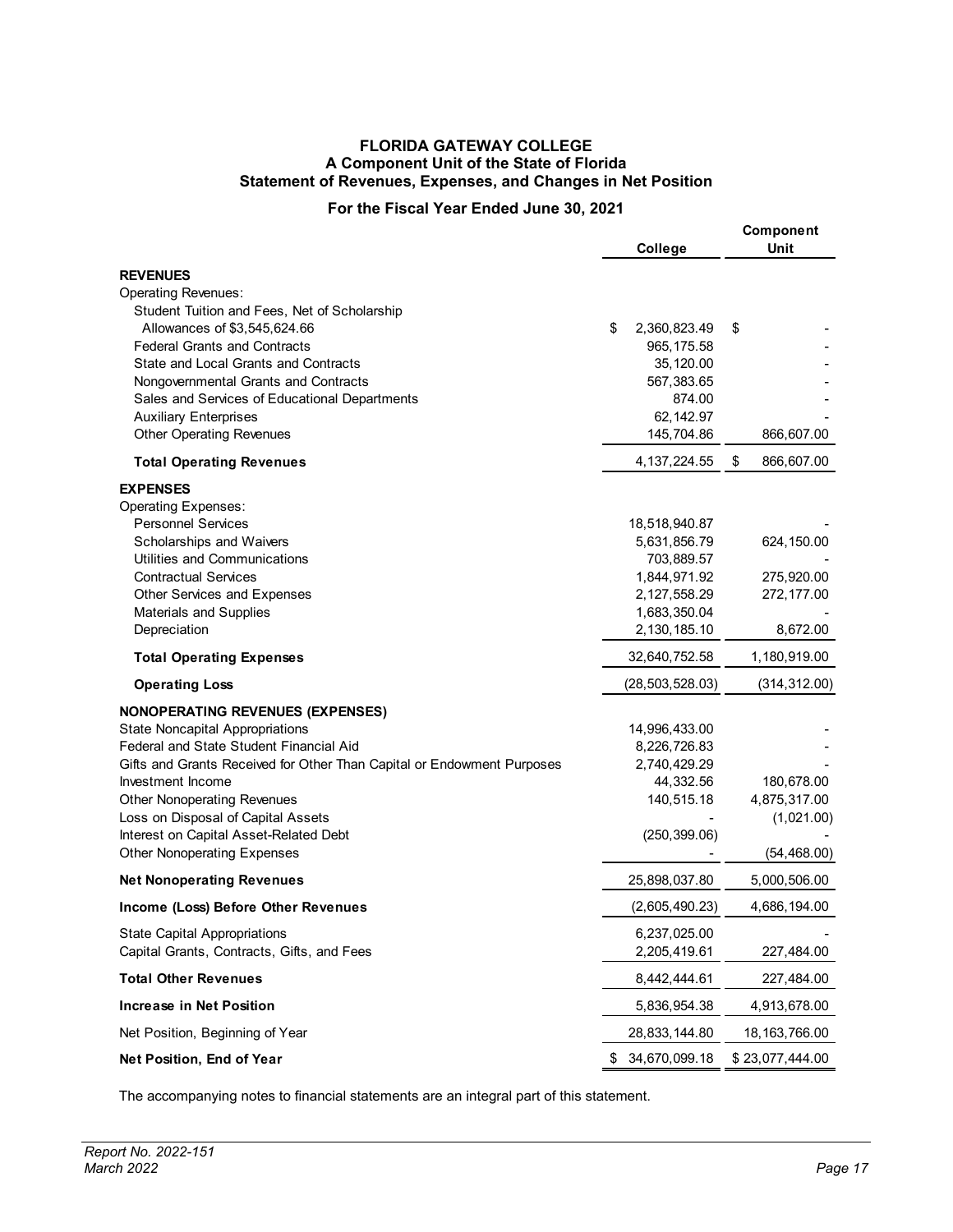#### **FLORIDA GATEWAY COLLEGE A Component Unit of the State of Florida Statement of Cash Flows**

**For the Fiscal Year Ended June 30, 2021** 

<span id="page-21-0"></span>

|                                                                                                                                                                                                                                                                                                                                                                                                   | College                                                                                                                                                       |
|---------------------------------------------------------------------------------------------------------------------------------------------------------------------------------------------------------------------------------------------------------------------------------------------------------------------------------------------------------------------------------------------------|---------------------------------------------------------------------------------------------------------------------------------------------------------------|
| <b>CASH FLOWS FROM OPERATING ACTIVITIES</b><br><b>Student Tuition and Fees, Net</b><br><b>Grants and Contracts</b><br><b>Payments to Suppliers</b><br>Payments for Utilities and Communications<br>Payments to Employees<br>Payments for Employee Benefits<br>Payments for Scholarships<br><b>Auxiliary Enterprises</b><br>Sales and Services of Educational Departments<br><b>Other Receipts</b> | \$2,479,216.71<br>470,014.83<br>(5,248,135.31)<br>(703, 889.57)<br>(13, 464, 615.37)<br>(4,025,495.96)<br>(5,631,856.79)<br>62,142.97<br>874.00<br>145,338.99 |
| <b>Net Cash Used by Operating Activities</b>                                                                                                                                                                                                                                                                                                                                                      | (25, 916, 405.50)                                                                                                                                             |
| <b>CASH FLOWS FROM NONCAPITAL FINANCING ACTIVITIES</b><br><b>State Noncapital Appropriations</b><br>Federal and State Student Financial Aid<br>Federal Direct Loan Program Receipts<br>Federal Direct Loan Program Disbursements<br>Gifts and Grants Received for Other Than Capital or Endowment Purposes<br><b>Other Nonoperating Receipts</b>                                                  | 14,996,433.00<br>8,145,016.91<br>1,948,429.28<br>(1,961,050.00)<br>2,740,429.29<br>140,515.18                                                                 |
| Net Cash Provided by Noncapital Financing Activities                                                                                                                                                                                                                                                                                                                                              | 26,009,773.66                                                                                                                                                 |
| <b>CASH FLOWS FROM CAPITAL AND RELATED FINANCING ACTIVITIES</b><br><b>State Capital Appropriations</b><br><b>Capital Grants and Gifts</b><br>Purchases of Capital Assets<br>Principal Paid on Capital Debt and Leases<br>Interest Paid on Capital Debt and Leases                                                                                                                                 | 929,612.86<br>2, 157, 677.03<br>(4,918,992.12)<br>(393, 809.09)<br>(250, 399.06)                                                                              |
| Net Cash Used by Capital and Related Financing Activities                                                                                                                                                                                                                                                                                                                                         | (2,475,910.38)                                                                                                                                                |
| <b>CASH FLOWS FROM INVESTING ACTIVITIES</b><br>Proceeds from Sales and Maturities of Investments<br>Investment Income                                                                                                                                                                                                                                                                             | 4,000,000.00<br>44,332.56                                                                                                                                     |
| <b>Net Cash Provided by Investing Activities</b>                                                                                                                                                                                                                                                                                                                                                  | 4,044,332.56                                                                                                                                                  |
| Net Increase in Cash and Cash Equivalents<br>Cash and Cash Equivalents, Beginning of Year                                                                                                                                                                                                                                                                                                         | 1,661,790.34<br>9,764,161.36                                                                                                                                  |
| Cash and Cash Equivalents, End of Year                                                                                                                                                                                                                                                                                                                                                            | \$11,425,951.70                                                                                                                                               |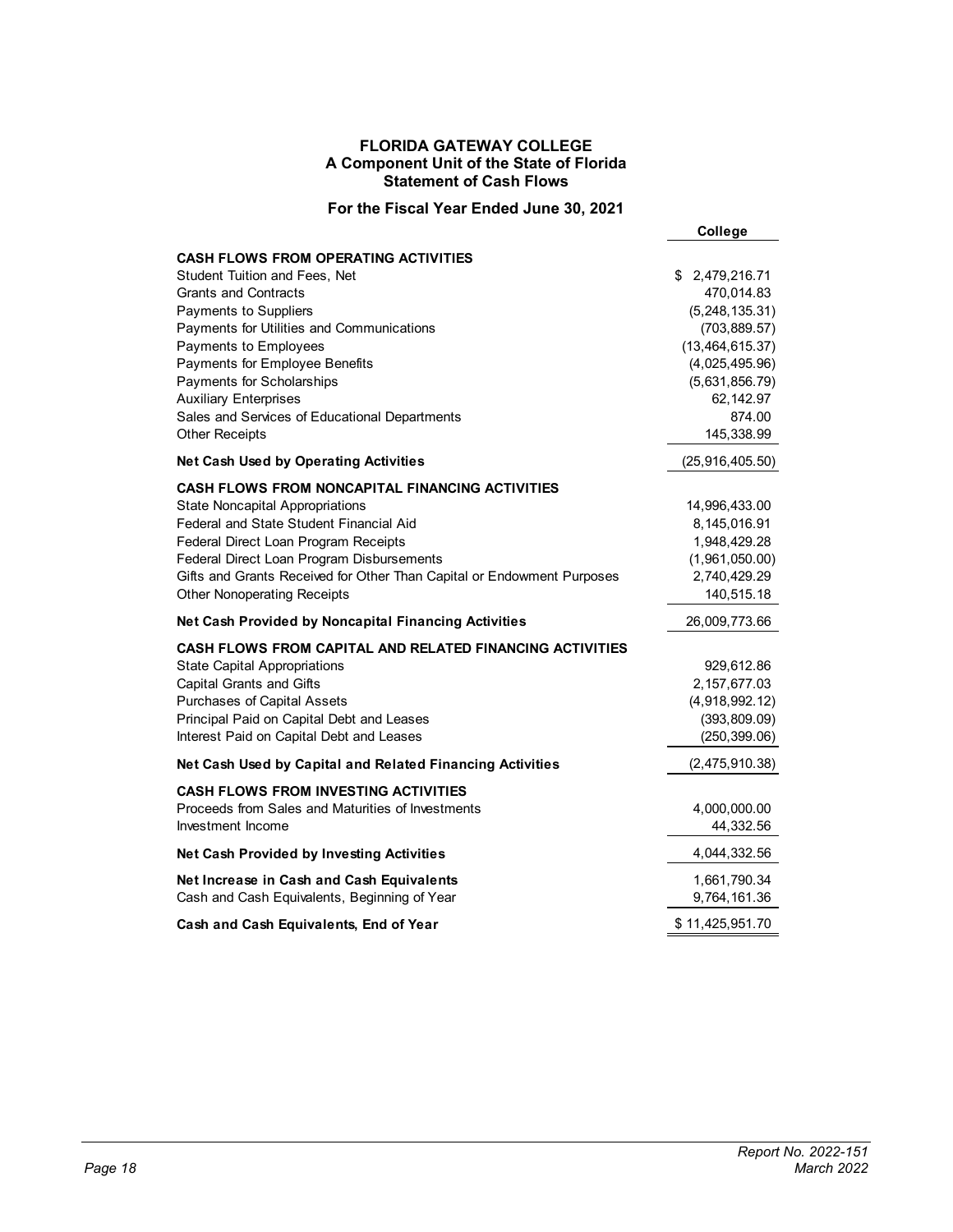|                                                                                                                                                                                      | College                      |
|--------------------------------------------------------------------------------------------------------------------------------------------------------------------------------------|------------------------------|
| <b>RECONCILIATION OF OPERATING LOSS</b>                                                                                                                                              |                              |
| TO NET CASH USED BY OPERATING ACTIVITIES                                                                                                                                             |                              |
| <b>Operating Loss</b>                                                                                                                                                                | \$ (28,503,528.03)           |
| Adjustments to Reconcile Operating Loss                                                                                                                                              |                              |
| to Net Cash Used by Operating Activities:                                                                                                                                            |                              |
| <b>Depreciation Expense</b>                                                                                                                                                          | 2,130,185.10                 |
| Changes in Assets, Liabilities, Deferred Outflows of Resources,                                                                                                                      |                              |
| and Deferred Inflows of Resources:                                                                                                                                                   |                              |
| Receivables, Net                                                                                                                                                                     | 118,393.22                   |
| Inventories                                                                                                                                                                          | 25,100.82                    |
| <b>Prepaid Expenses</b>                                                                                                                                                              | (6,742.63)                   |
| <b>Accounts Payable</b>                                                                                                                                                              | 389,796.99                   |
| Salaries and Payroll Taxes Payable                                                                                                                                                   | (281, 540.03)                |
| Due from other Governmental Agencies                                                                                                                                                 | (1,096,190.52)               |
| Due from Component Unit                                                                                                                                                              | (1,473.88)                   |
| Deposits Held for Others                                                                                                                                                             | (776.11)                     |
| <b>Special Termination Benefits Payable</b>                                                                                                                                          | 28, 187.99                   |
| <b>Compensated Absences Payable</b>                                                                                                                                                  | 53,387.58                    |
| Other Postemployment Benefits Payable<br><b>Net Pension Liability</b>                                                                                                                | (53, 488.00)<br>2,017,556.00 |
|                                                                                                                                                                                      | 12,112.00                    |
| Deferred Outflows of Resources Related to Other Postemployment Benefits<br>Deferred Inflows of Resources Related to Other Postemployment Benefits                                    | 73,845.00                    |
| Deferred Outflows of Resources Related to Pensions                                                                                                                                   | (391, 775.00)                |
| Deferred Inflows of Resources Related to Pensions                                                                                                                                    | (429, 456.00)                |
|                                                                                                                                                                                      |                              |
| <b>NET CASH USED BY OPERATING ACTIVITIES</b>                                                                                                                                         | $$$ (25,916,405.50)          |
| SUPPLEMENTAL DISCLOSURE OF NONCASH CAPITAL FINANCING<br><b>ACTIVITIES</b>                                                                                                            |                              |
| Donation of capital assets were recognized on the statement of revenues,<br>expenses, and changes in net position, but are not cash transactions for the<br>statement of cash flows. | \$<br>48,542.58              |
|                                                                                                                                                                                      |                              |

The accompanying notes to financial statements are an integral part of this statement.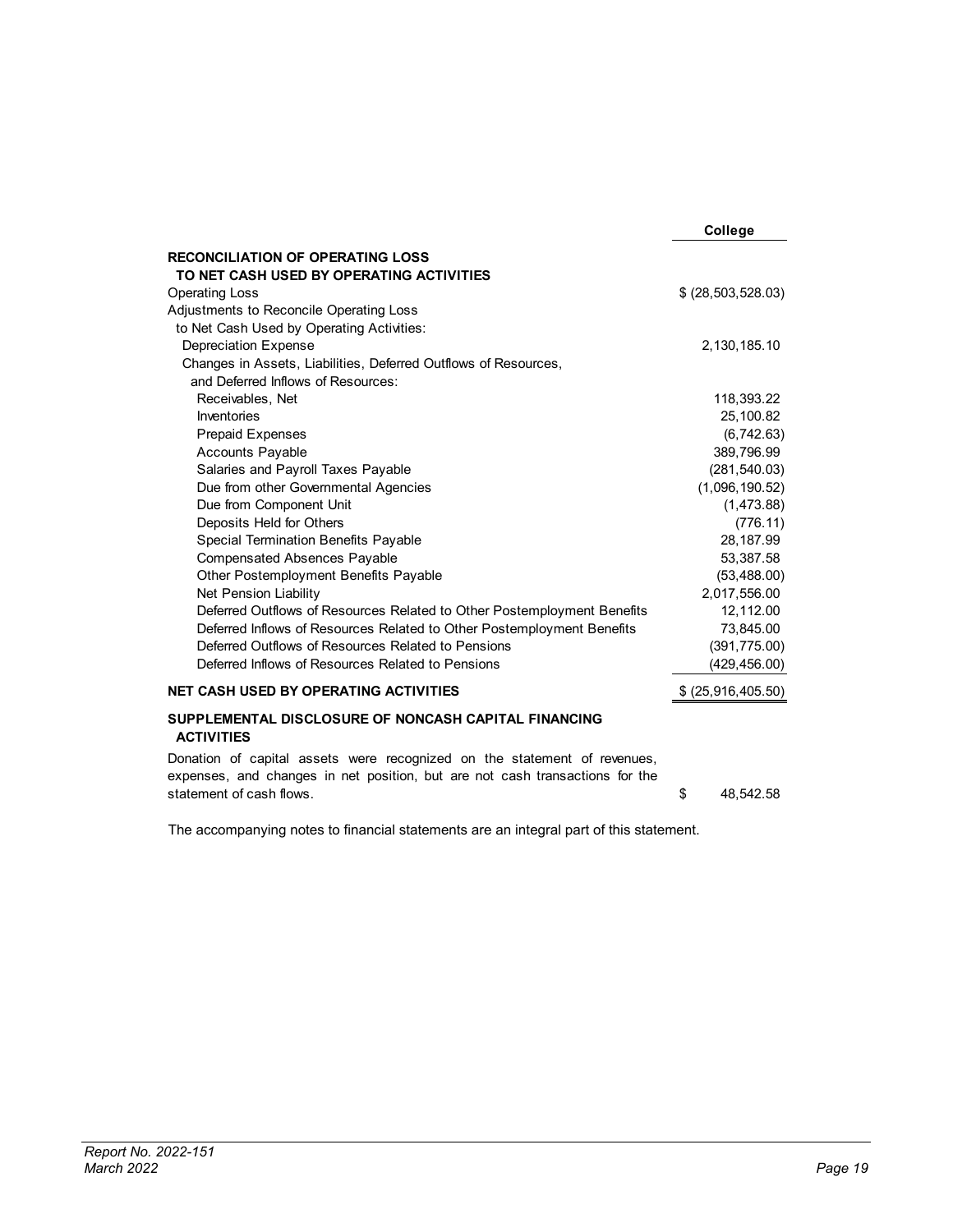## <span id="page-23-0"></span>*NOTES TO FINANCIAL STATEMENTS*

## **1. Summary of Significant Accounting Policies**

**Reporting Entity**. The governing body of Florida Gateway College, a component unit of the State of Florida, is the College Board of Trustees. The Board of Trustees constitutes a corporation and is composed of nine members appointed by the Governor and confirmed by the Senate. The Board of Trustees is under the general direction and control of the Florida Department of Education, Division of Florida Colleges, and is governed by State law and State Board of Education (SBE) rules. However, the Board of Trustees is directly responsible for the day-to-day operations and control of the College within the framework of applicable State laws and SBE rules. The College serves Baker, Columbia, Dixie, Gilchrist, and Union Counties.

Criteria for defining the reporting entity are identified and described in the Governmental Accounting Standards Board's (GASB) *Codification of Governmental Accounting and Financial Reporting Standards*, Sections 2100 and 2600. These criteria were used to evaluate potential component units for which the Board of Trustees is financially accountable and other organizations for which the nature and significance of their relationship with the Board of Trustees are such that exclusion would cause the College's financial statements to be misleading. Based on the application of these criteria, the College is a component unit of the State of Florida, and its financial balances and activities are reported in the State's Annual Comprehensive Financial Report by discrete presentation.

**Discretely Presented Component Unit**. Based on the application of the criteria for determining component units, The Foundation for Florida Gateway College, Inc. (Foundation), a legally separate entity, is included within the College's reporting entity as a discretely presented component unit and is governed by a separate board.

The Foundation is also a direct-support organization, as defined in Section 1004.70, Florida Statutes, and although legally separate from the College, is financially accountable to the College. The Foundation is managed independently, outside the College's budgeting process, and its powers generally are vested in a governing board pursuant to various State statutes. The Foundation receives, holds, invests, and administers property, and makes expenditures to or for the benefit of the College.

The Foundation is audited by other auditors pursuant to Section 1004.70(6), Florida Statutes. The Foundation's audited financial statements are available to the public and can be obtained from the Vice President for Business Services, Florida Gateway College, 149 SE College Place, Lake City, Florida 32025. The financial data reported on the accompanying financial statements was derived from the Foundation's audited financial statements for the fiscal year ended March 31, 2021.

**Basis of Presentation**. The College's accounting policies conform with accounting principles generally accepted in the United States of America applicable to public colleges and universities as prescribed by GASB. The National Association of College and University Business Officers (NACUBO) also provides the College with recommendations prescribed in accordance with generally accepted accounting principles promulgated by GASB and the Financial Accounting Standards Board (FASB). GASB allows public colleges various reporting options. The College has elected to report as an entity engaged in only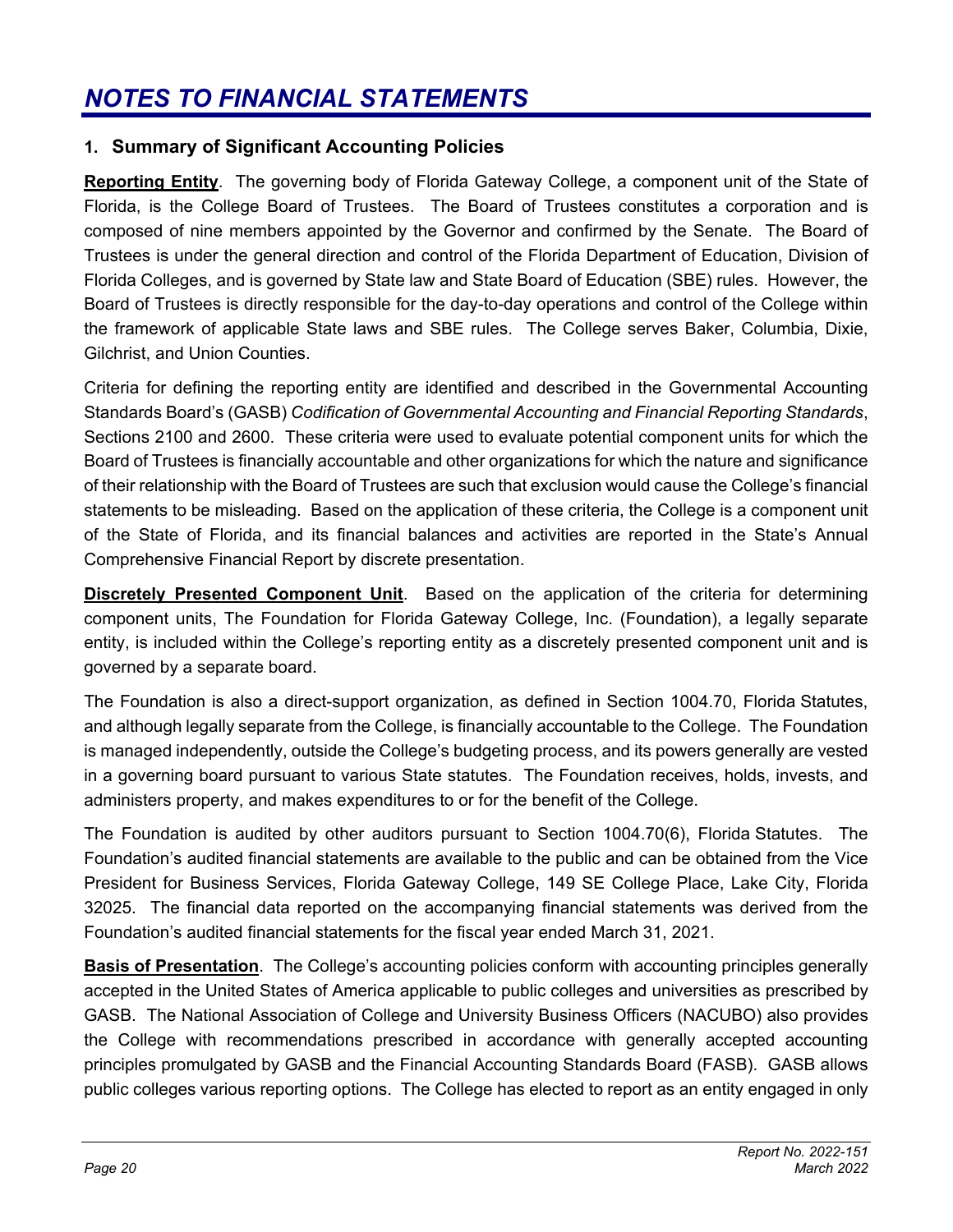business-type activities. This election requires the adoption of the accrual basis of accounting and entitywide reporting including the following components:

- Management's Discussion and Analysis
- Basic Financial Statements:
	- o Statement of Net Position
	- o Statement of Revenues, Expenses, and Changes in Net Position
	- o Statement of Cash Flows
	- o Notes to Financial Statements
- Other Required Supplementary Information

**Measurement Focus and Basis of Accounting**. Basis of accounting refers to when revenues, expenses, assets, deferred outflows of resources, liabilities, and deferred inflows of resources are recognized in the accounts and reported in the financial statements. Specifically, it relates to the timing of the measurements made, regardless of the measurement focus applied. The College's financial statements are presented using the economic resources measurement focus and the accrual basis of accounting. Revenues, expenses, gains, losses, assets, deferred outflows of resources, liabilities, and deferred inflows of resources resulting from exchange and exchange-like transactions are recognized when the exchange takes place. Revenues, expenses, gains, losses, assets, deferred outflows of resources, liabilities, and deferred inflows of resources resulting from nonexchange activities are generally recognized when all applicable eligibility requirements, including time requirements, are met. The College follows GASB standards of accounting and financial reporting.

The College's component unit uses the economic resources measurement focus and accrual basis of accounting whereby revenues are recognized when earned and expenses are recognized when incurred, and follows GASB standards of accounting and financial reporting.

Significant interdepartmental sales between auxiliary service departments and other institutional departments have been accounted for as reductions of expenses and not revenues of those departments.

The College's principal operating activity is instruction. Operating revenues and expenses generally include all fiscal transactions directly related to instruction as well as administration, academic support, student services, physical plant operations, and depreciation of capital assets. Nonoperating revenues include State noncapital appropriations, Federal and State student financial aid, and investment income. Interest on capital asset-related debt is a nonoperating expense. Other revenues generally include revenues for capital construction projects.

The statement of net position is presented in a classified format to distinguish between current and noncurrent assets and liabilities. When both restricted and unrestricted resources are available to fund certain programs, it is the College's policy to first apply the restricted resources to such programs followed by the use of the unrestricted resources.

The statement of revenues, expenses, and changes in net position is presented by major sources and is reported net of tuition scholarship allowances. Tuition scholarship allowances are the difference between the stated charge for goods and services provided by the College and the amount that is actually paid by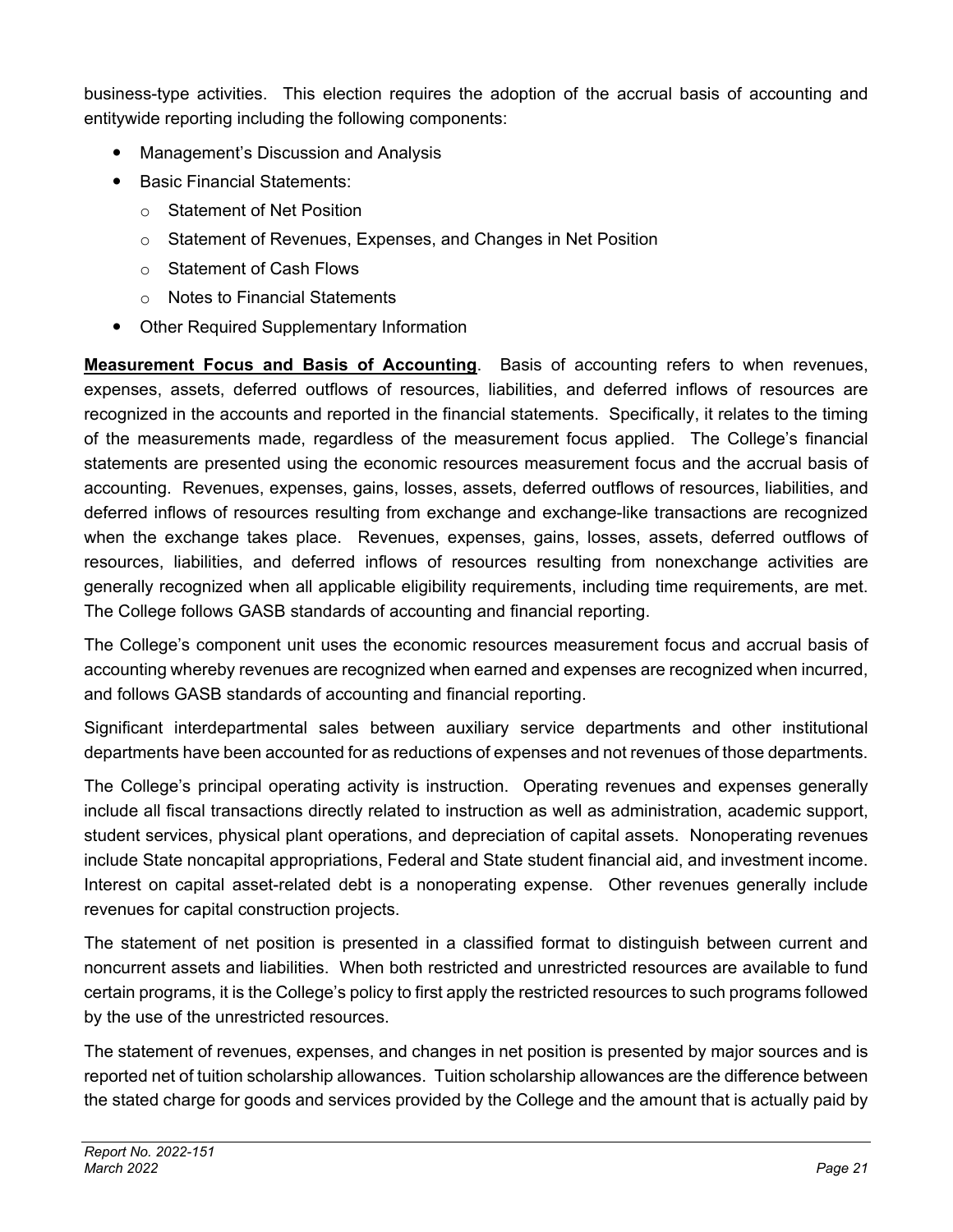the student or the third party making payment on behalf of the student. The College applied the "Alternate Method" as prescribed in NACUBO Advisory Report 2000-05 to determine the reported net tuition scholarship allowances. Under this method, the College computes these amounts by allocating the cash payments to students, excluding payments for services, using a ratio of total aid to aid not considered third-party aid.

The statement of cash flows is presented using the direct method in compliance with GASB Statement No. 9, *Reporting Cash Flows of Proprietary and Nonexpendable Trust Funds and Governmental Entities That Use Proprietary Fund Accounting*.

**Cash and Cash Equivalents**. The amount reported as cash and cash equivalents consists of cash on hand, cash in demand accounts, and cash with State Treasury Special Purpose Investment Account (SPIA) and with State Board of Administration (SBA) Florida PRIME investments. For reporting cash flows, the College considers all highly liquid investments with original maturities of 3 months or less, that are not held solely for income or profit, to be cash equivalents. Under this definition, the College considers amounts invested in the State Treasury SPIA and SBA Florida PRIME investment pools to be cash equivalents.

College cash deposits are held in banks qualified as public depositories under Florida law. All such deposits are insured by Federal depository insurance, up to specified limits, or collateralized with securities held in Florida's multiple financial institution collateral pool required by Chapter 280, Florida Statutes. Cash and cash equivalents that are externally restricted to make debt service payments, maintain sinking or reserve funds, or to purchase or construct capital or other restricted assets are classified as restricted.

At June 30, 2021, the College reported as cash equivalents at fair value \$24,998.78 in the State Treasury SPIA investment pool representing ownership of a share of the pool, not the underlying securities (Level 3 inputs, as discussed in Note 3.). Pooled investments with the State Treasury are not registered with the Securities and Exchange Commission. Oversight of the pooled investments with the State Treasury is provided by the Treasury Investment Committee per Section 17.575, Florida Statutes. The authorized investment types are set forth in Section 17.57, Florida Statutes. The State Treasury SPIA investment pool carried a credit rating of AA-f by Standard & Poor's, had an effective duration of 2.6 years and fair value factor of 0.984 at June 30, 2021. Participants contribute to the State Treasury SPIA investment pool on a dollar basis. These funds are commingled and a fair value of the pool is determined from the individual values of the securities. The fair value of the securities is summed and a total pool fair value is determined. A fair value factor is calculated by dividing the pool's total fair value by the pool participant's total cash balance. The fair value factor is the ratio used to determine the fair value of an individual participant's pool balance. The College relies on policies developed by the State Treasury for managing interest rate risk or credit risk for this investment pool. Disclosures for the State Treasury SPIA investment pool are included in the notes to financial statements of the State's Annual Comprehensive Financial Report.

At June 30, 2021, the College reported as cash equivalents \$19,981 in the Florida PRIME investment pool administered by the SBA pursuant to Section 218.405, Florida Statutes. The College's investments in the Florida PRIME investment pool, which the SBA indicates is a Securities and Exchange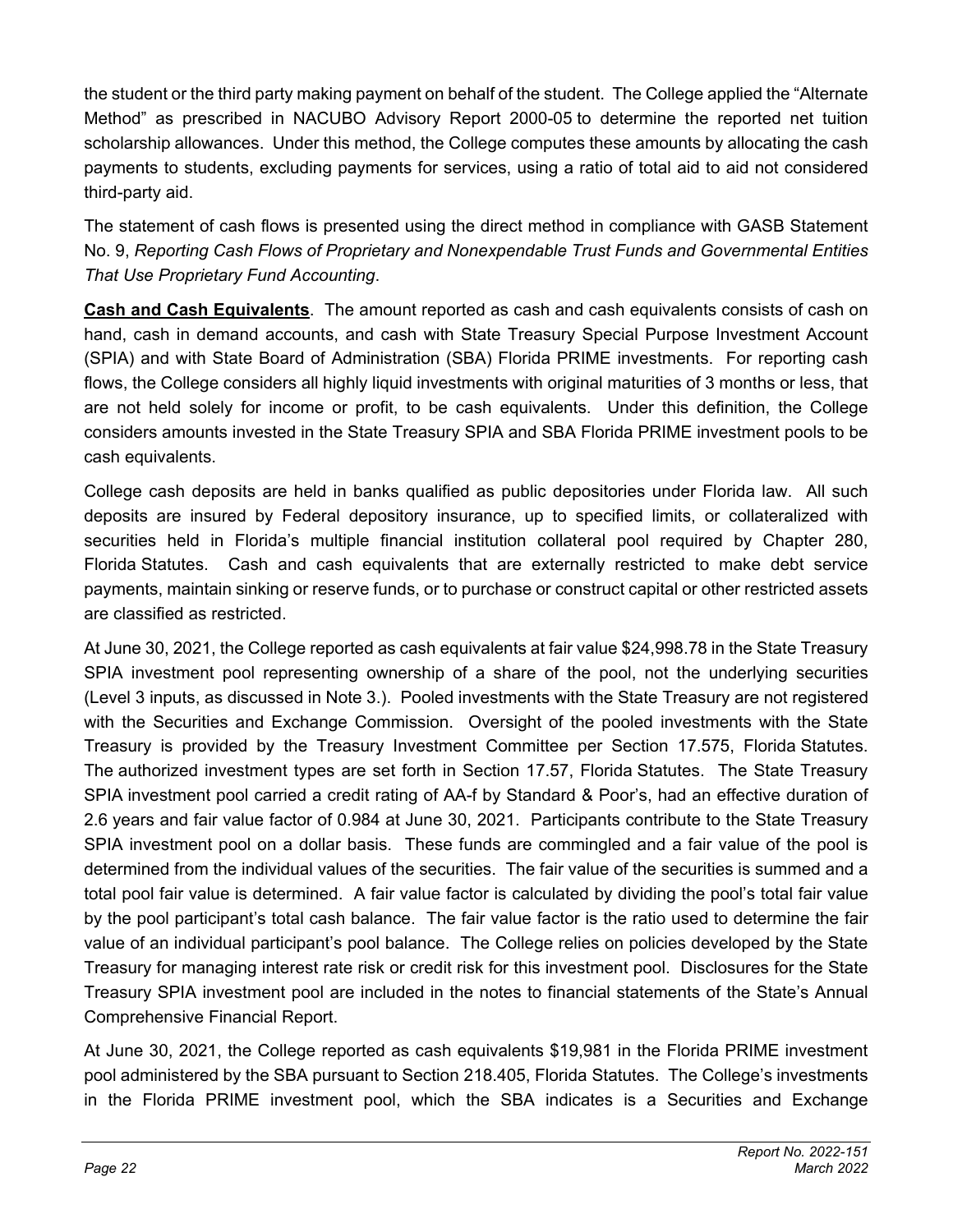Commission Rule 2a7-like external investment pool, are similar to money market funds in which shares are owned in the fund rather than the underlying investments. The Florida PRIME investment pool carried a credit rating of AAAm by Standard & Poor's and had a weighted-average days to maturity (WAM) of 50 days as of June 30, 2021. A portfolio's WAM reflects the average maturity in days based on final maturity or reset date, in the case of floating-rate instruments. WAM measures the sensitivity of the Florida PRIME investment pool to interest rate changes. The investments in the Florida PRIME investment pool are reported at amortized cost.

Section 218.409(8)(a), Florida Statutes, provides that "the principal, and any part thereof, of each account constituting the trust fund is subject to payment at any time from the moneys in the trust fund. However, the executive director may, in good faith, on the occurrence of an event that has a material impact on liquidity or operations of the trust fund, for 48 hours limit contributions to or withdrawals from the trust fund to ensure that the Board [State Board of Administration] can invest moneys entrusted to it in exercising its fiduciary responsibility. Such action must be immediately disclosed to all participants, the trustees, the Joint Legislative Auditing Committee, and the Investment Advisory Council. The trustees shall convene an emergency meeting as soon as practicable from the time the executive director has instituted such measures and review the necessity of those measures. If the trustees are unable to convene an emergency meeting before the expiration of the 48-hour moratorium on contributions and withdrawals, the moratorium may be extended by the executive director until the trustees are able to meet to review the necessity for the moratorium. If the trustees agree with such measures, the trustees shall vote to continue the measures for up to an additional 15 days. The trustees must convene and vote to continue any such measures before the expiration of the time limit set, but in no case may the time limit set by the trustees exceed 15 days." As of June 30, 2021, there were no redemption fees or maximum transaction amounts, or any other requirements that serve to limit a participant's daily access to 100 percent of their account value.

**Inventories**. Inventories consist of various types of centrally stored consumable teaching materials and other materials and supplies, which are valued using the average cost or last invoice price, which approximates the first-in, first-out method of inventory valuation.

**Capital Assets**. College capital assets consist of land, construction in progress, buildings, other structures and improvements, furniture, machinery, and equipment, assets under capital leases and software. These assets are capitalized and recorded at cost at the date of acquisition or at acquisition value at the date received in the case of gifts and purchases of State surplus property. Additions, improvements, and other outlays that significantly extend the useful life of an asset are capitalized. Other costs incurred for repairs and maintenance are expensed as incurred. The College has a capitalization threshold of \$5,000 for tangible personal property and \$25,000 for buildings and other structures and improvements. Depreciation is computed on the straight-line basis over the following estimated useful lives:

- $\bullet$  Buildings  $-$  40 years
- Other Structures and Improvements 10 years
- Furniture, Machinery, and Equipment:
	- $\circ$  Computer Equipment 3 years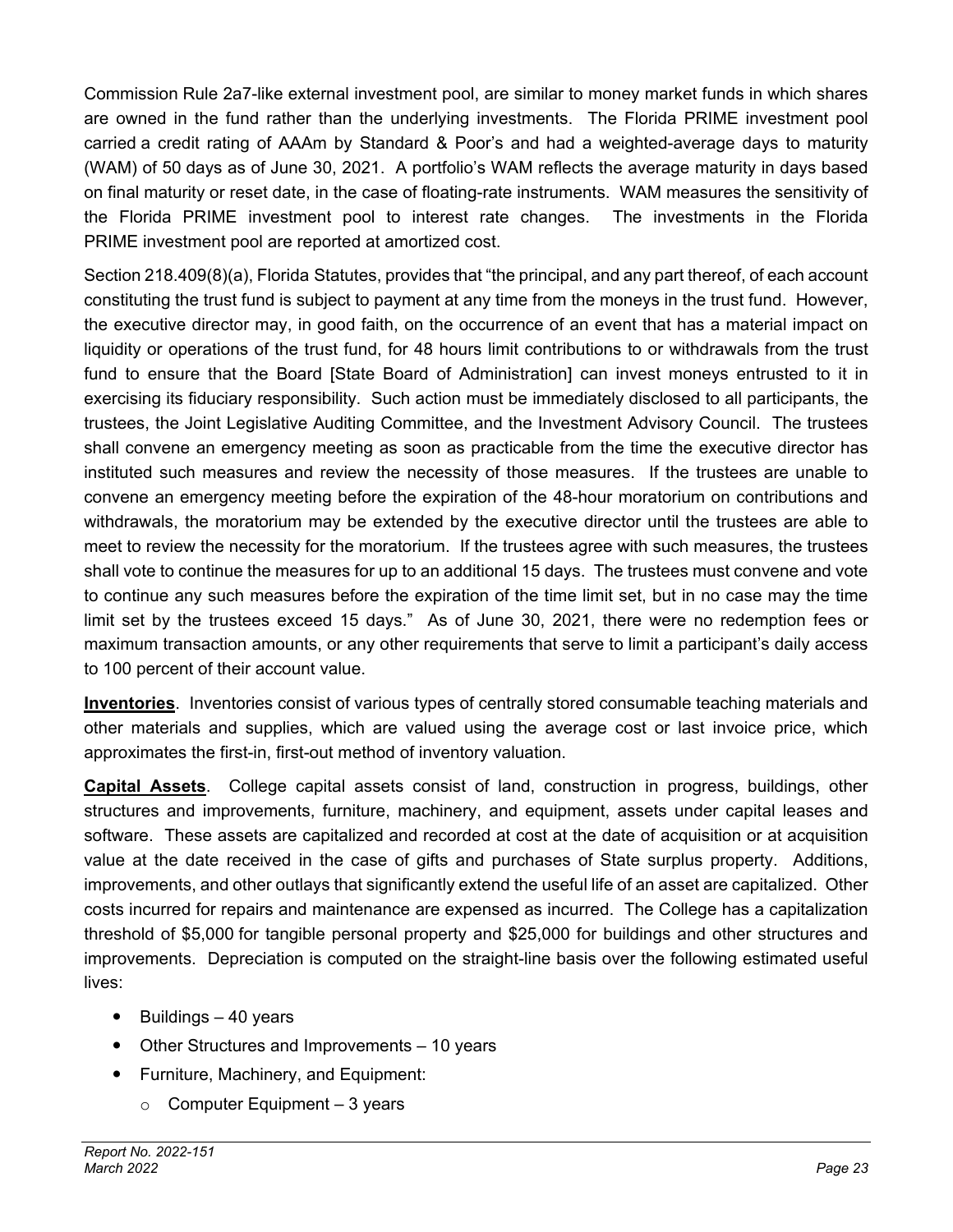- $\circ$  Vehicles, Office Machines, and Educational Equipment 5 years
- $\circ$  Furniture 7 years
- o Energy Management Equipment 20 years
- Assets Under Capital Leases 5 years
- Software  $-5$  years

**Noncurrent Liabilities**. Noncurrent liabilities include a note payable, capital leases payable, special termination benefits payable, compensated absences payable, other postemployment benefits payable, and net pension liabilities that are not scheduled to be paid within the next fiscal year.

**Pensions**. For purposes of measuring the net pension liability, deferred outflows of resources and deferred inflows of resources related to pensions, and pension expense, information about the fiduciary net positions of the Florida Retirement System (FRS) defined benefit plan and the Health Insurance Subsidy (HIS) defined benefit plan and additions to/deductions from the FRS and HIS fiduciary net positions have been determined on the same basis as they are reported by the FRS and the HIS plans. Benefit payments (including refunds of employee contributions) are recognized when due and payable in accordance with benefit terms. Investments are reported at fair value.

## **2. Deficit Net Position in Individual Funds**

The College reported an unrestricted net position which included a deficit in the current funds - unrestricted, as shown below. This deficit can be attributed to the full recognition of long-term liabilities (i.e., compensated absences payable, other postemployment benefits payable, and net pension liabilities) in the current unrestricted funds.

| Fund                                                          | <b>Net Position</b>                  |
|---------------------------------------------------------------|--------------------------------------|
| <b>Current Funds - Unrestricted</b><br><b>Auxiliary Funds</b> | $$$ $(3,882,629.10)$<br>1,563,116.81 |
| Total                                                         | $$$ (2,319,512.29)                   |

## **3. Investments**

The Board of Trustees has adopted a written investment policy providing that surplus funds of the College shall be invested in those institutions and instruments permitted under the provisions of Florida Statutes. Section 218.415(16), Florida Statutes, authorizes the College to invest in the Florida PRIME investment pool administered by the SBA; Securities and Exchange Commission registered money market funds with the highest credit quality rating from a nationally recognized rating agency; interest-bearing time deposits and savings accounts in qualified public depositories, as defined by Section 280.02, Florida Statutes; direct obligations of the United States Treasury; obligations of Federal agencies and instrumentalities; securities of, or interests in, certain open-end or closed-end management type investment companies; and other investments approved by the Board of Trustees as authorized by law. SBE Rule 6A-14.0765(3), Florida Administrative Code, provides that College loan, endowment, annuity, and life income funds may also be invested pursuant to Section 215.47, Florida Statutes. Investments authorized by Section 215.47, Florida Statutes, include bonds, notes, commercial paper, and various other types of investments.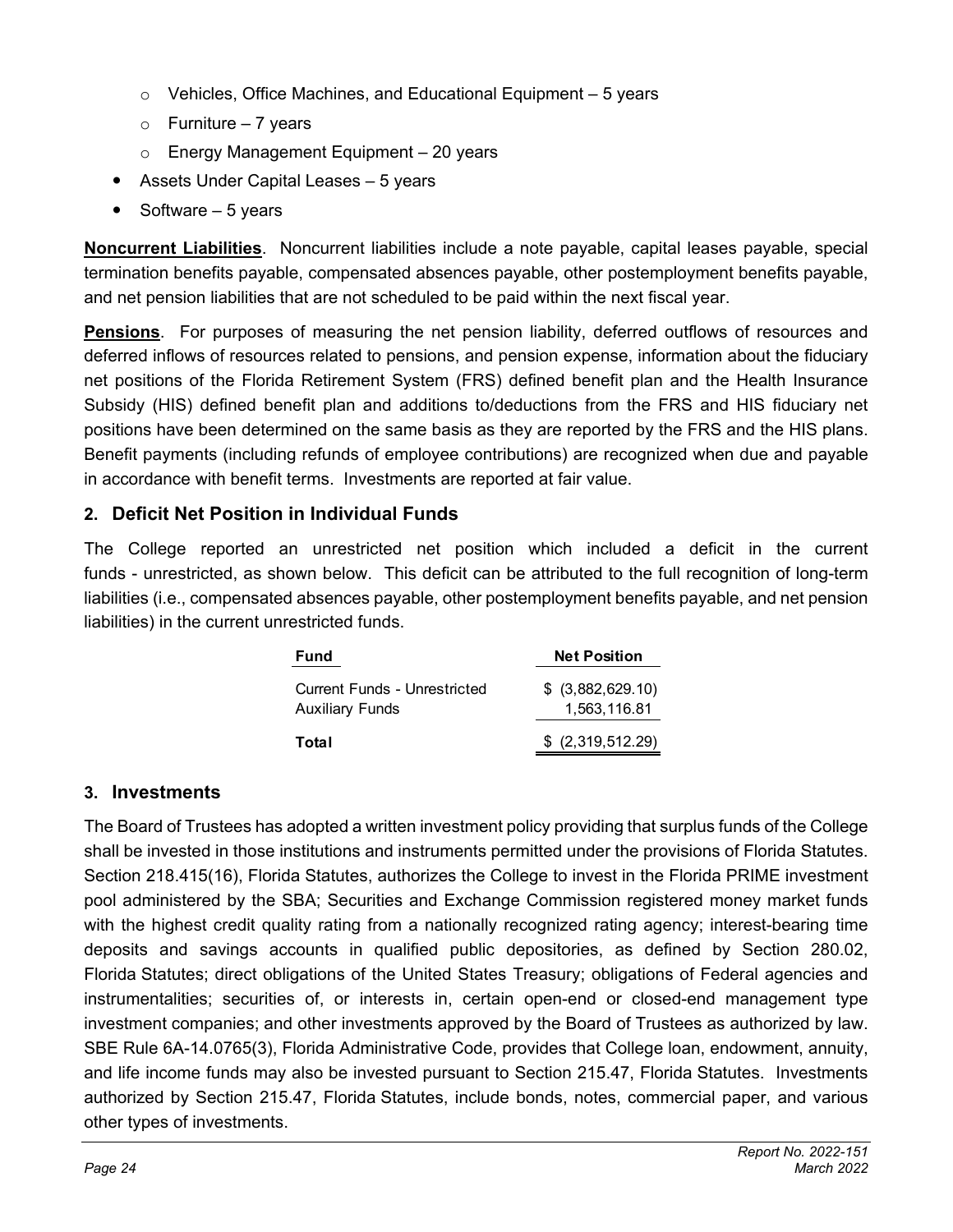**Fair Value Measurement**. The College categorizes its fair value measurements within the fair value hierarchy established by generally accepted accounting principles. The hierarchy is based on the valuation inputs used to measure the fair value of the asset. Level 1 inputs are quoted prices in active markets for identical assets, Level 2 inputs are significant other observable inputs, and Level 3 inputs are significant unobservable inputs.

**Component Unit Investments**. The Foundation investments are managed by investments brokerage houses. There are no legal restrictions on the types of investments that can be made. The Foundation's investment policy provides that investments are to be limited to premium investment grade mutual funds, equity securities, debt securities from companies and funds located throughout the United States. The policy also provides that debt securities are normally maintained up to 30 percent of the total investment portfolio. The finance and audit committee has the authority to invest up to 70 percent of the portfolio in equities and up to 20 percent in alternative investments. Foundation investments at March 31, 2021, are recorded at fair value based on quoted market prices as follows:

| <b>Investment Type</b>                  | <b>Market</b><br><b>Price</b> |
|-----------------------------------------|-------------------------------|
| Commonfund:                             |                               |
| Multi-Strategy Bond Funds               | \$<br>4.923.899               |
| Multi-Strategy Equity Funds             | 12,747,965                    |
| <b>Treasury Investment Pool</b>         | 1,849,809                     |
| Non Marketable Private Equity           | 2,525,267                     |
| <b>Total Component Unit Investments</b> | 22,046,940                    |

*Interest Rate Risk*: Interest rate risk is the risk that changes in interest rates of debt instruments will adversely affect the fair value of an investment. The duration method and the weighted average method are used to determine the interest rate risk for the Commonfund Multi-Strategy bond fund. At March 31, 2021, the total effective duration period for the Commonfund Multi-Strategy bond fund was 6.4 years and the yield to maturity was 2.7 years. The duration method is used for the Treasury investment Pool. The effective duration period of the Treasury Investment Pool at March 31, 2021, is 2.66 years.

*Credit Risk*:Credit risk is the risk that an insurer or other counterpart to an investment will not fulfill its obligations. The Foundation has no formal policy on credit risk. As of March 31, 2021, the credit quality for the Commonfund bond mutual fund and Treasury Investment Pool was A+ and AA-f, respectively using the Standard & Poor's rating scale.

*Custodial Credit Risk*: Custodial credit risk is the risk that in the event the failure of the counterparty, the Foundation will not be able to recover the value of its investments or collateral securities that are in the possession of an outside party. Investments in corporate stocks are held in counterparty accounts as custodian for the Foundation.

*Concentration of Credit Risk*:Concentration of credit risk is the risk of loss attributed to the magnitude of the Foundation's investments in a single issuer. The Foundation's investment policy does not limit the amount that may be invested in any type of investments.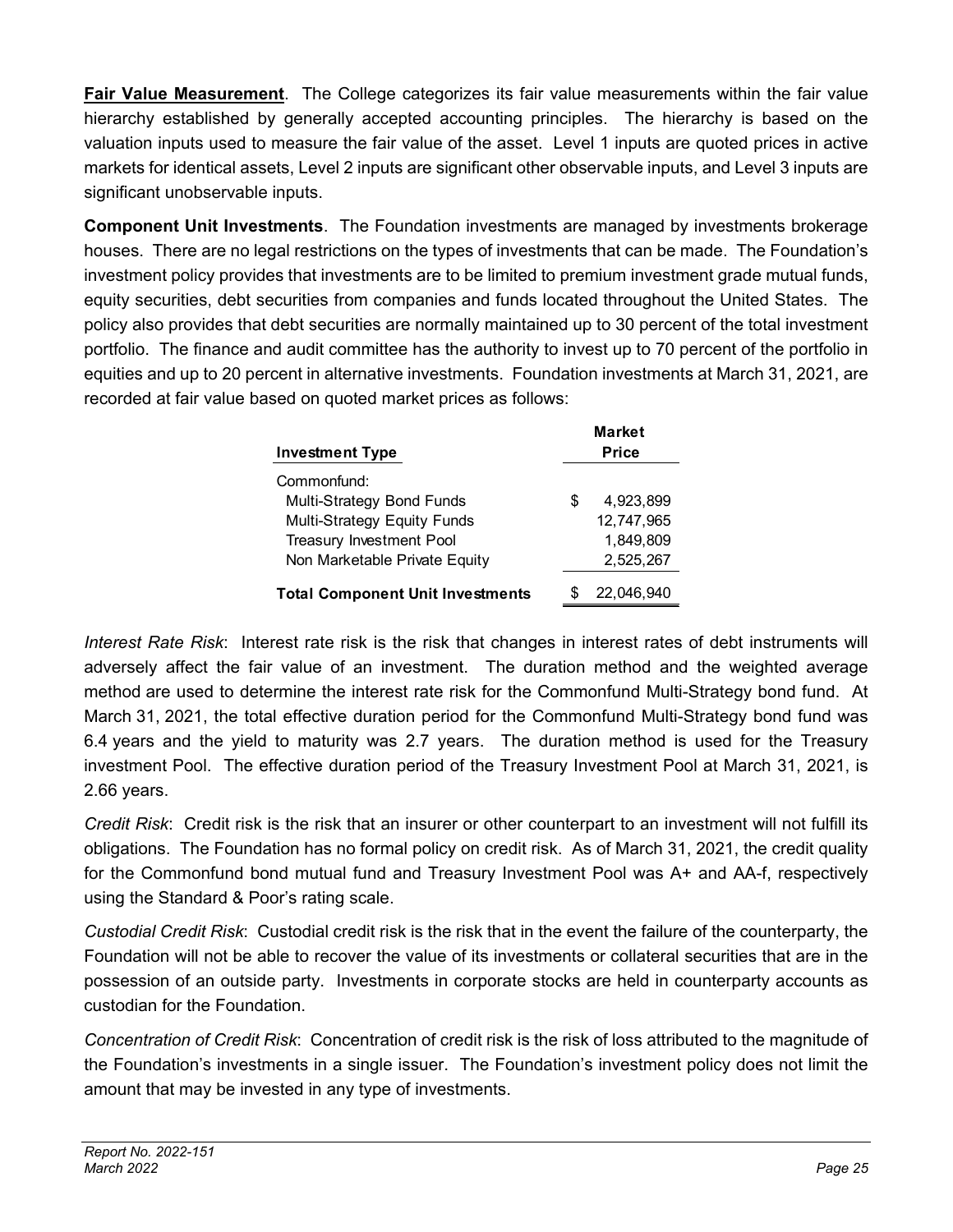## **4. Accounts Receivable**

Accounts receivable represent amounts for student fee deferments, various student services provided by the College, uncollected commissions for food service and vending machine sales, unused credit memos, and contract and grant reimbursements due from third parties. The accounts receivable are reported net of a \$106,170.52 allowance for doubtful accounts.

## **5. Due From Other Governmental Agencies**

The \$9,595,517.12 reported as due from other governmental agencies primarily consists of \$8,205,420.46 of Public Education Capital Outlay allocations due from the State and \$1,125,746.51 of grant funds due from the Federal Government for construction of College facilities.

## **6. Due From Component Unit**

The \$33,706.83 reported as due from component unit consists of amounts owed to the College by the Foundation for scholarships and student aid. The College's financial statements are reported for the fiscal year ended June 30, 2021. The Foundation's financial statements are reported for the fiscal year ended March 31, 2021. Accordingly, amounts reported by the College as due from component unit on the statement of net position do not agree with amounts reported by the component unit as due to the College.

## **7. Capital Assets**

| <b>Description</b>                           | <b>Beginning</b><br><b>Balance</b> | <b>Adjustments</b><br>(1) | <b>Additions</b>   | <b>Reductions</b> | <b>Ending</b><br><b>Balance</b> |
|----------------------------------------------|------------------------------------|---------------------------|--------------------|-------------------|---------------------------------|
| Nondepreciable Capital Assets:               |                                    |                           |                    |                   |                                 |
| Land                                         | \$.<br>407,508.33                  | \$                        | \$                 | \$                | 407,508.33<br>S                 |
| <b>Construction in Progress</b>              | 806,460.78                         | 1,237,562.48              | 4,506,853.56       | 14, 198. 25       | 6,536,678.57                    |
| <b>Total Nondepreciable Capital Assets</b>   | 1,213,969.11<br>S                  | \$1,237,562.48            | \$4,506,853.56     | \$14,198.25       | 6,944,186.90<br>\$              |
| Depreciable Capital Assets:                  |                                    |                           |                    |                   |                                 |
| <b>Buildings</b>                             | \$46,934,814.14                    | \$                        | \$<br>272, 142.67  | \$                | \$47,206,956.81                 |
| Other Structures and Improvements            | 9,113,033.85                       | (1,237,562.48)            | 186,543.72         |                   | 8,062,015.09                    |
| Furniture, Machinery, and Equipment          | 12,205,936.96                      |                           | 524,632.93         | 783,030.75        | 11,947,539.14                   |
| <b>Assets Under Capital Leases</b>           | 273,278.20                         |                           |                    |                   | 273,278.20                      |
| Software                                     | 1,510,339.25                       |                           | 5,000.00           |                   | 1,515,339.25                    |
| <b>Total Depreciable Capital Assets</b>      | 70,037,402.40                      | (1, 237, 562.48)          | 988,319.32         | 783,030.75        | 69,005,128.49                   |
| Less, Accumulated Depreciation:              |                                    |                           |                    |                   |                                 |
| <b>Buildings</b>                             | 24, 363, 224, 14                   |                           | 1,124,334.31       |                   | 25,487,558.45                   |
| Other Structures and Improvements            | 7,295,124.55                       | (250, 044.09)             | 310,739.67         |                   | 7,355,820.13                    |
| Furniture, Machinery, and Equipment          | 6,360,149.84                       |                           | 633,389.93         | 712,013.05        | 6,281,526.72                    |
| <b>Assets Under Capital Leases</b>           | 66,097.22                          |                           | 53, 134. 79        |                   | 119,232.01                      |
| Software                                     | 1,479,993.65                       |                           | 8,586.40           |                   | 1,488,580.05                    |
| <b>Total Accumulated Depreciation</b>        | 39,564,589.40                      | (250, 044.09)             | 2, 130, 185. 10    | 712,013.05        | 40,732,717.36                   |
| <b>Total Depreciable Capital Assets, Net</b> | \$30,472,813.00                    | (987, 518.39)<br>\$       | \$(1, 141, 865.78) | \$71,017.70       | \$28,272,411.13                 |

Capital assets activity for the fiscal year ended June 30, 2021, is shown in the following table:

(1) Correct classification of construction in progress related to the construction of the STEM building that was previously included in other structures and improvements.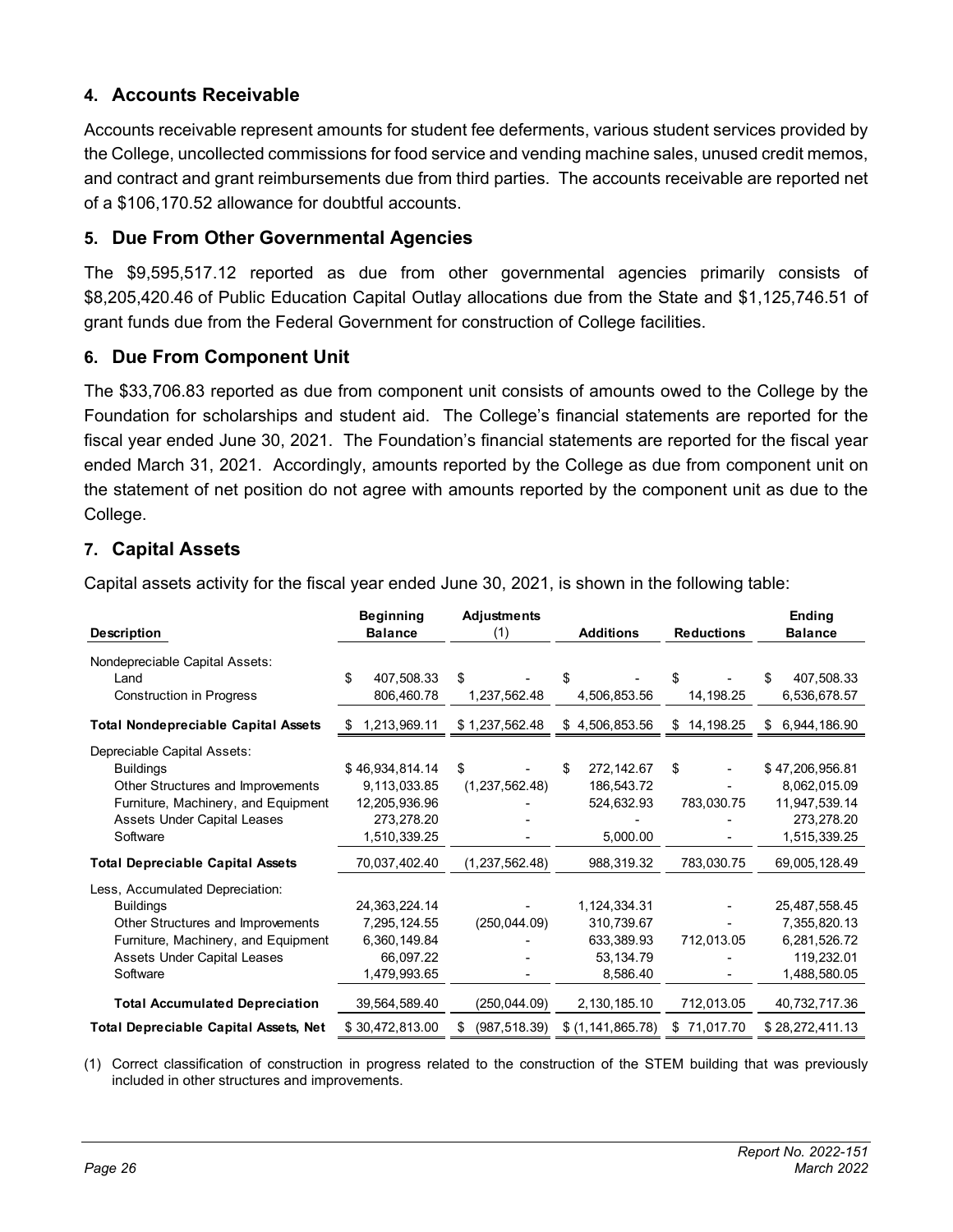## **8. Long-Term Liabilities**

|                                             | <b>Beginning</b>  |                  |                   | <b>Ending</b>       | <b>Current</b> |
|---------------------------------------------|-------------------|------------------|-------------------|---------------------|----------------|
| <b>Description</b>                          | <b>Balance</b>    | <b>Additions</b> | <b>Reductions</b> | <b>Balance</b>      | <b>Portion</b> |
| Note from Direct Borrowings                 | 7,820,274.48<br>S | S                | 340,674.30<br>S   | 7,479,600.18<br>\$. | \$351,532.98   |
| Capital Leases Payable                      | 207.180.98        | -                | 53, 134. 79       | 154.046.19          | 55,599.98      |
| <b>Special Termination Benefits Payable</b> | 31.442.04         | 42.715.79        | 14.527.80         | 59.630.03           | 26,930.23      |
| <b>Compensated Absences Payable</b>         | 1,400,859.31      | 175.376.09       | 121,988.51        | 1.454.246.89        | 149,883.81     |
| Other Postemployment                        |                   |                  |                   |                     |                |
| <b>Benefits Payable</b>                     | 440.294.00        | 41.210.00        | 94,698.00         | 386,806.00          | 25,146.00      |
| Net Pension Liability                       | 11,677,495.00     | 6,850,049.00     | 4,832,493.00      | 13,695,051.00       | 37,816.89      |
| <b>Total Long-Term Liabilities</b>          | \$21,577,545.81   | \$7,109,350.88   | \$5,457,516.40    | \$23,229,380.29     | \$646,909.89   |

Long-term liabilities activity for the fiscal year ended June 30, 2021, is shown in the following table:

**Note from Direct Borrowings**. The College entered into an energy savings installment note with a bank in the aggregate principal amount of \$8,632,116 on January 13, 2017, under the provisions of Section 1013.23, Florida Statutes. The note included a stated interest rate of 3.15 percent. Proceeds were used to fund an energy performance-based contract for energy management facility upgrade projects. The principal and interest on the note are payable in 80 quarterly installments consisting of 2 payments of accrued interest for 2 quarters, then 78 payments of principal and interest in the amount of \$149,319.29, with the first payment commencing on January 13, 2018. The College made an additional principal payment of \$197,138.87 during the 2018-19 fiscal year, resulting in a revised principal and interest payment in the amount of \$145,753.76 as of April 13, 2019. The note matures on October 13, 2037.

The College's outstanding notes from direct borrowings of \$7,479,600.18 contain provisions that in the event of default allow exercise of any one or more of the following provisions: (1) by written notice, declare an amount equal to all amounts outstanding immediately due and payable; (2) by written notice, demand the prompt return of all equipment at the College's expense; (3) at lessor's option and without notice, enter upon the College premises and take immediate possession of and remove the equipment; (4) sell, lease, or otherwise dispose of the equipment, in whole or in part, in public or private transactions for the account of the College, holding the College liable for all payments due during the fiscal year in effect when the default occurs; (5) terminate any unfunded commitments to College; and (6) exercise any other right, remedy or privilege which may be available under applicable law or by court action at law or in equity to enforce the terms of or to rescind the lease.

The College has no unused lines of credit as of June 30, 2021.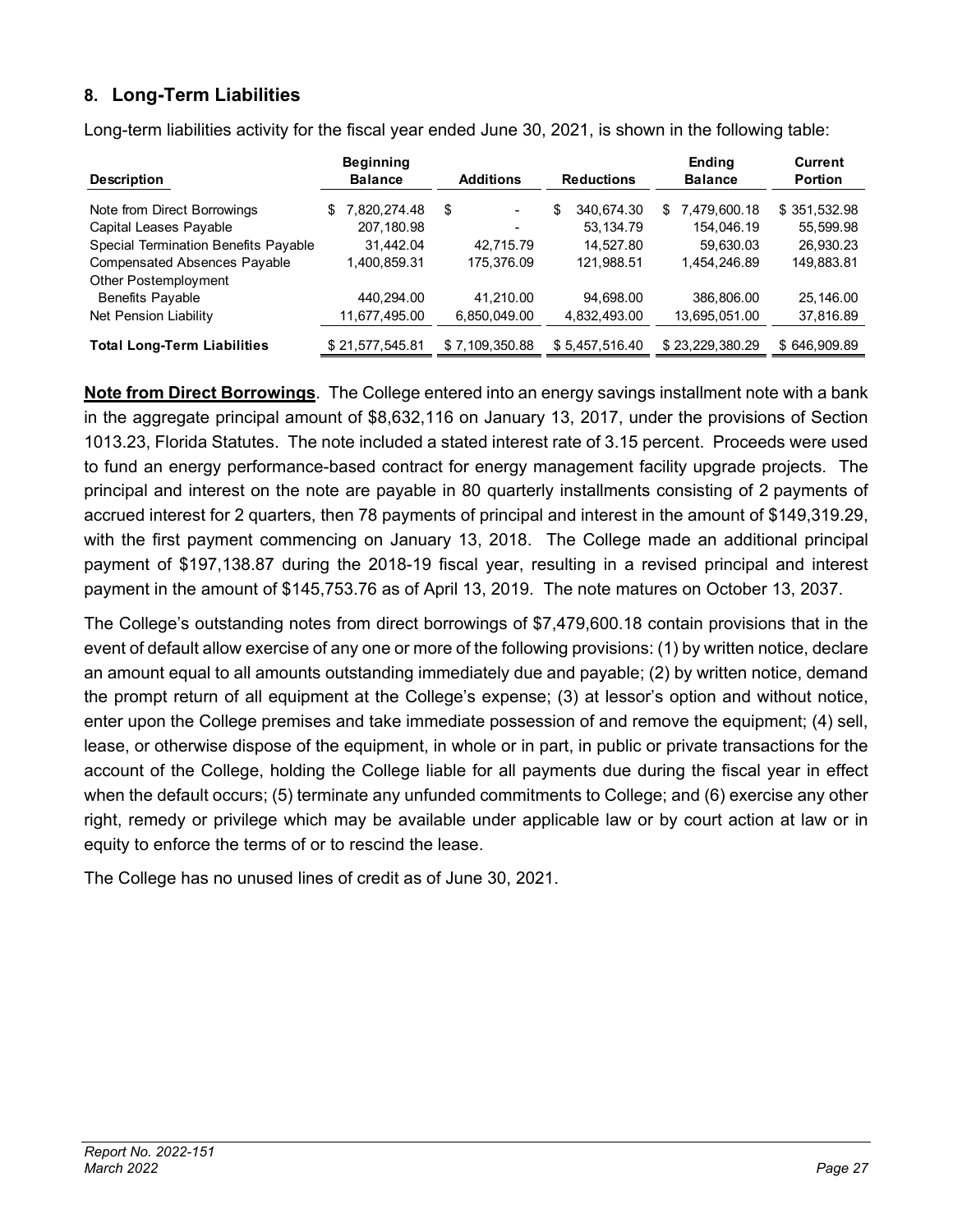| rı scal rear<br><b>Ending June 30</b> | <b>Principal</b><br>Interest |                  | Total            |
|---------------------------------------|------------------------------|------------------|------------------|
| 2022                                  | 351,532.98<br>\$             | 231,482.06<br>\$ | 583,015.04<br>\$ |
| 2023                                  | 362,737.76                   | 220, 277. 28     | 583,015.04       |
| 2024                                  | 374,299.69                   | 208,715.35       | 583,015.04       |
| 2025                                  | 386,230.12                   | 196,784.92       | 583,015.04       |
| 2026                                  | 398,540.84                   | 184,474.20       | 583,015.04       |
| 2027-2031                             | 2,191,544.96                 | 723,530.24       | 2,915,075.20     |
| 2032-2036                             | 2,563,798.19                 | 351,277.01       | 2,915,075.20     |
| 2037-2038                             | 850,915.64                   | 23,606.66        | 874,522.30       |
| Total                                 | \$7,479,600.18               | \$2,140,147.72   | \$9,619,747.90   |

Annual requirements to amortize the outstanding note as of June 30, 2021, are as follows:

**Fiscal Year**

**Capital Leases Payable**. Information technology equipment in the amount of \$273,278.20 is being acquired under capital lease agreements with Dell Financial Services, Inc. and NetApp Capital Solutions. The imputed interest rates are 3.43 and 6 percent, respectively. Future minimum payments under the capital lease agreements and the present value of the minimum payments as of June 30, 2021, are as follows:

| <b>Fiscal Year Ending June 30</b>        | <b>Amount</b>  |
|------------------------------------------|----------------|
| 2022                                     | 61,193.11<br>S |
| 2023                                     | 61,193.11      |
| 2024                                     | 40,951.57      |
| <b>Total Minimum Payments</b>            | 163,337.79     |
| Less, Amount Representing Interest       | 9,291.60       |
| <b>Present Value of Minimum Payments</b> | \$154,046,19   |

**Special Termination Benefits Payable**. Under a Board-established Retirement Incentive Program, employees who are at least 55 years old and have at least 10 years of work experience at the College, are eligible to receive paid medical insurance coverage for 3 years. The College reported a special termination benefits payable of \$59,630.03 as of June 30, 2021, for four employees who gave notice to retire under the Retirement Incentive Program, of which \$26,930.23 represents the current portion.

**Compensated Absences Payable**. College employees may accrue annual and sick leave based on length of service, subject to certain limitations regarding the amount that will be paid upon termination. The College reports a liability for the accrued leave; however, State noncapital appropriations fund only the portion of accrued leave that is used or paid in the current fiscal year. Although the College expects the liability to be funded primarily from future appropriations, generally accepted accounting principles do not permit the recording of a receivable in anticipation of future appropriations. At June 30, 2021, the estimated liability for compensated absences, which includes the College's share of the Florida Retirement System and FICA contributions, totaled \$1,454,246.89. The current portion of the compensated absences liability, \$149,883.81, is the amount expected to be paid in the coming fiscal year and represents a historical percentage of leave used applied to total accrued leave liability.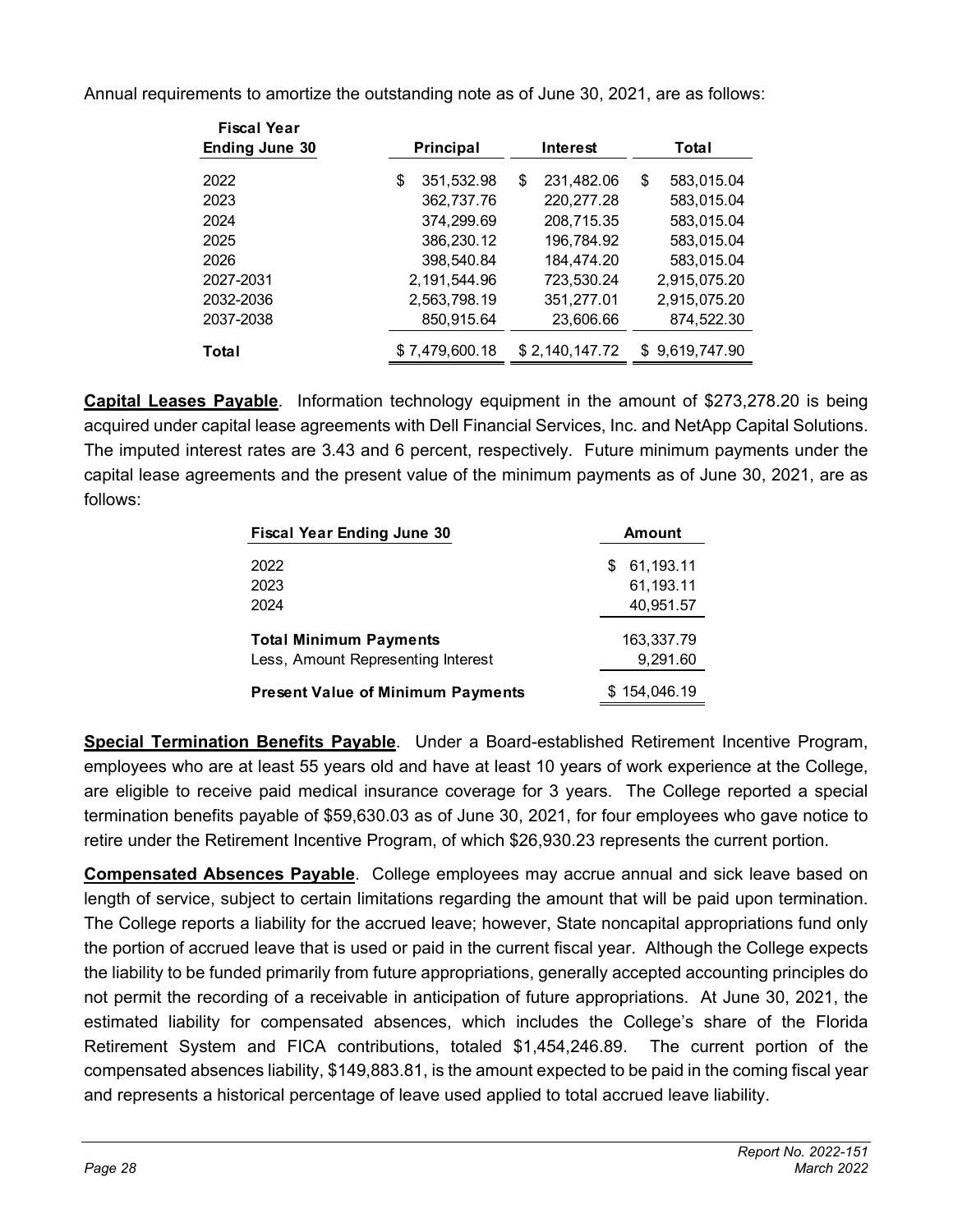**Other Postemployment Benefits Payable**. The College follows GASB Statement No. 75, *Accounting and Financial Reporting for Postemployment Benefits Other Than Pensions*, for other postemployment benefits administered by the Florida College System Risk Management Consortium.

## *General Information about the OPEB Plan*

*Plan Description*. The Other Postemployment Benefits Plan (OPEB Plan) is a single-employer defined benefit plan administered by the Florida College System Risk Management Consortium that provides OPEB for all employees who satisfy the College's retirement eligibility provisions. Pursuant to the provisions of Section 112.0801, Florida Statutes, former employees who retire from the College are eligible to participate in the College's health and hospitalization plan for medical and prescription drug coverage. The College subsidizes the premium rates paid by retirees by allowing them to participate in the OPEB Plan at reduced or blended group (implicitly subsidized) premium rates for both active and retired employees. These rates provide an implicit subsidy for retirees because, on an actuarial basis, their current and future claims are expected to result in higher costs to the OPEB Plan on average than those of active employees. Additionally, certain retirees receive insurance coverage at a lower (explicitly subsidized) premium rate than active employees. Under this retirement incentive, the retiree receives paid individual medical insurance coverage for 3 years following their date of retirement. Retirees are required to enroll in the Federal Medicare (Medicare) program for their primary coverage as soon as they are eligible. The OPEB Plan contribution requirements and benefit terms of the College and the OPEB Plan members are established and may be amended by action from the Board. No assets are accumulated in a trust that meet the criteria in paragraph 4 of GASB Statement No. 75.

*Benefits Provided*. The OPEB Plan provides healthcare benefits for retirees and their dependents. The OPEB Plan only provides an implicit subsidy as described above.

*Employees Covered by Benefit Terms*. At June 30, 2019, the following employees were covered by the benefit terms:

| Inactive Employees or Beneficiaries Currently Receiving Benefits | 21  |
|------------------------------------------------------------------|-----|
| Active Employees                                                 | 199 |
| Total                                                            | 220 |
|                                                                  |     |

## *Total OPEB Liability*

The College's total OPEB liability of \$386,806 was measured as of June 30, 2020, and was determined by an actuarial valuation as of June 30, 2019.

*Actuarial Assumptions and Other Inputs*. The total OPEB liability in the June 30, 2019, actuarial valuation was determined using the following actuarial assumptions and other inputs, applied to all periods included in the measurement, unless otherwise specified: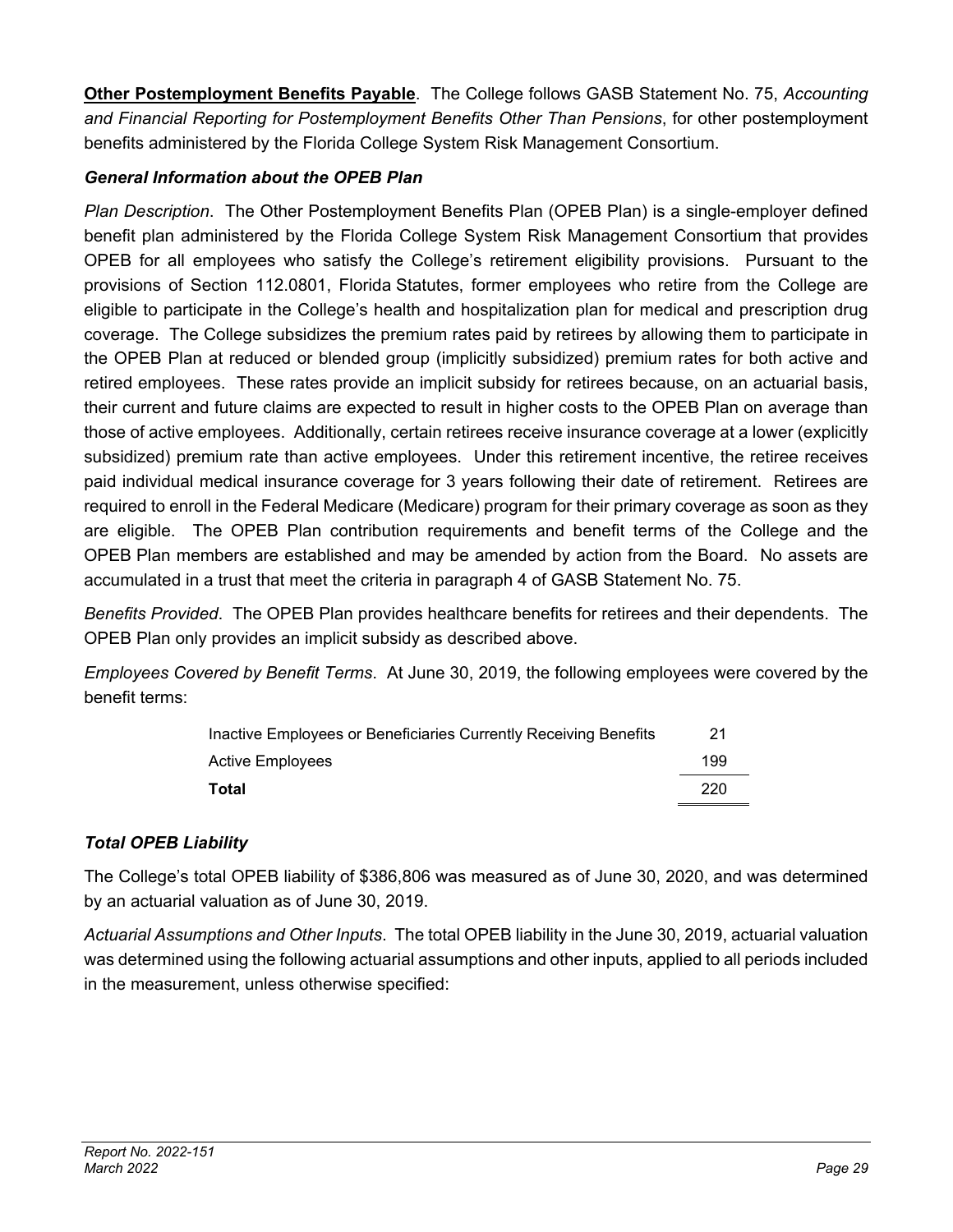| Inflation                                               | 2.40 percent                                                                                                                                                         |
|---------------------------------------------------------|----------------------------------------------------------------------------------------------------------------------------------------------------------------------|
| Real wage growth                                        | 0.85 percent                                                                                                                                                         |
| Wage inflation                                          | 3.25 percent                                                                                                                                                         |
| Salary increases                                        | 3.40 percent to 8.20 percent, including<br>inflation                                                                                                                 |
| Discount rate                                           | 2.21 percent                                                                                                                                                         |
| Healthcare cost trend rates<br>Pre-Medicare<br>Medicare | 6.50 percent for 2020, decreasing to an<br>ultimate rate of 4.60 percent by 2026<br>4.75 percent for 2020, decreasing to an<br>ultimate rate of 4.60 percent by 2021 |

The discount rate was based on the Bond Buyer General Obligation 20-year Municipal Bond Index.

Mortality rates were based on the PUB-2010 mortality tables, with adjustments for FRS experience and generational mortality improvements with Scale MP-2018.

The demographic actuarial assumptions for retirement, disability incidence, withdrawal and salary increases used in the June 30, 2019, valuation were based on the results of an actuarial experience study for the period July 1, 2013, through June 30, 2018, adopted by the FRS.

The remaining actuarial assumptions (e.g., initial per capita costs, health care cost trends, rate of plan participation, rates of plan election, etc.) used in the June 30, 2019, valuation were based on a review of recent plan experience done concurrently with the June 30, 2019, valuation.

|                                        |    | Amount    |
|----------------------------------------|----|-----------|
| Balance at 6/30/20                     | S  | 440,294   |
| Changes for the year:                  |    |           |
| Service Cost                           |    | 25,158    |
| Interest                               |    | 16,052    |
| Changes in Assumptions or Other Inputs |    | (80, 945) |
| <b>Benefit Payments</b>                |    | (13, 753) |
| <b>Net Changes</b>                     |    | (53,488)  |
| Balance at 6/30/21                     | \$ | 386,806   |

#### *Changes in the Total OPEB Liability*

Changes of assumptions and other inputs reflect a change in the discount rate from 3.50 percent in 2019 to 2.21 percent in 2020.

*Sensitivity of the Total OPEB Liability to Changes in the Discount Rate*. The following table presents the total OPEB liability of the College, as well as what the College's total OPEB liability would be if it were calculated using a discount rate that is 1 percentage point lower (1.21 percent) or 1 percentage point higher (3.21 percent) than the current rate: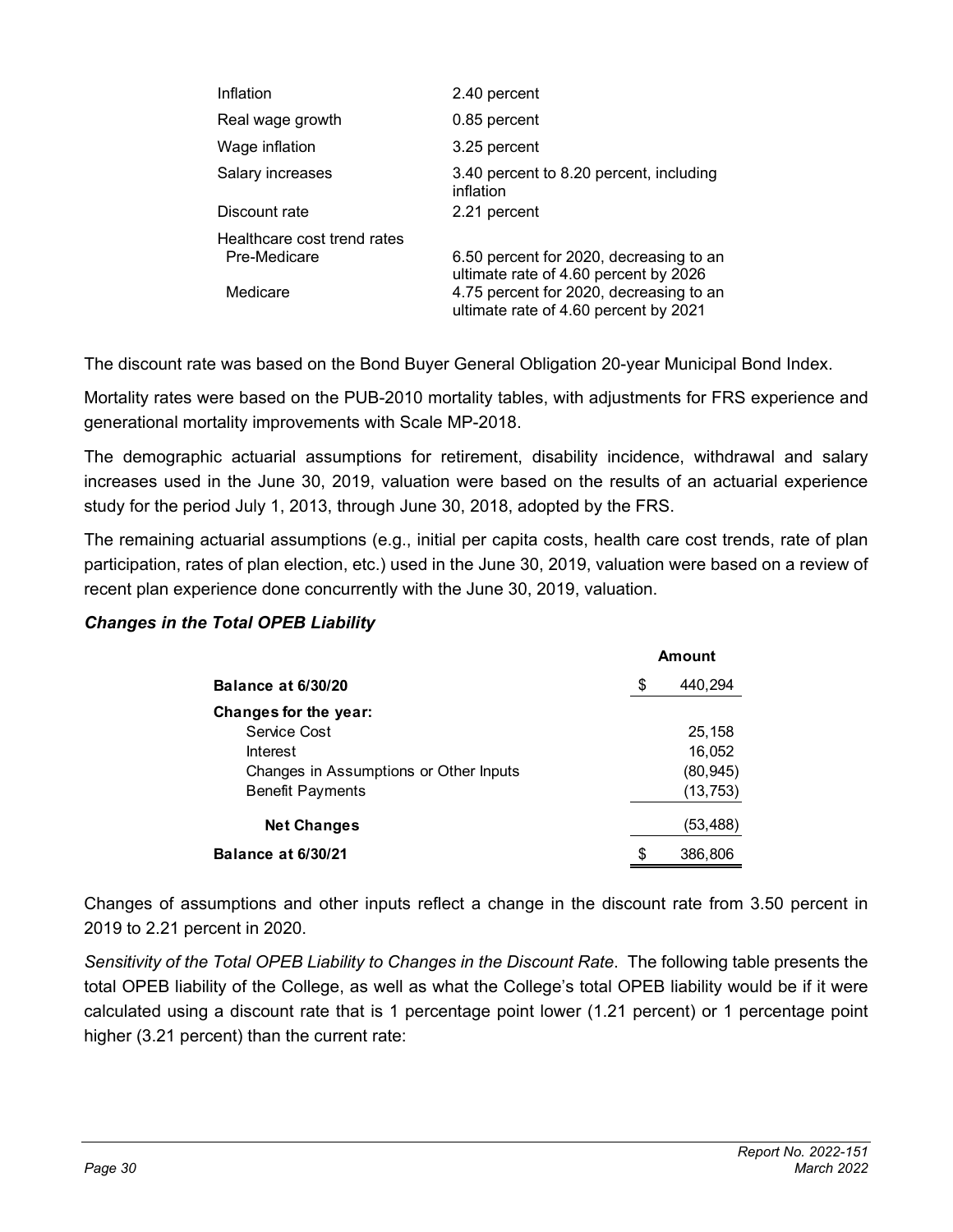|                      | $1\%$           | Current              | $1\%$           |
|----------------------|-----------------|----------------------|-----------------|
|                      | <b>Decrease</b> | <b>Discount Rate</b> | <b>Increase</b> |
|                      | $(1.21\%)$      | $(2.21\%)$           | $(3.21\%)$      |
| Total OPEB liability | \$413.823       | \$386,806            | \$362,380       |

*Sensitivity of the Total OPEB Liability to Changes in the Healthcare Cost Trend Rates*. The following table presents the total OPEB liability of the College, as well as what the College's total OPEB liability would be if it were calculated using healthcare cost trend rates that are 1 percentage point lower or 1 percentage point higher than the current healthcare cost trend rates:

|                      |             | <b>Healthcare</b><br><b>Cost Trend</b> |             |
|----------------------|-------------|----------------------------------------|-------------|
|                      | 1% Decrease | <b>Rates</b>                           | 1% Increase |
| Total OPEB liability | \$337.386   | \$386.806                              | \$448.765   |

## *OPEB Expense and Deferred Outflows of Resources and Deferred Inflows of Resources Related to OPEB*

For the fiscal year ended June 30, 2021, the College recognized OPEB expense of \$57,615. At June 30, 2021, the College reported deferred outflows of resources and deferred inflows of resources related to OPEB from the following sources:

| <b>Description</b>                                                                                                                                   | <b>Deferred Outflows</b><br>of Resources |    | <b>Deferred Inflows</b><br>of Resources |  |
|------------------------------------------------------------------------------------------------------------------------------------------------------|------------------------------------------|----|-----------------------------------------|--|
| Differences between expected<br>and actual experience<br>Change of assumptions or other inputs<br>Transactions subsequent to the<br>measurement date | \$<br>140,521<br>45,691<br>25,146        | \$ | 73,845                                  |  |
| Total                                                                                                                                                | \$<br>211,358                            | S  | 73.845                                  |  |

Of the total amount reported as deferred outflows of resources related to OPEB, \$25,146 resulting from benefits paid subsequent to the measurement date and before the end of the fiscal year will be included as a reduction of the total OPEB liability in the year ended June 30, 2022. Other amounts reported as deferred outflows of resources and deferred inflows of resources related to OPEB will be recognized in OPEB expense as follows:

| <b>Fiscal Year Ending June 30</b> |        | Amount  |  |  |
|-----------------------------------|--------|---------|--|--|
| 2022                              | \$     | 16,405  |  |  |
| 2023                              |        | 16,405  |  |  |
| 2024                              | 16,405 |         |  |  |
| 2025                              | 16,405 |         |  |  |
| 2026                              |        | 16,405  |  |  |
| Thereafter                        |        | 30,342  |  |  |
| Total                             | S      | 112,367 |  |  |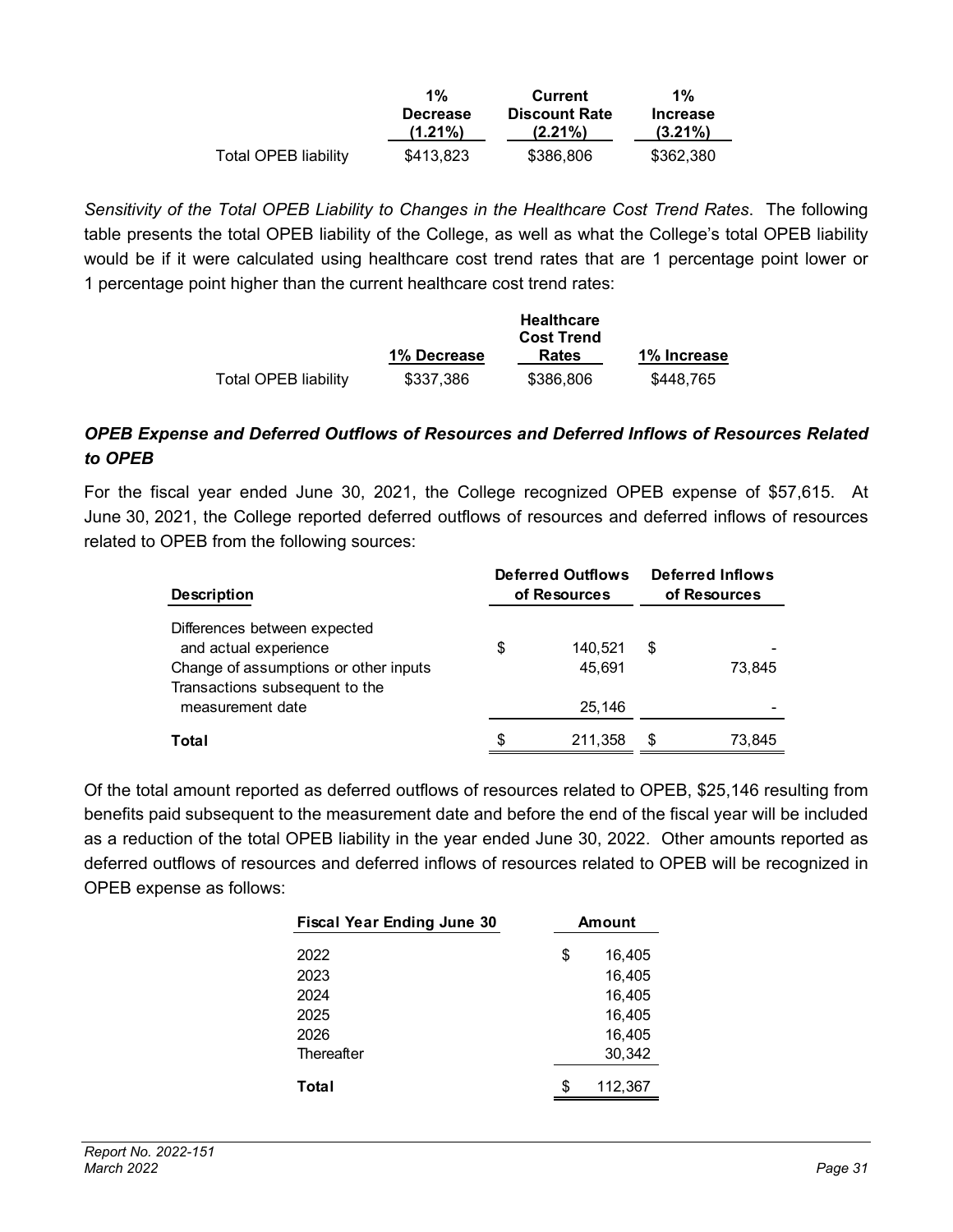**Net Pension Liability**. As a participating employer in the Florida Retirement System (FRS), the College recognizes its proportionate share of the collective net pension liabilities of the FRS cost-sharing multiple-employer defined benefit plans. As of June 30, 2021, the College's proportionate share of the net pension liabilities totaled \$13,695,051. Note 9. includes a complete discussion of defined benefit pension plans.

## **9. Retirement Plans – Defined Benefit Pension Plans**

## *General Information about the Florida Retirement System (FRS)*

The FRS was created in Chapter 121, Florida Statutes, to provide a defined benefit pension plan for participating public employees. The FRS was amended in 1998 to add the Deferred Retirement Option Program (DROP) under the defined benefit plan and amended in 2000 to provide a defined contribution plan alternative to the defined benefit plan for FRS members effective July 1, 2002. This integrated defined contribution pension plan is the FRS Investment Plan. Chapter 121, Florida Statutes, also provides for nonintegrated, optional retirement programs in lieu of the FRS to certain members of the Senior Management Service Class employed by the State and faculty and specified employees of State colleges. Chapter 112, Florida Statutes, established the HIS Program, a cost-sharing multiple-employer defined benefit pension plan to assist retired members of any State-administered retirement system in paying the costs of health insurance.

Essentially all regular employees of the College are eligible to enroll as members of the State-administered FRS. Provisions relating to the FRS are established by Chapters 121 and 122, Florida Statutes; Chapter 112, Part IV, Florida Statutes; Chapter 238, Florida Statutes; and FRS Rules, Chapter 60S, Florida Administrative Code; wherein eligibility, contributions, and benefits are defined and described in detail. Such provisions may be amended at any time by further action from the Florida Legislature. The FRS is a single retirement system administered by the Florida Department of Management Services, Division of Retirement, and consists of two cost-sharing multiple-employer defined benefit plans and other nonintegrated programs. An annual comprehensive financial report of the FRS, which includes its financial statements, required supplementary information, actuarial report, and other relevant information, is available from the Florida Department of Management Services Web site (www.dms.myflorida.com).

The College's FRS and HIS pension expense totaled \$2,302,265 for the fiscal year ended June 30, 2021.

## **FRS Pension Plan**

*Plan Description*. The FRS Pension Plan (Plan) is a cost-sharing multiple-employer defined benefit pension plan, with a DROP for eligible employees. The general classes of membership are as follows:

- *Regular Class* Members of the FRS who do not qualify for membership in the other classes.
- *Senior Management Service Class* (SMSC) Members in senior management level positions.

Employees enrolled in the Plan prior to July 1, 2011, vest at 6 years of creditable service and employees enrolled in the Plan on or after July 1, 2011, vest at 8 years of creditable service. All vested members, enrolled prior to July 1, 2011, are eligible for normal retirement benefits at age 62 or at any age after 30 years of creditable service. All members enrolled in the Plan on or after July 1, 2011, once vested,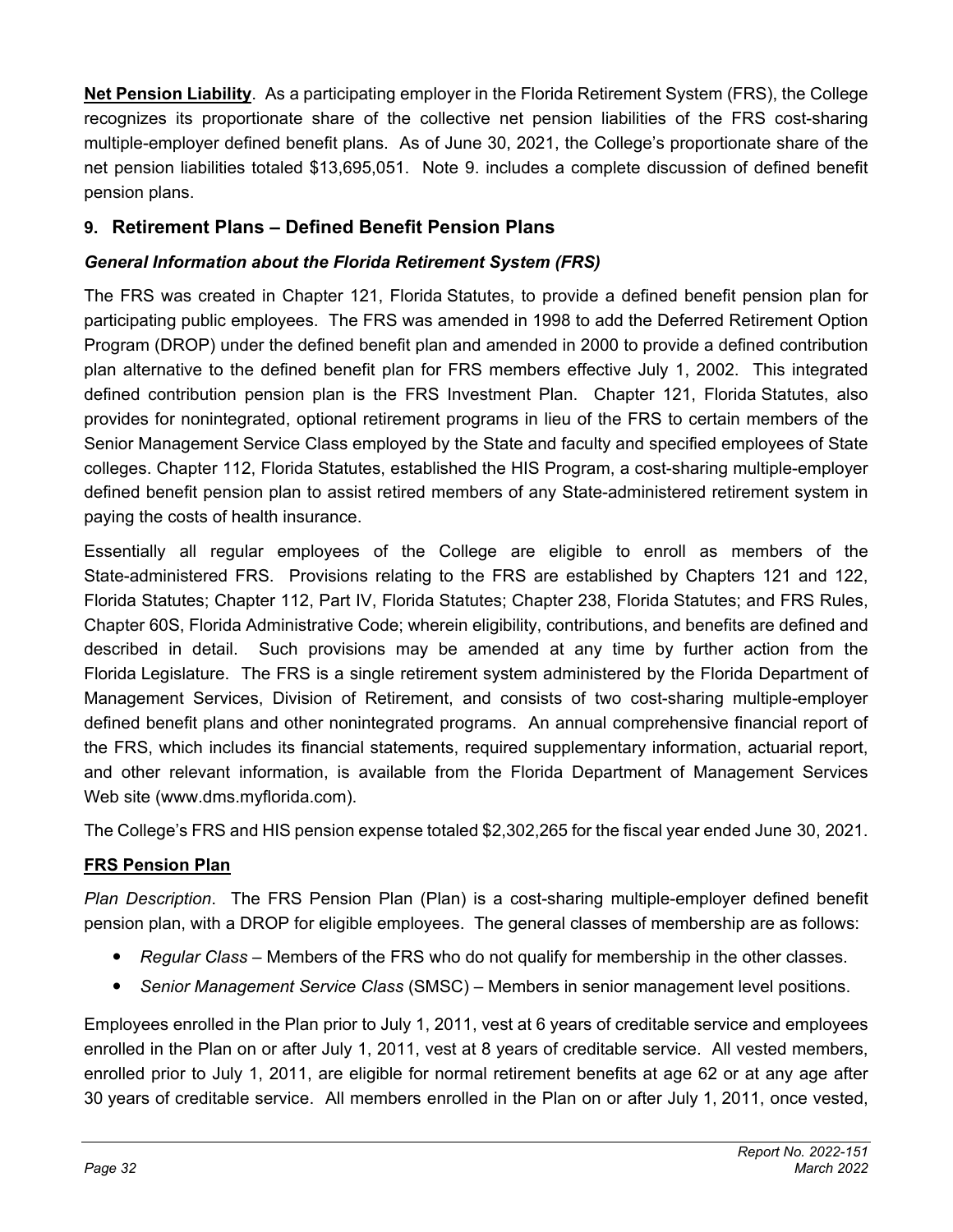are eligible for normal retirement benefits at age 65 or any time after 33 years of creditable service. Employees enrolled in the Plan may include up to 4 years of credit for military service toward creditable service. The Plan also includes an early retirement provision; however, there is a benefit reduction for each year a member retires before his or her normal retirement date. The Plan provides retirement, disability, death benefits, and annual cost-of-living adjustments to eligible participants.

The DROP, subject to provisions of Section 121.091, Florida Statutes, permits employees eligible for normal retirement under the Plan to defer receipt of monthly benefit payments while continuing employment with an FRS-participating employer. An employee may participate in DROP for a period not to exceed 60 months after electing to participate. During the period of DROP participation, deferred monthly benefits are held in the FRS Trust Fund and accrue interest. The net pension liability does not include amounts for DROP participants, as these members are considered retired and are not accruing additional pension benefits.

*Benefits Provided*. Benefits under the Plan are computed on the basis of age and/or years of service, average final compensation, and service credit. Credit for each year of service is expressed as a percentage of the average final compensation. For members initially enrolled before July 1, 2011, the average final compensation is the average of the 5 highest fiscal years' earnings; for members initially enrolled on or after July 1, 2011, the average final compensation is the average of the 8 highest fiscal years' earnings. The total percentage value of the benefit received is determined by calculating the total value of all service, which is based on retirement plan and/or the class to which the member belonged when the service credit was earned. Members are eligible for in-line-of-duty or regular disability and survivors' benefits. The following table shows the percentage value for each year of service credit earned:

| Class, Initial Enrollment, and Retirement Age/Years of Service    | % Value |
|-------------------------------------------------------------------|---------|
| Regular Class members initially enrolled before July 1, 2011      |         |
| Retirement up to age 62 or up to 30 years of service              | 1.60    |
| Retirement at age 63 or with 31 years of service                  | 1.63    |
| Retirement at age 64 or with 32 years of service                  | 1.65    |
| Retirement at age 65 or with 33 or more years of service          | 1.68    |
| Regular Class members initially enrolled on or after July 1, 2011 |         |
| Retirement up to age 65 or up to 33 years of service              | 1.60    |
| Retirement at age 66 or with 34 years of service                  | 1.63    |
| Retirement at age 67 or with 35 years of service                  | 1.65    |
| Retirement at age 68 or with 36 or more years of service          | 1.68    |
| <b>Senior Management Service Class</b>                            | 2.00    |

As provided in Section 121.101, Florida Statutes, if the member was initially enrolled in the Plan before July 1, 2011, and all service credit was accrued before July 1, 2011, the annual cost-of-living adjustment is 3 percent per year. If the member was initially enrolled before July 1, 2011, and has service credit on or after July 1, 2011, there is an individually calculated cost-of-living adjustment. The annual cost-of-living adjustment is a proportion of 3 percent determined by dividing the sum of the pre-July 2011 service credit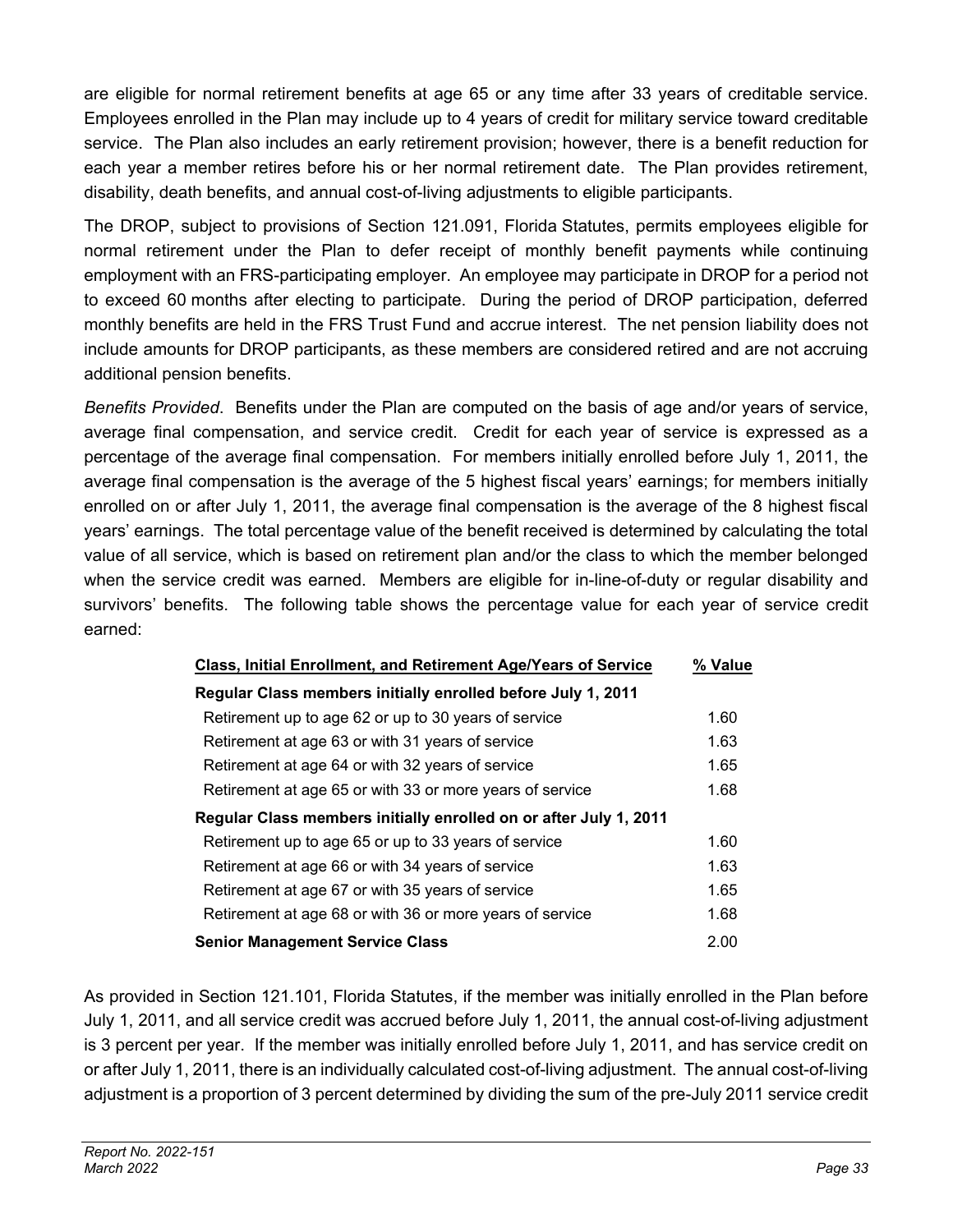by the total service credit at retirement multiplied by 3 percent. Plan members initially enrolled on or after July 1, 2011, will not have a cost-of-living adjustment after retirement.

*Contributions*. The Florida Legislature establishes contribution rates for participating employers and employees. Contribution rates during the 2020-21 fiscal year were:

|                                                                                             | <b>Percent of Gross Salary</b> |                |  |
|---------------------------------------------------------------------------------------------|--------------------------------|----------------|--|
| <b>Class</b>                                                                                | <b>Employee</b>                | Employer $(1)$ |  |
| FRS, Regular                                                                                | 3.00                           | 10.00          |  |
| FRS, Senior Management Service                                                              | 3.00                           | 27.29          |  |
| Deferred Retirement Option Program (applicable to<br>members from all of the above classes) | 0.00                           | 16.98          |  |
| FRS, Reemployed Retiree                                                                     |                                | 2)             |  |

(1) Employer rates include 1.66 percent for the postemployment health insurance subsidy. Also, employer rates, other than for DROP participants, include 0.06 percent for administrative costs of the Investment Plan.

(2) Contribution rates are dependent upon retirement class in which reemployed.

The College's contributions to the Plan totaled \$933,833 for the fiscal year ended June 30, 2021.

*Pension Liabilities, Pension Expense, and Deferred Outflows of Resources and Deferred Inflows of Resources Related to Pensions*. At June 30, 2021, the College reported a liability of \$10,067,541 for its proportionate share of the net pension liability. The net pension liability was measured as of June 30, 2020, and the total pension liability used to calculate the net pension liability was determined by an actuarial valuation as of July 1, 2020. The College's proportionate share of the net pension liability was based on the College's 2019-20 fiscal year contributions relative to the total 2019-20 fiscal year contributions of all participating members. At June 30, 2020, the College's proportionate share was 0.023228422 percent, which was a decrease of 0.000662629 from its proportionate share measured as of June 30, 2019.

For the fiscal year ended June 30, 2021, the College recognized pension expense of \$2,034,154. In addition, the College reported deferred outflows of resources and deferred inflows of resources related to pensions from the following sources:

| <b>Description</b>                                                              | <b>Deferred Outflows</b><br>of Resources |           | <b>Deferred Inflows</b><br>of Resources |         |
|---------------------------------------------------------------------------------|------------------------------------------|-----------|-----------------------------------------|---------|
| Differences between expected and                                                |                                          |           |                                         |         |
| actual experience                                                               | \$                                       | 385,305   | S                                       |         |
| Change of assumptions                                                           |                                          | 1,822,546 |                                         |         |
| Net difference between projected and actual<br>earnings on FRS Plan investments |                                          | 599.431   |                                         |         |
| Changes in proportion and differences between                                   |                                          |           |                                         |         |
| College FRS contributions and proportionate<br>share of contributions           |                                          | 2,463     |                                         | 423,535 |
| College FRS contributions subsequent to<br>the measurement date                 |                                          | 933,833   |                                         |         |
| Total                                                                           |                                          | 3,743,578 | \$                                      | 423.535 |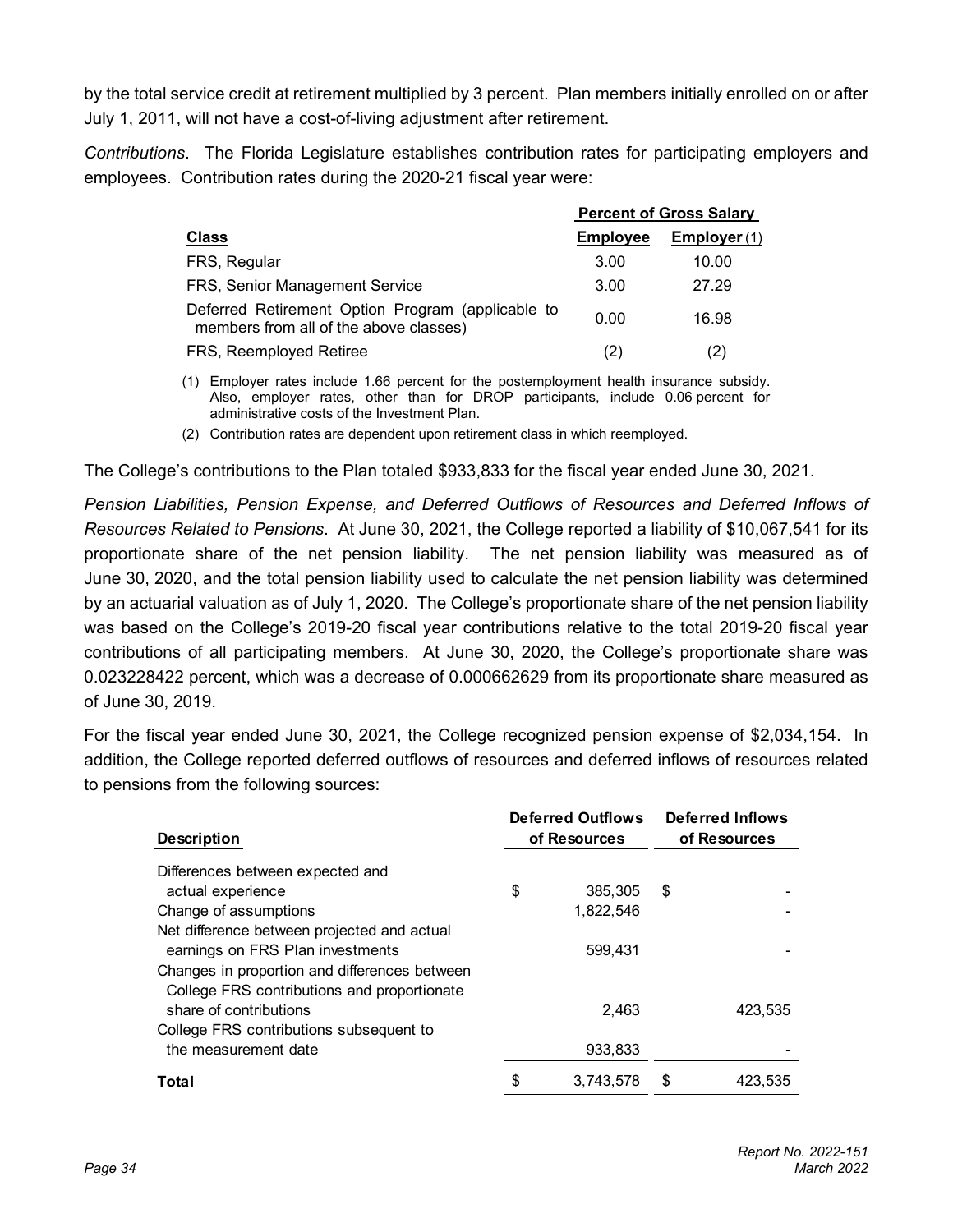The deferred outflows of resources totaling \$933,833, resulting from College contributions subsequent to the measurement date will be recognized as a reduction of the net pension liability in the fiscal year ending June 30, 2022. Other amounts reported as deferred outflows of resources and deferred inflows of resources related to pensions will be recognized in pension expense as follows:

| <b>Fiscal Year Ending June 30</b> |    | <b>Amount</b> |  |  |
|-----------------------------------|----|---------------|--|--|
| 2022                              | \$ | 442.925       |  |  |
| 2023                              |    | 791,691       |  |  |
| 2024                              |    | 681,468       |  |  |
| 2025                              |    | 398,447       |  |  |
| 2026                              |    | 71,679        |  |  |
| Total                             |    | 2,386,210     |  |  |

*Actuarial Assumptions*. The total pension liability in the July 1, 2020, actuarial valuation was determined using the following actuarial assumptions, applied to all periods included in the measurement:

| Inflation                 | 2.40 percent                                                                 |
|---------------------------|------------------------------------------------------------------------------|
| Salary increases          | 3.25 percent, average, including inflation                                   |
| Investment rate of return | 6.80 percent, net of pension plan investment<br>expense, including inflation |

Mortality rates were based on the PUB-2010 base table, projected generationally with Scale MP-2018.

The actuarial assumptions used in the July 1, 2020, valuation were based on the results of an actuarial experience study for the period July 1, 2013, through June 30, 2018.

The long-term expected rate of return on pension plan investments was not based on historical returns, but instead is based on a forward-looking capital market economic model. The allocation policy's description of each asset class was used to map the target allocation to the asset classes shown below. Each asset class assumption is based on a consistent set of underlying assumptions, and includes an adjustment for the inflation assumption. The target allocation and best estimates of arithmetic and geometric real rates of return for each major asset class are summarized in the following table:

| <b>Asset Class</b>           | <b>Target</b><br>Allocation (1) | Annual<br>Arithmetic<br>Return | Compound<br>Annual<br>(Geometric)<br>Return | <b>Standard</b><br><b>Deviation</b> |
|------------------------------|---------------------------------|--------------------------------|---------------------------------------------|-------------------------------------|
| Cash                         | $1.0\%$                         | $2.2\%$                        | $2.2\%$                                     | $1.2\%$                             |
| Fixed Income                 | 19.0%                           | $3.0\%$                        | 2.9%                                        | 3.5%                                |
| <b>Global Equity</b>         | 54.2%                           | $8.0\%$                        | 6.7%                                        | 17.1%                               |
| Real Estate (Property)       | 10.3%                           | 6.4%                           | 5.8%                                        | 11.7%                               |
| <b>Private Equity</b>        | $11.1\%$                        | 10.8%                          | 8.1%                                        | 25.7%                               |
| <b>Strategic Investments</b> | 4.4%                            | 5.5%                           | 5.3%                                        | 6.9%                                |
| <b>Total</b>                 | 100.0%                          |                                |                                             |                                     |
| Assumed inflation - Mean     |                                 |                                | 2.4%                                        | 1.7%                                |

(1) As outlined in the Plan's investment policy.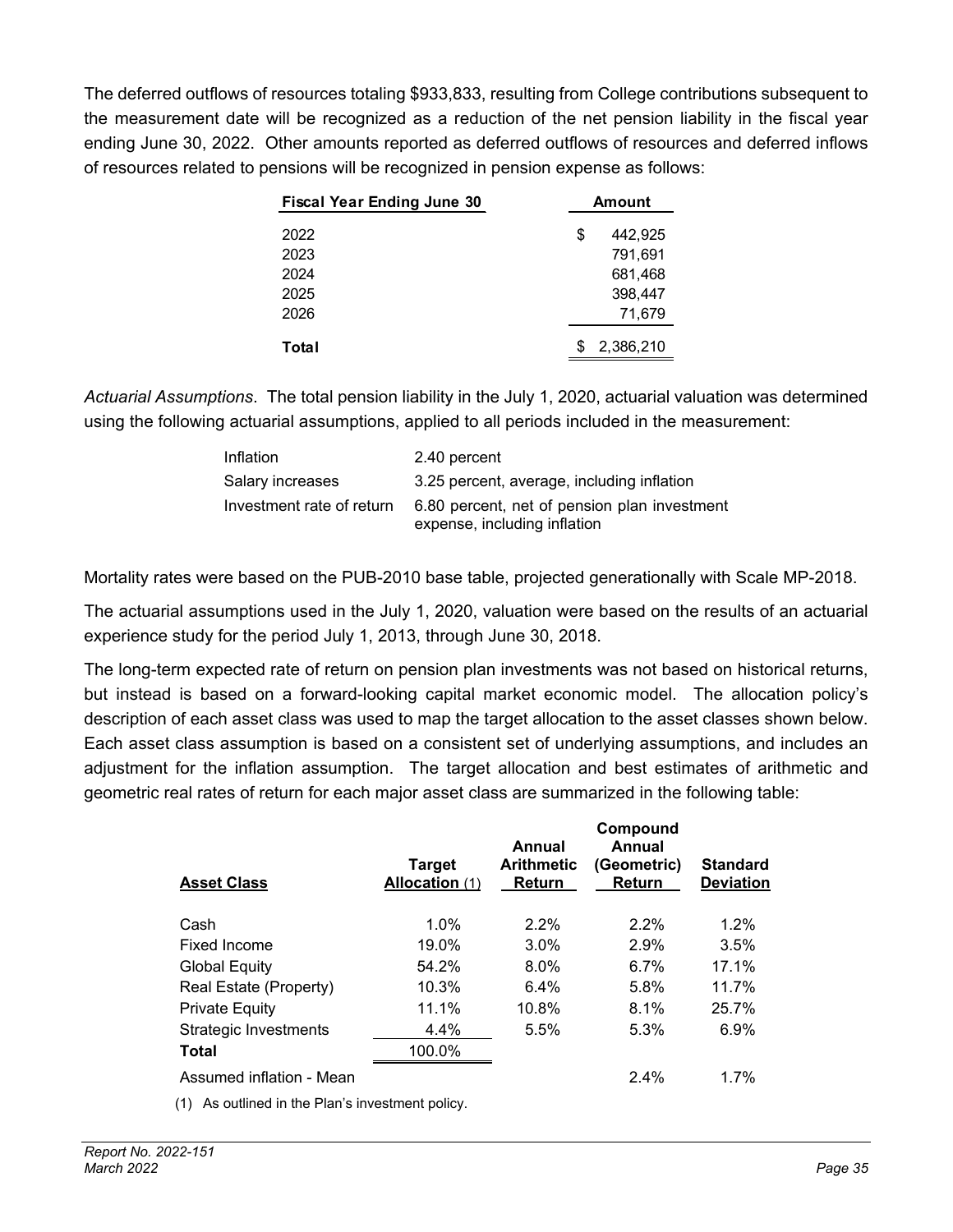*Discount Rate*. The discount rate used to measure the total pension liability was 6.80 percent. The Plan's fiduciary net position was projected to be available to make all projected future benefit payments of current active and inactive employees. Therefore, the discount rate for calculating the total pension liability is equal to the long-term expected rate of return. The discount rate used in the 2020 valuation was updated from 6.90 percent to 6.80 percent.

*Sensitivity of the College's Proportionate Share of the Net Pension Liability to Changes in the Discount Rate*. The following presents the College's proportionate share of the net pension liability calculated using the discount rate of 6.80 percent, as well as what the College's proportionate share of the net pension liability would be if it were calculated using a discount rate that is 1 percentage point lower (5.80 percent) or 1 percentage point higher (7.80 percent) than the current rate:

|                                                               | 1%              | Current              | 1%              |
|---------------------------------------------------------------|-----------------|----------------------|-----------------|
|                                                               | <b>Decrease</b> | <b>Discount Rate</b> | <b>Increase</b> |
|                                                               | $(5.80\%)$      | $(6.80\%)$           | $(7.80\%)$      |
| College's proportionate share<br>of the net pension liability | \$16,076,170    | \$10,067,541         | \$5,049,107     |

*Pension Plan Fiduciary Net Position*. Detailed information about the Plan's fiduciary net position is available in the separately issued FRS Pension Plan and Other State Administered Systems Annual Comprehensive Financial Report.

*Payables to the Pension Plan*. At June 30, 2021, the College reported a payable of \$53,402.24 for the outstanding amount of contributions to the Plan required for the fiscal year ended June 30, 2021.

## **HIS Pension Plan**

*Plan Description*. The HIS Pension Plan (HIS Plan) is a cost-sharing multiple-employer defined benefit pension plan established under Section 112.363, Florida Statutes. The benefit is a monthly payment to assist retirees of State-administered retirement systems in paying their health insurance costs and is administered by the Florida Department of Management Services, Division of Retirement.

*Benefits Provided*. For the fiscal year ended June 30, 2021, eligible retirees and beneficiaries received a monthly HIS payment of \$5 for each year of creditable service completed at the time of retirement with a minimum HIS payment of \$30 and a maximum HIS payment of \$150 per month, pursuant to Section 112.363, Florida Statutes. To be eligible to receive a HIS benefit, a retiree under a State-administered retirement system must provide proof of health insurance coverage, which can include Medicare.

*Contributions*. The HIS Plan is funded by required contributions from FRS participating employers as set by the Florida Legislature. Employer contributions are a percentage of gross compensation for all active FRS members. For the fiscal year ended June 30, 2021, the contribution rate was 1.66 percent of payroll pursuant to Section 112.363, Florida Statutes. The College contributed 100 percent of its statutorily required contributions for the current and preceding 3 years. HIS Plan contributions are deposited in a separate trust fund from which HIS payments are authorized. HIS Plan benefits are not guaranteed and are subject to annual legislative appropriation. In the event the legislative appropriation or available funds fail to provide full subsidy benefits to all participants, benefits may be reduced or canceled.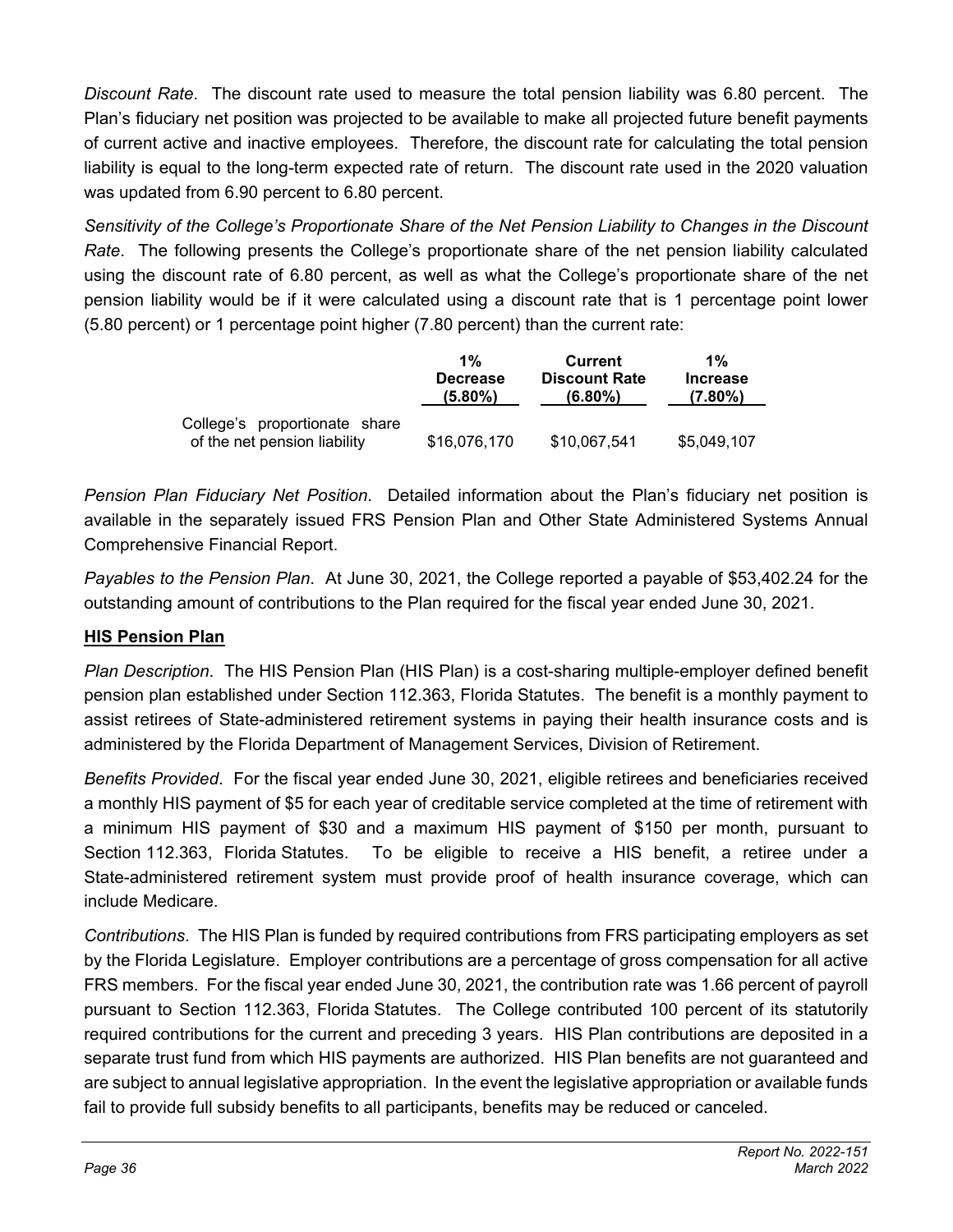The College's contributions to the HIS Plan totaled \$172,107 for the fiscal year ended June 30, 2021.

*Pension Liabilities, Pension Expense, and Deferred Outflows of Resources and Deferred Inflows of Resources Related to Pensions*. At June 30, 2021, the College reported a net pension liability of \$3,627,510 for its proportionate share of the net pension liability. The current portion of the net pension liability is the College's proportionate share of benefit payments expected to be paid within 1 year, net of the College's proportionate share of the HIS Plan's fiduciary net position available to pay that amount. The net pension liability was measured as of June 30, 2020, and the total pension liability used to calculate the net pension liability was determined by an actuarial valuation as of July 1, 2020. The College's proportionate share of the net pension liability was based on the College's 2019-20 fiscal year contributions relative to the total 2019-20 fiscal year contributions of all participating members. At June 30, 2020, the College's proportionate share was 0.029709732 percent, which was a decrease of 0.001121879 from its proportionate share measured as of June 30, 2019.

For the fiscal year ended June 30, 2021, the College recognized pension expense of \$268,111. In addition, the College reported deferred outflows of resources and deferred inflows of resources related to pensions from the following sources:

| <b>Description</b>                            | <b>Deferred Outflows</b><br>of Resources | <b>Deferred Inflows</b><br>of Resources |         |  |  |
|-----------------------------------------------|------------------------------------------|-----------------------------------------|---------|--|--|
| Change of assumptions                         | \$<br>390,061                            | \$                                      | 210,926 |  |  |
| Differences between expected and              |                                          |                                         |         |  |  |
| actual experience                             | 148,387                                  |                                         | 2,798   |  |  |
| Net difference between projected and actual   |                                          |                                         |         |  |  |
| earnings on HIS Plan investments              | 2,896                                    |                                         |         |  |  |
| Changes in proportion and differences between |                                          |                                         |         |  |  |
| College HIS contributions and proportionate   |                                          |                                         |         |  |  |
| share of HIS contributions                    | 46.553                                   |                                         | 207.204 |  |  |
| College contributions subsequent to the       |                                          |                                         |         |  |  |
| measurement date                              | 172,107                                  |                                         |         |  |  |
| Total                                         | \$<br>760.004                            | S                                       | 420.928 |  |  |

The deferred outflows of resources totaling \$172,107, resulting from College contributions subsequent to the measurement date will be recognized as a reduction of the net pension liability in the fiscal year ending June 30, 2022. Other amounts reported as deferred outflows of resources and deferred inflows of resources related to pensions will be recognized in pension expense as follows:

| <b>Fiscal Year Ending June 30</b> | Amount        |  |  |  |
|-----------------------------------|---------------|--|--|--|
| 2022                              | \$<br>56,110  |  |  |  |
| 2023                              | 37,327        |  |  |  |
| 2024                              | (14,092)      |  |  |  |
| 2025                              | 11,693        |  |  |  |
| 2026                              | 44,043        |  |  |  |
| Thereafter                        | 31,888        |  |  |  |
| Total                             | \$<br>166,969 |  |  |  |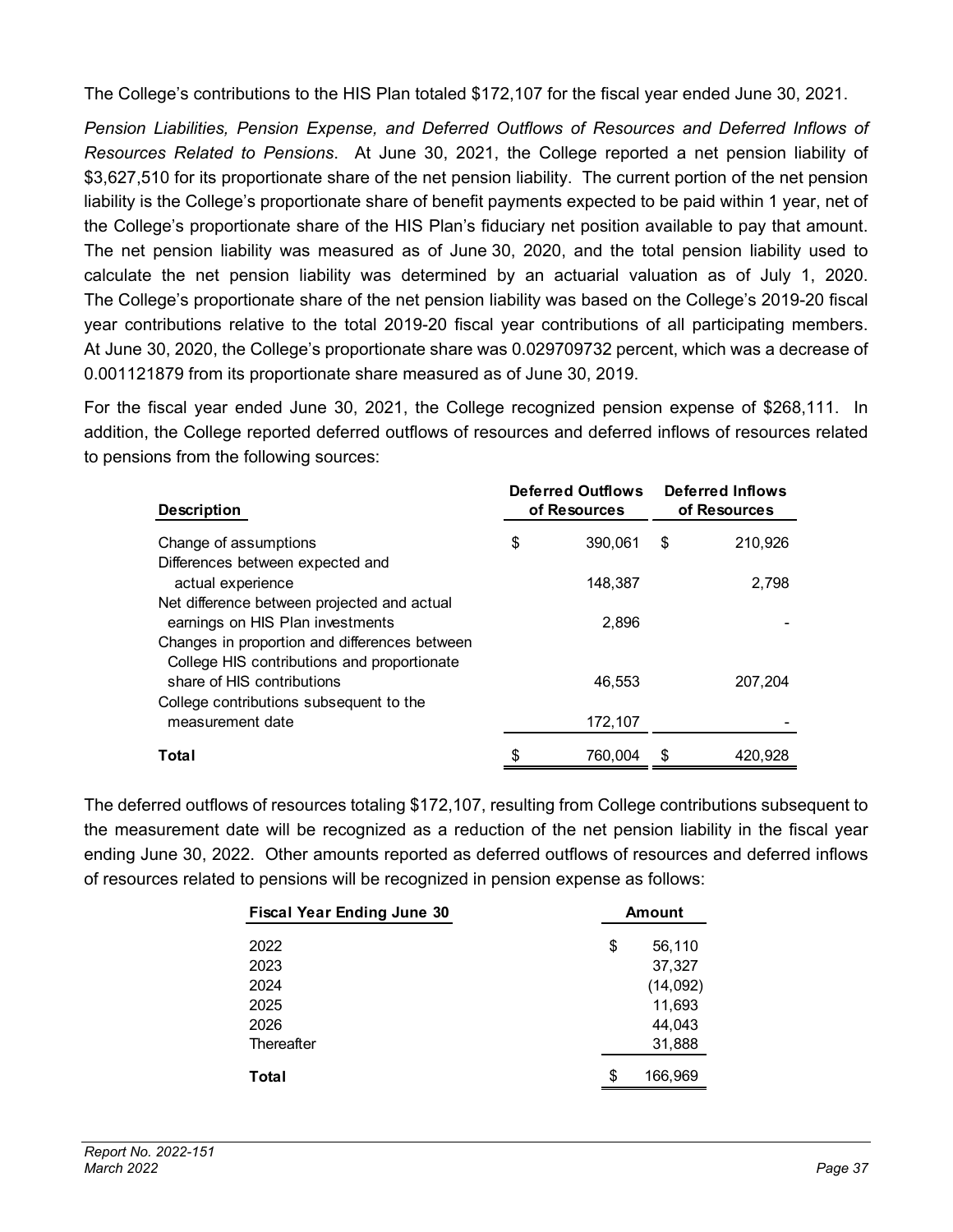*Actuarial Assumptions.* The total pension liability at July 1, 2020, actuarial valuation was determined using the following actuarial assumptions, applied to all periods included in the measurement:

| Inflation           | 2.40 percent                               |
|---------------------|--------------------------------------------|
| Salary increases    | 3.25 percent, average, including inflation |
| Municipal bond rate | 2.21 percent                               |

Mortality rates were based on the PUB-2010 base table, projected generationally with Scale MP-2018. This is a change from the prior year mortality assumption which was based on the Generational RP-2000 with Projection Scale BB tables.

While an experience study had not been completed for the HIS Plan, the actuarial assumptions that determined the total pension liability for the HIS Plan were based on certain results of the most recent experience study for the FRS Plan.

*Discount Rate*. The discount rate used to measure the total pension liability was 2.21 percent. In general, the discount rate for calculating the total pension liability is equal to the single rate equivalent to discounting at the long-term expected rate of return for benefit payments prior to the projected depletion date. Because the HIS benefit is essentially funded on a pay-as-you-go basis, the depletion date is considered to be immediate, and the single equivalent discount rate is equal to the municipal bond rate selected by the plan sponsor. The Bond Buyer General Obligation 20-Bond Municipal Bond Index was adopted as the applicable municipal bond index. The discount rate used in the 2020 valuation was updated from 3.50 percent to 2.21 percent.

*Sensitivity of the College's Proportionate Share of the Net Pension Liability to Changes in the Discount Rate*. The following presents the College's proportionate share of the net pension liability calculated using the discount rate of 2.21 percent, as well as what the College's proportionate share of the net pension liability would be if it were calculated using a discount rate that is 1 percentage point lower (1.21 percent) or 1 percentage point higher (3.21 percent) than the current rate:

| 1%<br><b>Decrease</b><br>$(1.21\%)$ | <b>Current</b><br><b>Discount Rate</b><br>$(2.21\%)$ | 1%<br><b>Increase</b><br>$(3.21\%)$ |
|-------------------------------------|------------------------------------------------------|-------------------------------------|
|                                     |                                                      | \$3,164,462                         |
|                                     | \$4,193,240                                          | \$3,627,510                         |

*Pension Plan Fiduciary Net Position*. Detailed information about the HIS Plan's fiduciary net position is available in the separately issued FRS Pension Plan and Other State Administered Systems Annual Comprehensive Financial Report.

*Payables to the Pension Plan*. At June 30, 2021, the College reported a payable of \$5,671.22 for the outstanding amount of contributions to the HIS Plan required for the fiscal year ended June 30, 2021.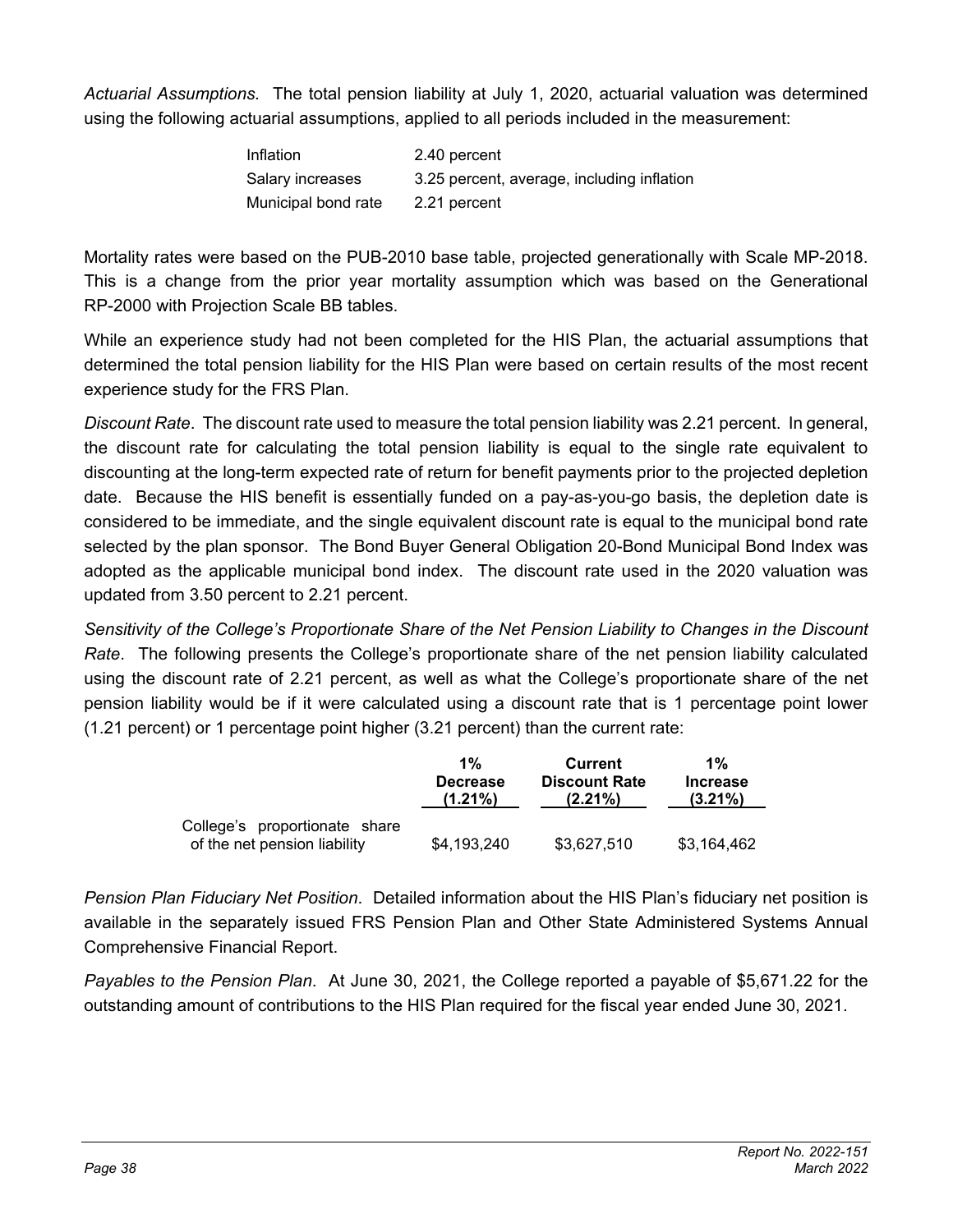## **10. Retirement Plans – Defined Contribution Pension Plans**

**FRS Investment Plan**. The SBA administers the defined contribution plan officially titled the FRS Investment Plan (Investment Plan). The Investment Plan is reported in the SBA's annual financial statements and in the State's Annual Comprehensive Financial Report.

As provided in Section 121.4501, Florida Statutes, eligible FRS members may elect to participate in the Investment Plan in lieu of the FRS defined benefit plan. College employees already participating in the State College System Optional Retirement Program or DROP are not eligible to participate in the Investment Plan. Employer and employee contributions are defined by law, but the ultimate benefit depends in part on the performance of investment funds. Service retirement benefits are based upon the value of the member's account upon retirement. Benefit terms, including contribution requirements, are established and may be amended by the Florida Legislature. The Investment Plan is funded with the same employer and employee contributions rates, that are based on salary and membership class (Regular Class, Senior Management Service Class, etc.), as the FRS defined benefit plan. Contributions are directed to individual member accounts and the individual members allocate contributions and account balances among various approved investment choices. Costs of administering the Investment Plan, including the FRS Financial Guidance Program, are funded through an employer contribution of 0.06 percent of payroll and by forfeited benefits of Investment Plan members. Allocations to the Investment Plan member accounts during the 2020-21 fiscal year were as follows:

|                                | <b>Percent of</b> |
|--------------------------------|-------------------|
|                                | Gross             |
| <b>Class</b>                   | Compensation      |
| FRS, Regular                   | 6.30              |
| FRS, Senior Management Service | 7 67              |

For all membership classes, employees are immediately vested in their own contributions and are vested after 1 year of service for employer contributions and investment earnings regardless of membership class. If an accumulated benefit obligation for service credit originally earned under the FRS Pension Plan is transferred to the Investment Plan, the member must have the years of service required for FRS Pension Plan vesting (including the service credit represented by the transferred funds) to be vested for these funds and the earnings on the funds. Nonvested employer contributions are placed in a suspense account for up to 5 years. If the employee returns to FRS-covered employment within the 5-year period, the employee will regain control over their account. If the employee does not return within the 5-year period, the employee will forfeit the accumulated account balance. For the fiscal year ended June 30, 2021, the information for the amount of forfeitures was unavailable from the SBA; however, management believes that these amounts, if any, would be immaterial to the College.

After termination and applying to receive benefits, the member may roll over vested funds to another qualified plan, structure a periodic payment under the Investment Plan, receive a lump-sum distribution, leave the funds invested for future distribution, or any combination of these options. Disability coverage is provided in which the member may either transfer the account balance to the FRS Pension Plan when approved for disability retirement to receive guaranteed lifetime monthly benefits under the FRS Pension Plan, or remain in the Investment Plan and rely upon that account balance for retirement income.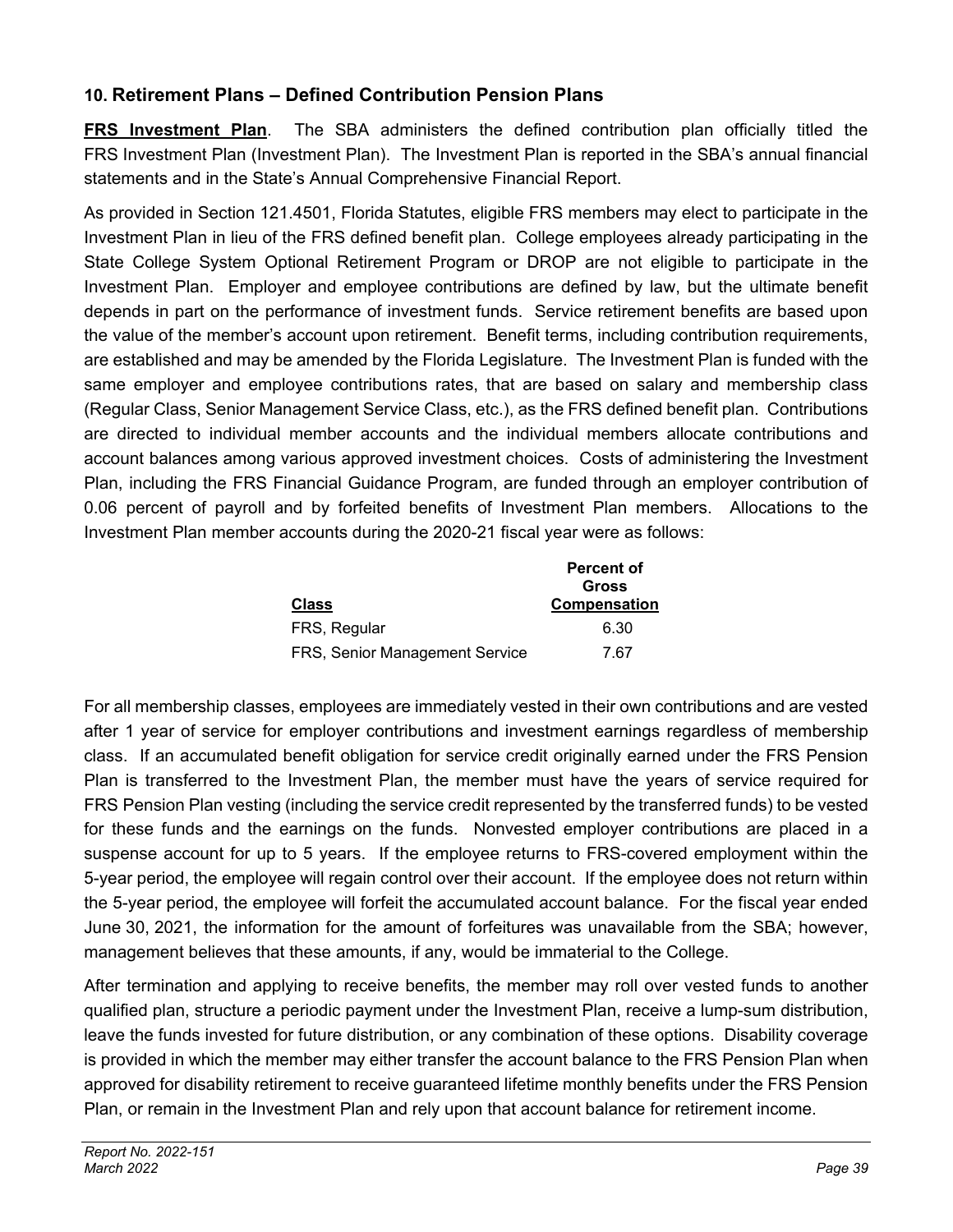The College's Investment Plan pension expense totaled \$464,078.07 for the fiscal year ended June 30, 2021.

**State College System Optional Retirement Program**. Section 1012.875, Florida Statutes, provides for an Optional Retirement Program (Program) for eligible college instructors and administrators. The Program is designed to aid colleges in recruiting employees by offering more portability to employees not expected to remain in the FRS for 8 or more years.

The Program is a defined contribution plan, which provides full and immediate vesting of all contributions submitted to the participating companies on behalf of the participant. Employees in eligible positions can make an irrevocable election to participate in the Program, rather than the FRS, and purchase retirement and death benefits through contracts provided by certain insurance carriers. The employing college contributes 5.15 percent of the participant's salary to the participant's account and 3.44 percent to cover the unfunded actuarial liability of the FRS pension plan, for a total of 8.59 percent, and employees contribute 3 percent of the employee's salary. Additionally, the employee may contribute, by payroll deduction, an amount not to exceed the percentage contributed by the college to the participant's annuity account. The contributions are invested in the company or companies selected by the participant to create a fund for the purchase of annuities at retirement.

The College's contributions to the Program totaled \$44,134.53 and employee contributions totaled \$15,413.69 for the 2020-21 fiscal year.

**Senior Management Service Local Annuity Program**. Section 121.055(1)(b)2., Florida Statutes, and Florida Retirement System Rule 60S-1.0057, Florida Administrative Code, provide that local agency employees eligible for the FRS, Senior Management Service Class, may elect to withdraw from the FRS altogether and participate in a local annuity program. Pursuant thereto, the College established the Senior Management Service Class Local Annuity Program (Local Annuity Program). Employees in eligible positions are allowed to make an irrevocable election to participate in the Local Annuity Program, rather than the FRS.

The Local Annuity Program is a defined contribution plan, which provides full and immediate vesting of all contributions submitted to the participating companies on behalf of the employee. The College contributes 6.27 percent of the employee's salary to the Local Annuity Program. Employees may make contributions toward the Local Annuity Program by way of salary reduction or by deduction of a percentage of the employee's gross compensation not to exceed the percentage contributed by the employer.

The College's contributions to the Local Annuity Program totaled \$14,671.80 for the 2020-21 fiscal year.

## **11. Construction Commitments**

The College's major construction commitments at June 30, 2021, were as follows: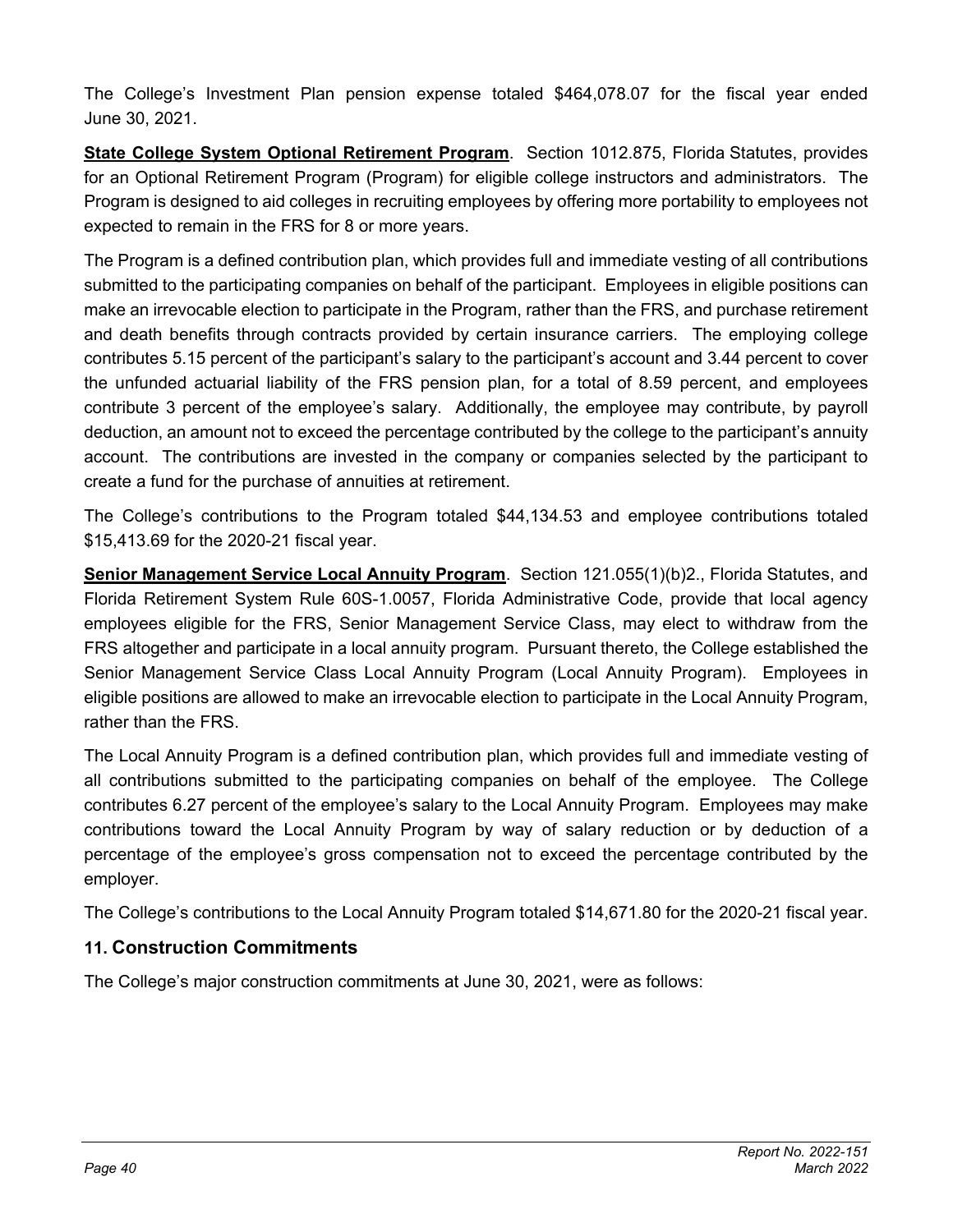| <b>Project Description</b>      | Total<br><b>Commitment</b> | <b>Completed</b><br>to Date | <b>Balance</b><br>Committed |
|---------------------------------|----------------------------|-----------------------------|-----------------------------|
| <b>STEM Building</b>            | \$10,148,625.00            | \$3,360,663.04              | \$6,787,961.96              |
| <b>Commercial Driving Range</b> | 2,658,667.00               | 2,262,412.88                | 396,254.12                  |
| Relocation of Firing Range      | 1,000,000.00               | 875,398.36                  | 124,601.64                  |
| Total                           | \$13,807,292.00            | \$6,498,474.28              | \$7,308,817.72              |

## **12. Risk Management Programs**

The College is exposed to various risks of loss related to torts; theft of, damage to, and destruction of assets; errors and omissions; injuries to employees; and natural disasters. The College provided coverage for these risks primarily through the Florida College System Risk Management Consortium (Consortium), which was created under authority of Section 1001.64(27), Florida Statutes, by the boards of trustees of the Florida public colleges for the purpose of joining a cooperative effort to develop, implement, and participate in a coordinated Statewide college risk management program. The Consortium is self-sustaining through member assessments (premiums) and purchases excess insurance through commercial companies for claims in excess of specified amounts. Excess insurance from commercial companies provided coverage of up to \$110 million to February 28, 2021, and up to \$100 million from March 1, 2021, for property insurance. Insurance coverage obtained through the Consortium included fire and extended property, general and automobile liability, workers' compensation, health, life, and other liability coverage. Settled claims resulting from these risks have not exceeded commercial coverage in any of the past 3 fiscal years.

## **13. Functional Distribution of Operating Expenses**

The functional classification of an operating expense (instruction, academic support, etc.) is assigned to a department based on the nature of the activity, which represents the material portion of the activity attributable to the department. For example, activities of an academic department for which the primary departmental function is instruction may include some activities other than direct instruction such as public service. However, when the primary mission of the department consists of instructional program elements, all expenses of the department are reported under the instruction classification. The operating expenses on the statement of revenues, expenses, and changes in net position are presented by natural classifications. The following are those same expenses presented in functional classifications as recommended by NACUBO: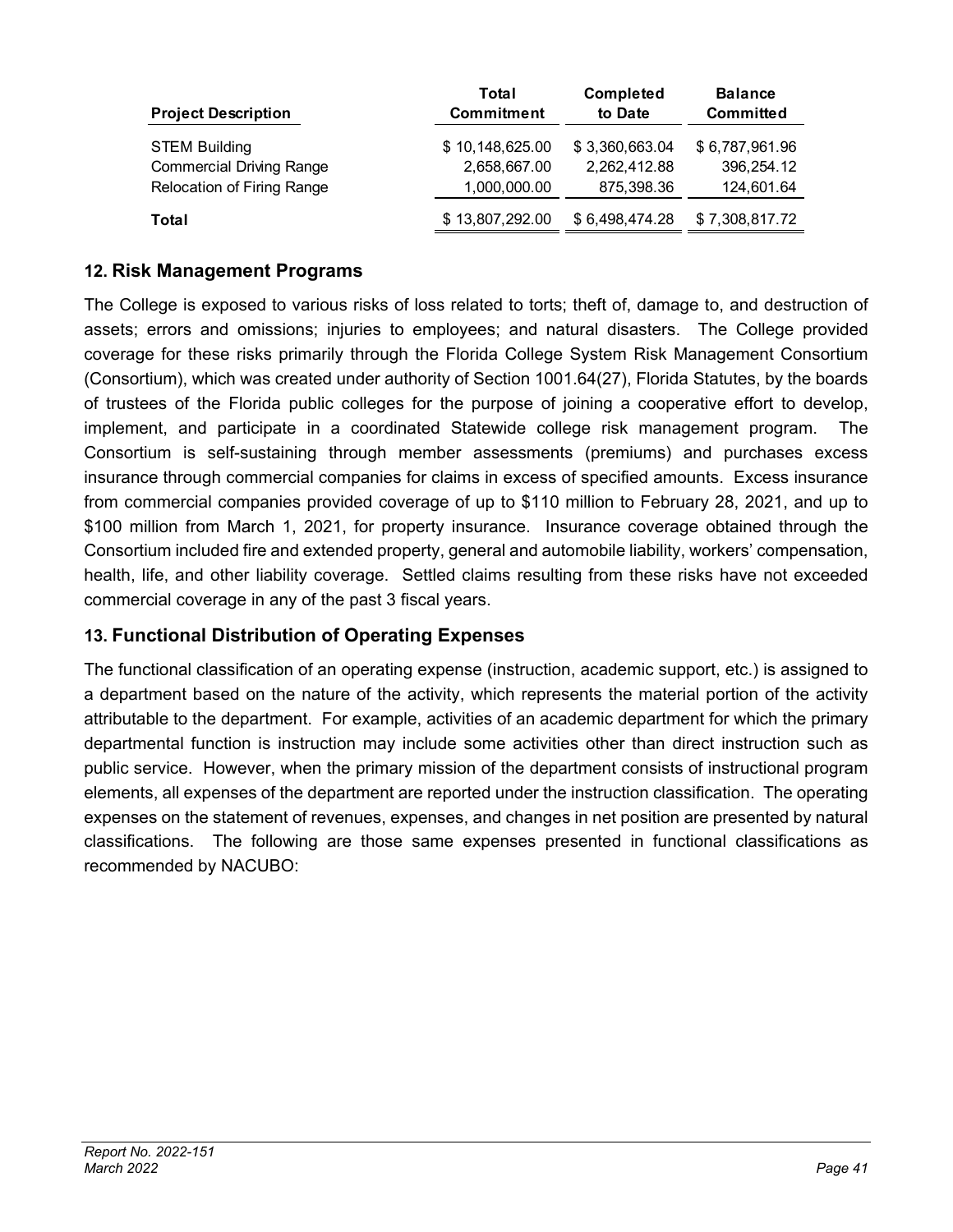| <b>Functional Classification</b>   | Amount          |
|------------------------------------|-----------------|
| Instruction                        | \$10,996,559.00 |
| <b>Public Services</b>             | 186,910.15      |
| Academic Support                   | 2,818,072.48    |
| <b>Student Services</b>            | 2,839,191.36    |
| <b>Institutional Support</b>       | 4,912,725.20    |
| Operation and Maintenance of Plant | 3,017,365.19    |
| Scholarships and Waivers           | 5,631,856.79    |
| Depreciation                       | 2,130,185.10    |
| <b>Auxiliary Enterprises</b>       | 107,887.31      |
| <b>Total Operating Expenses</b>    | \$32,640,752.58 |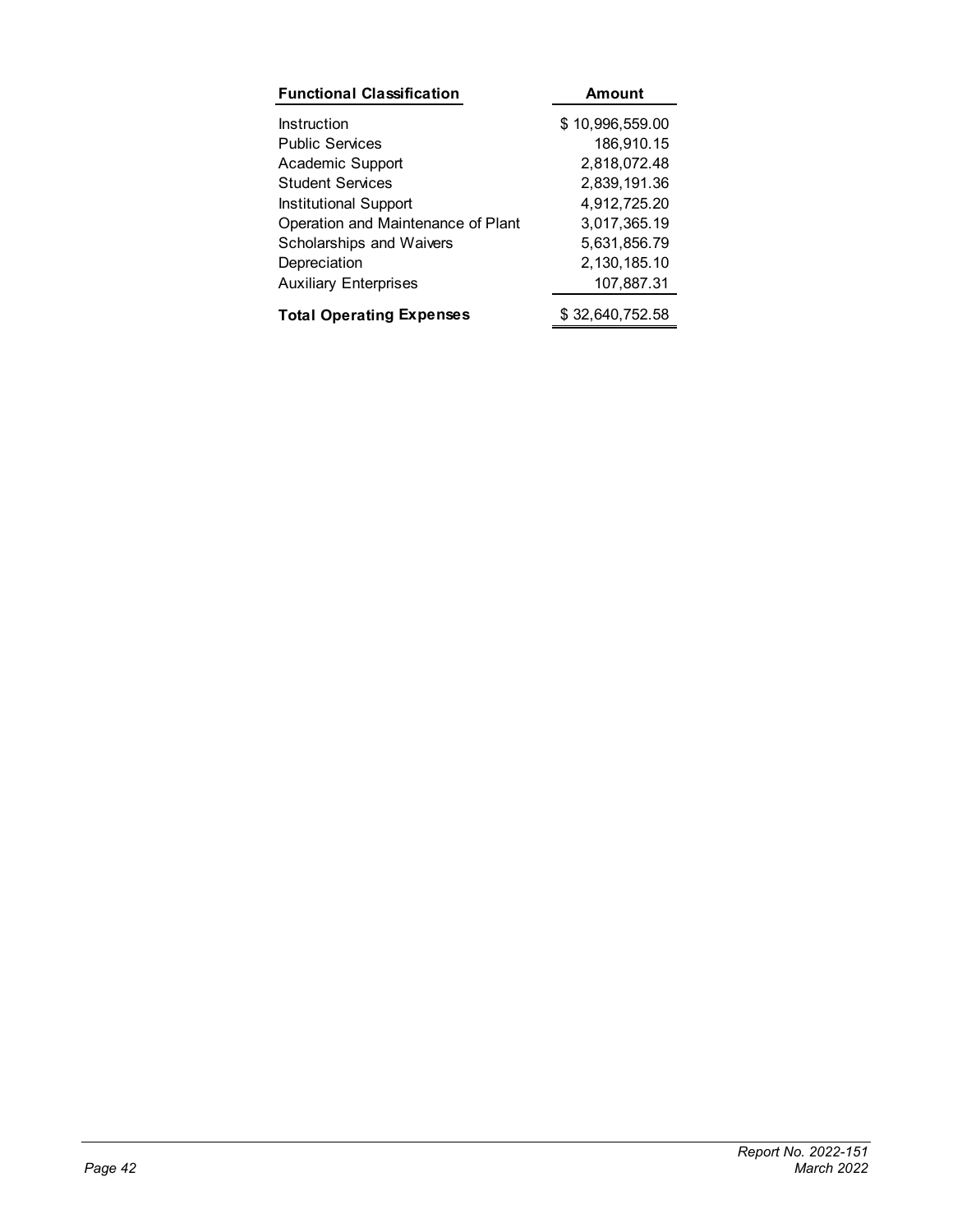## <span id="page-46-0"></span>*OTHER REQUIRED SUPPLEMENTARY INFORMATION*

|                                                                            | 2020 |             | 2019          | 2018          | 2017 |             |  |
|----------------------------------------------------------------------------|------|-------------|---------------|---------------|------|-------------|--|
| <b>Total OPEB Liability</b>                                                |      |             |               |               |      |             |  |
| Service cost                                                               | \$   | 25.158      | \$<br>16.325  | \$<br>16.223  | \$   | 16,396      |  |
| <b>Interest</b>                                                            |      | 16,052      | 7,467         | 6,762         |      | 5,742       |  |
| Difference between expected and                                            |      |             |               |               |      |             |  |
| actual experience                                                          |      |             | 175,917       |               |      |             |  |
| Changes of assumptions or other inputs                                     |      | (80, 945)   | 55,736        | 475           |      | 1,445       |  |
| <b>Benefit Payments</b>                                                    |      | (13, 753)   | (16, 031)     | (24, 821)     |      | (24,060)    |  |
| Net change in total OPEB liability                                         |      | (53,488)    | 239,414       | (1, 361)      |      | (477)       |  |
| Total OPEB Liability - beginning                                           |      | 440,294     | 200,880       | 202,241       |      | 202,718     |  |
| <b>Total OPEB Liability - ending</b>                                       | S    | 386,806     | \$<br>440,294 | \$<br>200,880 | \$   | 202,241     |  |
| Covered-Employee Payroll                                                   |      | \$9,185,282 | \$9,185,282   | \$9,746,919   |      | \$9,746,919 |  |
| <b>Total OPEB Liability as a percentage</b><br>of covered-employee payroll |      | 4.21%       | 4.79%         | 2.06%         |      | 2.07%       |  |

#### **Schedule of Changes in the College's Total Other Postemployment Benefits Liability and Related Ratios**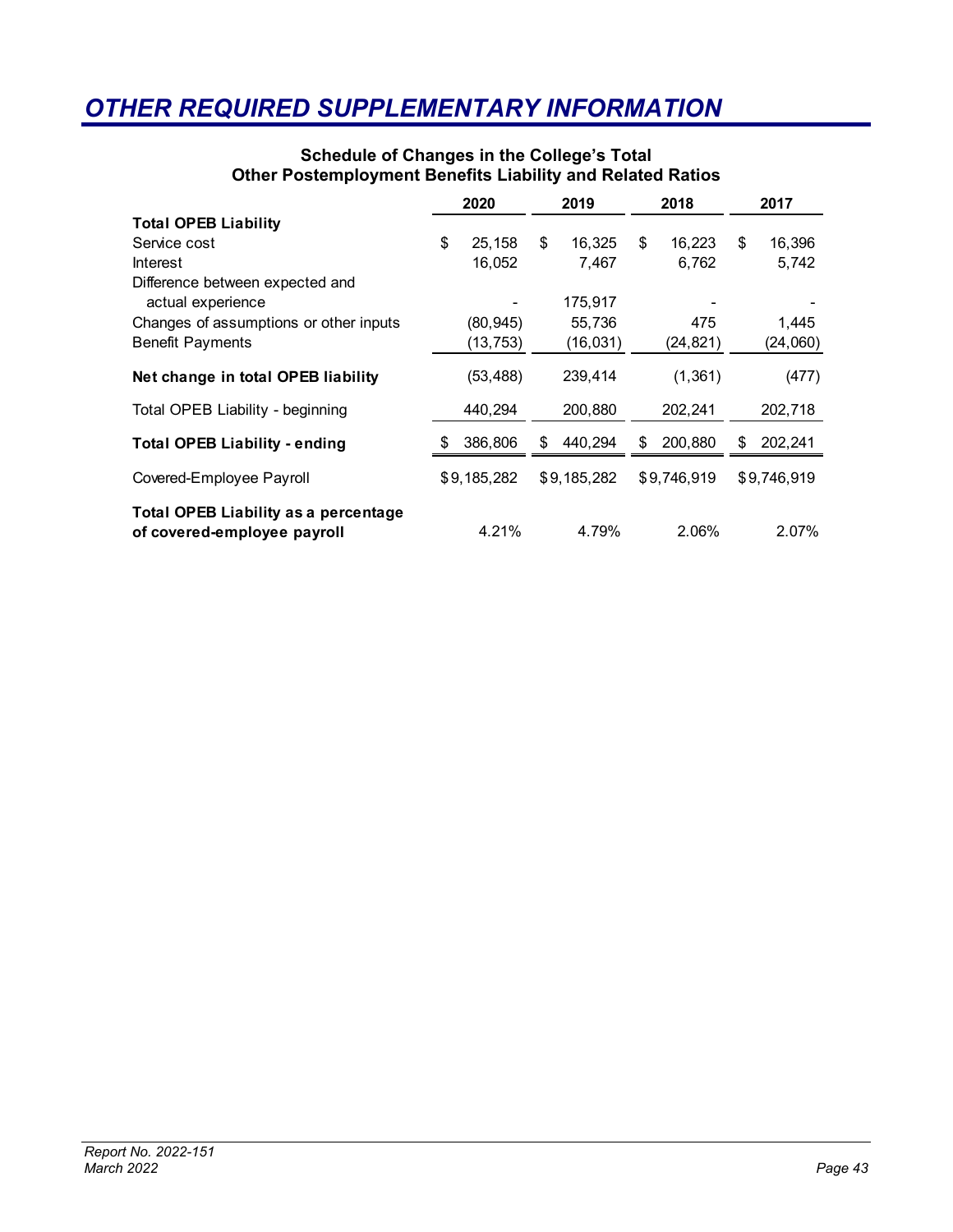#### **Schedule of the College's Proportionate Share of the Net Pension Liability – Florida Retirement System Pension Plan**

<span id="page-47-0"></span>

|                                                                                                             | 2020(1)             | 2019(1)       | 2018(1)       | 2017 (1      |
|-------------------------------------------------------------------------------------------------------------|---------------------|---------------|---------------|--------------|
| College's proportion of the FRS<br>net pension liability<br>College's proportionate share of                | 0.023228422%        | 0.023891051%  | 0.024420405%  | 0.025685877% |
| the FRS net pension liability                                                                               | \$<br>10,067,541 \$ | 8,227,745 \$  | 7,355,553 \$  | 7,597,710    |
| College's covered payroll (2)                                                                               | \$<br>11,843,685 \$ | 11,758,477 \$ | 11,255,850 \$ | 11,130,923   |
| College's proportionate share of<br>the FRS net pension liability as a<br>percentage of its covered payroll | 85.00%              | 69.97%        | 65.35%        | 68.26%       |
| FRS Plan fiduciary net position as<br>a percentage of the FRS total<br>pension liability                    | 78.85%              | 82.61%        | 84.26%        | 83.89%       |

(1) The amounts presented for each fiscal year were determined as of June 30.

(2) Covered payroll includes defined benefit plan actives, investment plan members, State college system optional retirement plan members, and members in DROP because total employer contributions are determined on a uniform basis (blended rate) as required by Part III of Chapter 121, Florida Statutes.

#### **Schedule of College Contributions – Florida Retirement System Pension Plan**

|                                                                             | 2021(1)             | 2020(1)       | 2019(1)    | 2018(1)          |
|-----------------------------------------------------------------------------|---------------------|---------------|------------|------------------|
| <b>Contractually required FRS</b><br>contribution                           | \$<br>933,833 \$    | 771,778 \$    | 740,795 \$ | 695,962          |
| FRS contributions in relation to the<br>contractually required contribution | (933, 833)          | (771,778)     | (740, 795) | (695, 962)       |
| FRS contribution deficiency<br>(excess)                                     |                     |               |            |                  |
| College's covered payroll (2)                                               | \$<br>11,867,343 \$ | 11,843,685 \$ | 11,758,477 | \$<br>11,255,850 |
| FRS contributions as a percentage<br>of covered payroll                     | 7.87%               | 6.52%         | 6.30%      | 6.18%            |

(1) The amounts presented for each fiscal year were determined as of June 30.

(2) Covered payroll includes defined benefit plan actives, investment plan members, State college system optional retirement plan members, and members in DROP because total employer contributions are determined on a uniform basis (blended rate) as required by Part III of Chapter 121, Florida Statutes.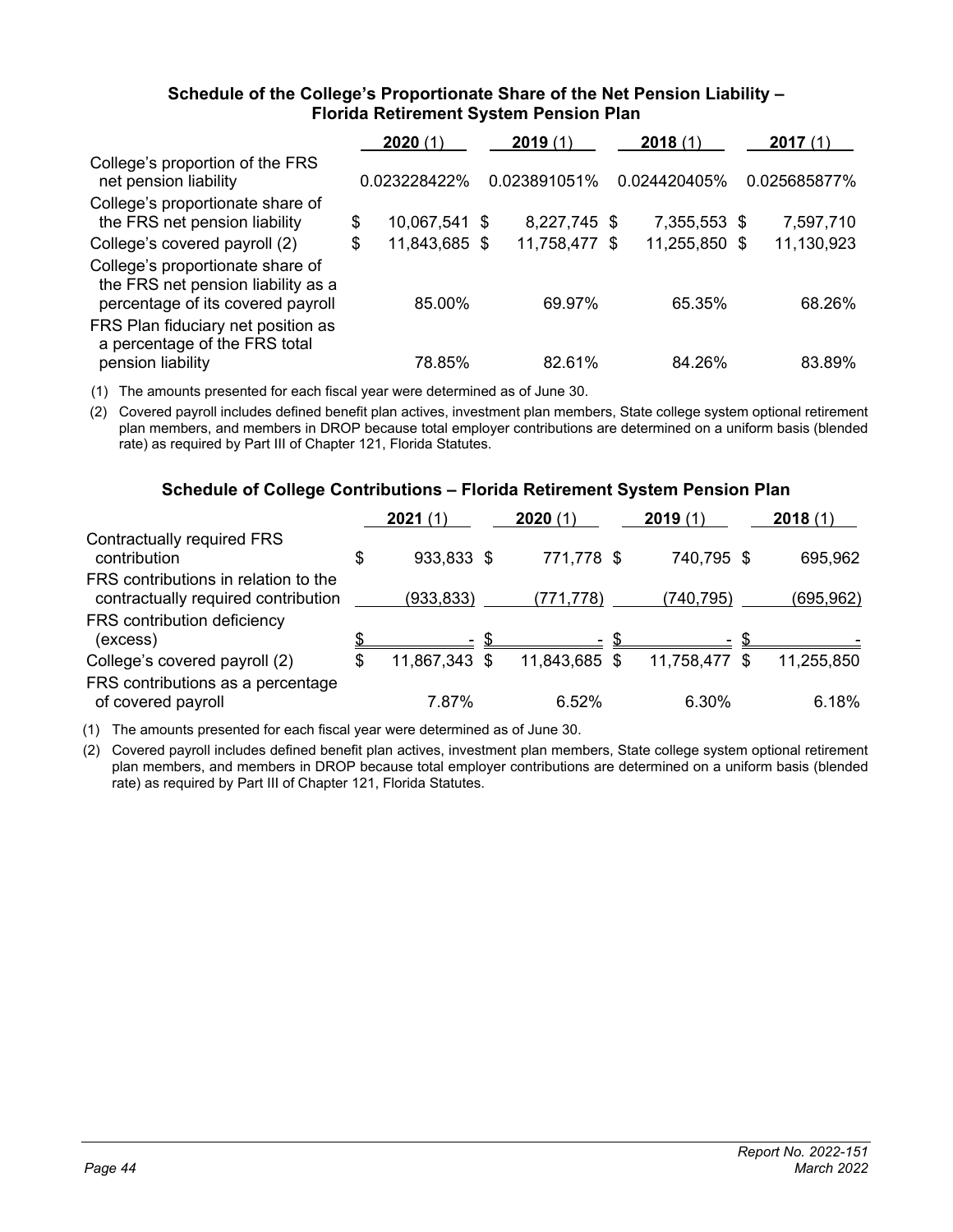|    | 2016(1)       | 2015(1) |             |      |               | 2013(1)      |
|----|---------------|---------|-------------|------|---------------|--------------|
|    | 0.026082766%  |         | 0.02825956% |      | 0.027927995%  | 0.021862005% |
| \$ | 6,585,919 \$  |         | 3,650,101   | - \$ | 1,704,017 \$  | 3,763,424    |
| \$ | 10,628,042 \$ |         | 10,680,858  | - \$ | 10,934,420 \$ | 11,011,239   |
|    | 61.97%        |         | 34.17%      |      | 15.58%        | 34.18%       |
|    | 84.88%        |         | 92.00%      |      | 96.09%        | 88.54%       |

| 2017(1)             | 2016(1)       | 2015(1)       | 2014(1)    |
|---------------------|---------------|---------------|------------|
| \$<br>668,667 \$    | 636,070 \$    | 688,992 \$    | 611,742    |
| (668, 667)          | (636,070)     | (688, 992)    | (611, 742) |
|                     |               |               |            |
| \$<br>11,130,923 \$ | 10,628,042 \$ | 10,680,858 \$ | 10,934,420 |
| 6.01%               | 5.98%         | 6.45%         | 5.59%      |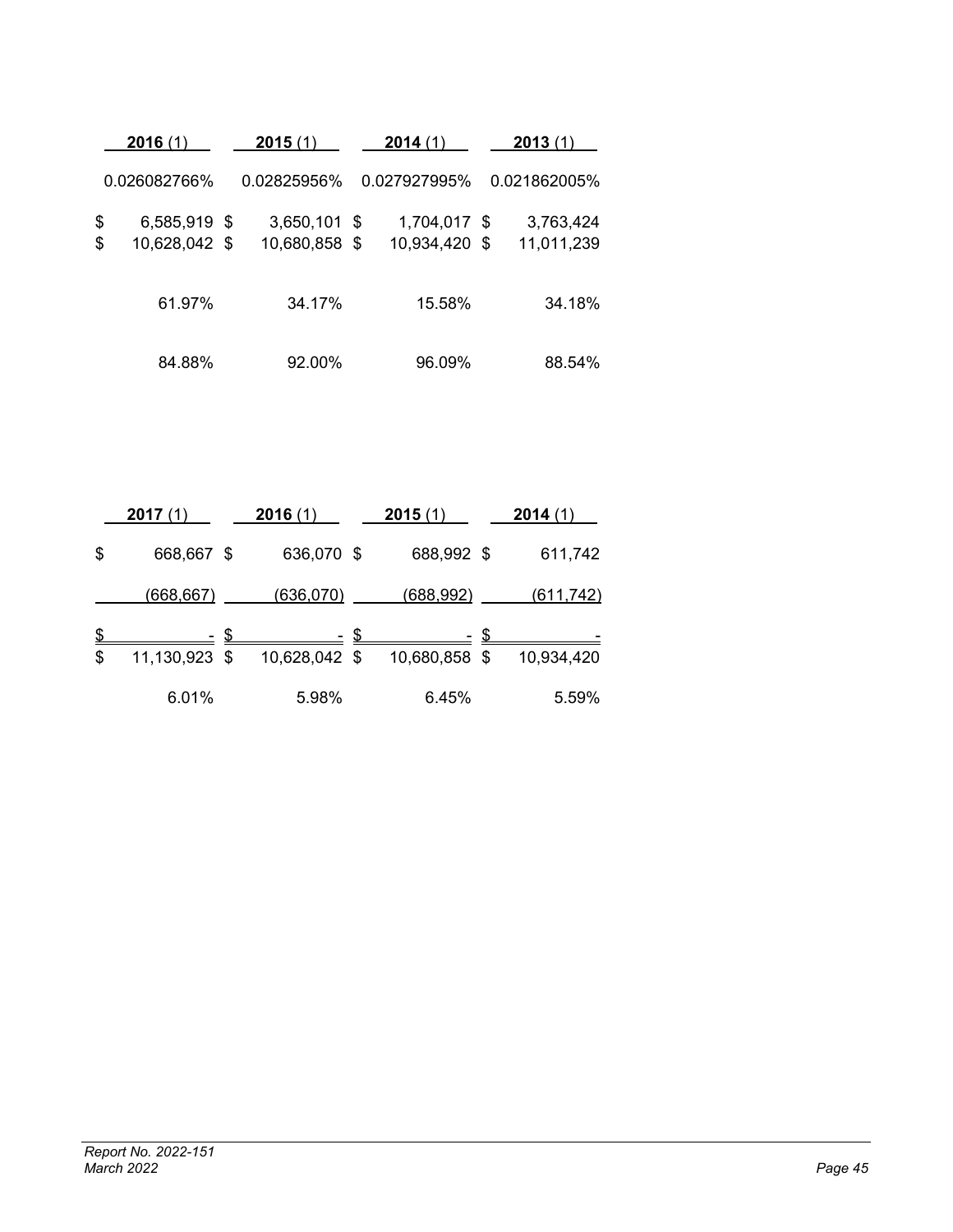#### **Schedule of the College's Proportionate Share of the Net Pension Liability – Health Insurance Subsidy Pension Plan**

<span id="page-49-0"></span>

|                                                                                                             | 2020(1)             | 2019(1)       | 2018(1)       | 2017(1)      |
|-------------------------------------------------------------------------------------------------------------|---------------------|---------------|---------------|--------------|
| College's proportion of the HIS net<br>pension liability<br>College's proportionate share of                | 0.029709732%        | 0.030831611%  | 0.030370533%  | 0.031818177% |
| the HIS net pension liability                                                                               | \$<br>3,627,510 \$  | 3,449,750 \$  | 3,214,452 \$  | 3,402,147    |
| College's covered payroll (2)                                                                               | \$<br>11,101,729 \$ | 11,053,135 \$ | 10,636,205 \$ | 10,416,343   |
| College's proportionate share of<br>the HIS net pension liability as a<br>percentage of its covered payroll | 32.68%              | 31.21%        | 30.22%        | 32.66%       |
| HIS Plan fiduciary net position as<br>a percentage of the HIS total<br>pension liability                    | $3.00\%$            | 2.63%         | 2.15%         | 1.64%        |

(1) The amounts presented for each fiscal year were determined as of June 30.

(2) Covered payroll includes defined benefit plan actives, investment plan members, and members in DROP.

#### **Schedule of College Contributions – Health Insurance Subsidy Pension Plan**

|                                                                    | 2021(1)          |      | 2020(1)       | 2019(1)       | 2018(1)    |
|--------------------------------------------------------------------|------------------|------|---------------|---------------|------------|
| Contractually required HIS<br>contribution                         | \$<br>172,107 \$ |      | 171,203 \$    | 171,205 \$    | 164,700    |
| HIS contributions in relation to the<br>contractually required HIS |                  |      |               |               |            |
| contribution                                                       | (172, 107)       |      | (171, 203)    | (171, 205)    | (164,700)  |
| HIS contribution deficiency                                        |                  |      |               |               |            |
| (excess)                                                           |                  |      |               |               |            |
| College's covered payroll (2)                                      | \$<br>11,119,554 | - \$ | 11,101,729 \$ | 11,053,135 \$ | 10,636,205 |
| HIS contributions as a percentage<br>of covered payroll            | 1.55%            |      | 1.54%         | 1.55%         | 1.55%      |

(1) The amounts presented for each fiscal year were determined as of June 30.

(2) Covered payroll includes defined benefit plan actives, investment plan members, and members in DROP.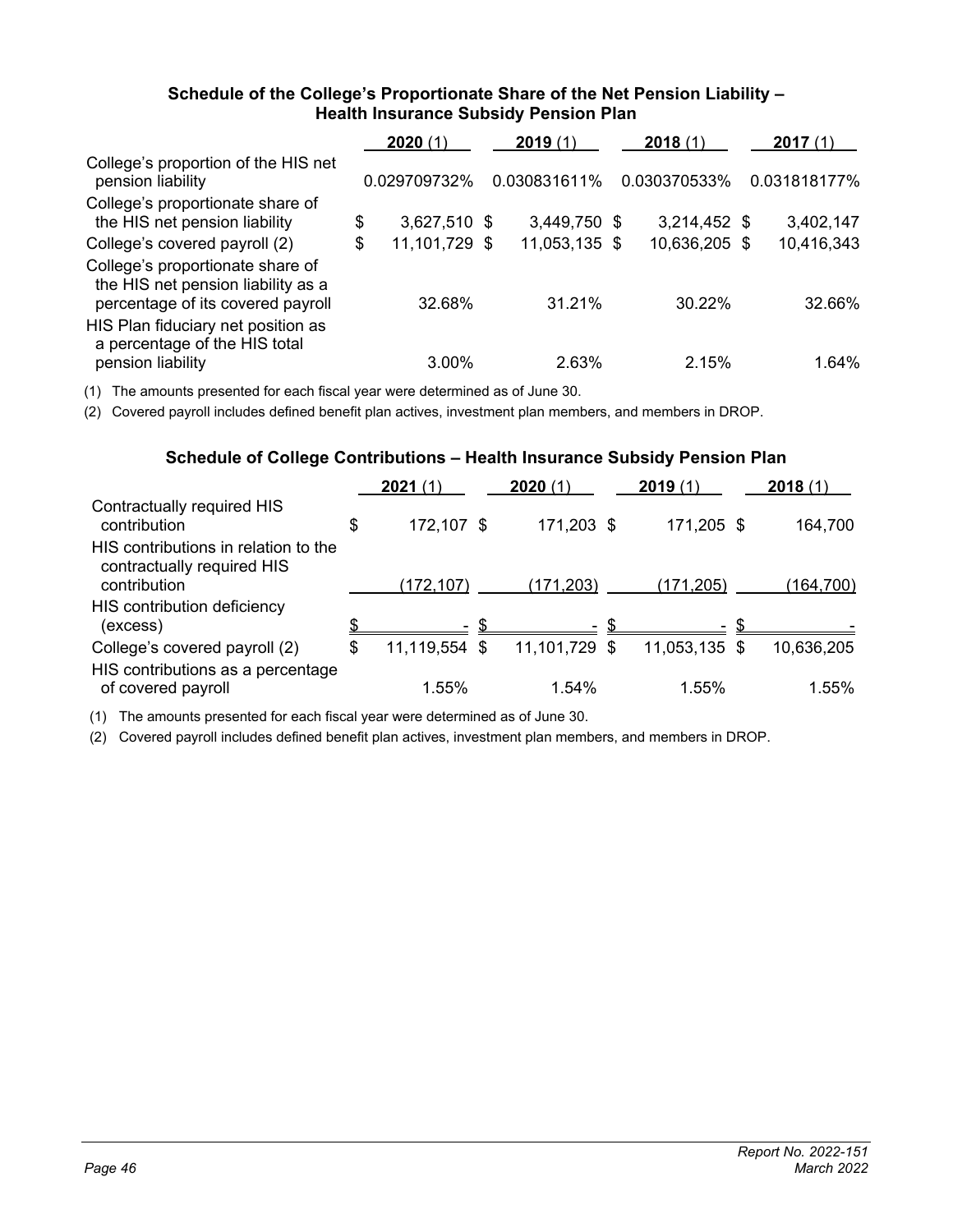|    | 2016 (1      |    | 2015(1)      |      | 2014(1)       | 2013 (1 |              |  |  |
|----|--------------|----|--------------|------|---------------|---------|--------------|--|--|
|    | 0.032044835% |    | 0.031664488% |      | 0.032235466%  |         | 0.031785278% |  |  |
| \$ | 3,734,694 \$ |    | 3,229,280    | - \$ | 3,014,095 \$  |         | 2,767,326    |  |  |
| \$ | 10,160,290   | \$ | 10,193,547   | - \$ | 10,298,141 \$ |         | 10,155,067   |  |  |
|    | 36.76%       |    | 31.68%       |      | 29.27%        |         | 27.25%       |  |  |
|    | 0.97%        |    | 0.50%        |      | $0.99\%$      |         | 1.78%        |  |  |

| 2017(1)             | 2016(1)       |      | 2015(1)       | 2014(1)    |
|---------------------|---------------|------|---------------|------------|
| \$<br>168,391 \$    | 164,250 \$    |      | 121,041 \$    | 110,428    |
| (168, 391)          | (164, 250)    |      | (121, 041)    | (110, 428) |
|                     |               | - \$ |               |            |
| \$<br>10,416,343 \$ | 10,160,290 \$ |      | 10,193,547 \$ | 10,298,141 |
| 1.62%               | 1.62%         |      | 1.19%         | 1.07%      |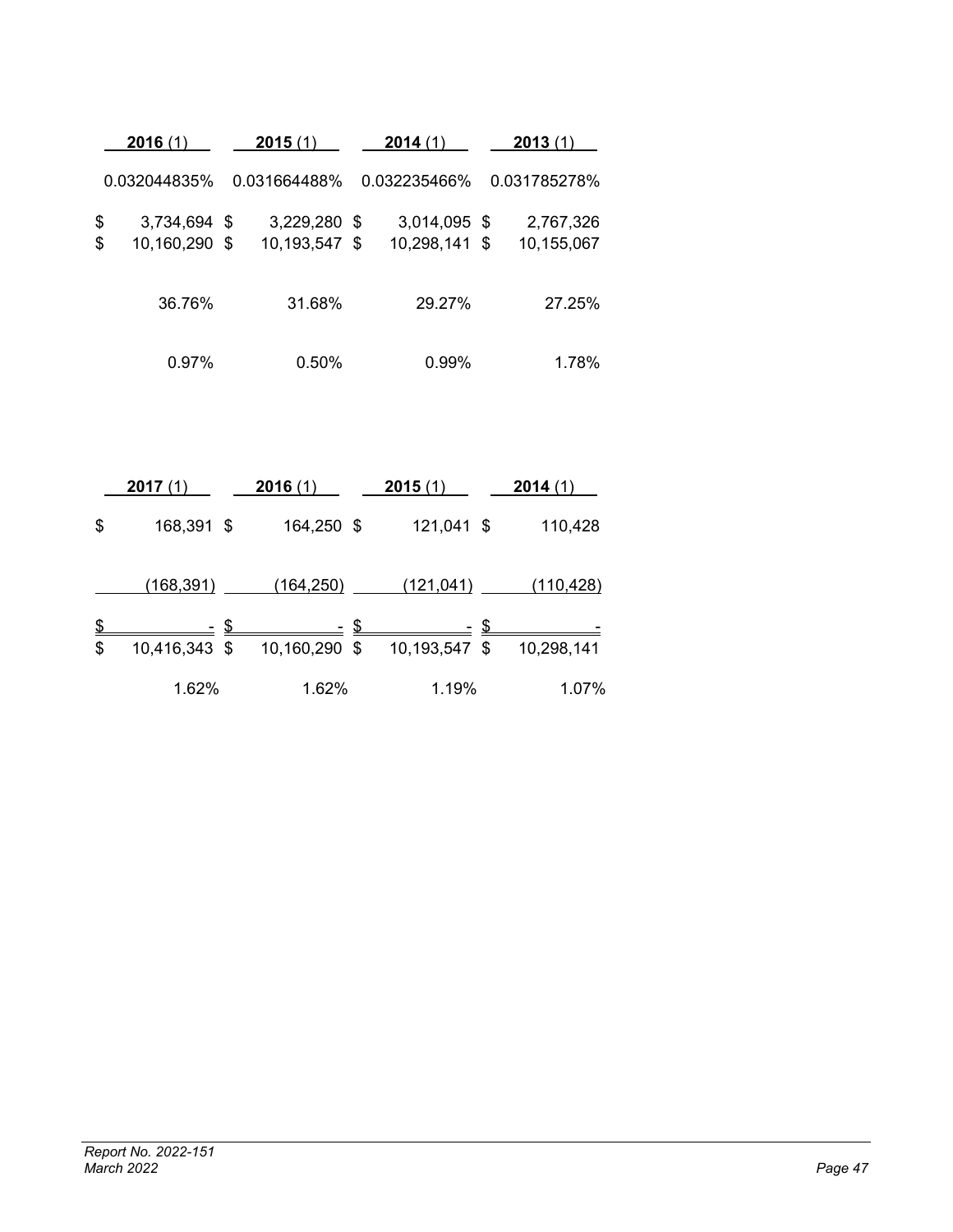## <span id="page-51-0"></span>**1. Schedule of Changes in the College's Total Other Postemployment Benefits Liability and Related Ratios**

No assets are accumulated in a trust that meet the criteria in paragraph 4 of GASB Statement No. 75 to pay related benefits. The June 30, 2021, total OPEB liability decreased from the prior fiscal year as a result of the changes to assumptions discussed below.

*Changes of Assumptions*. The discount rate decreased from 3.50 percent at the prior Measurement Date to 2.21 percent at the current Measurement Date. Mortality rates, retirement rates, termination rates, and salary increases were adjusted.

## **2. Schedule of Net Pension Liability and Schedule of Contributions – Florida Retirement System Pension Plan**

*Changes of Assumptions.* The long-term expected rate of return was decreased from 6.90 percent to 6.80 percent.

## **3. Schedule of Net Pension Liability and Schedule of Contributions – Health Insurance Subsidy Pension Plan**

*Changes of Assumptions.* The municipal rate used to determine total pension liability decreased from 3.50 percent to 2.21 percent, and the active member mortality assumption was updated.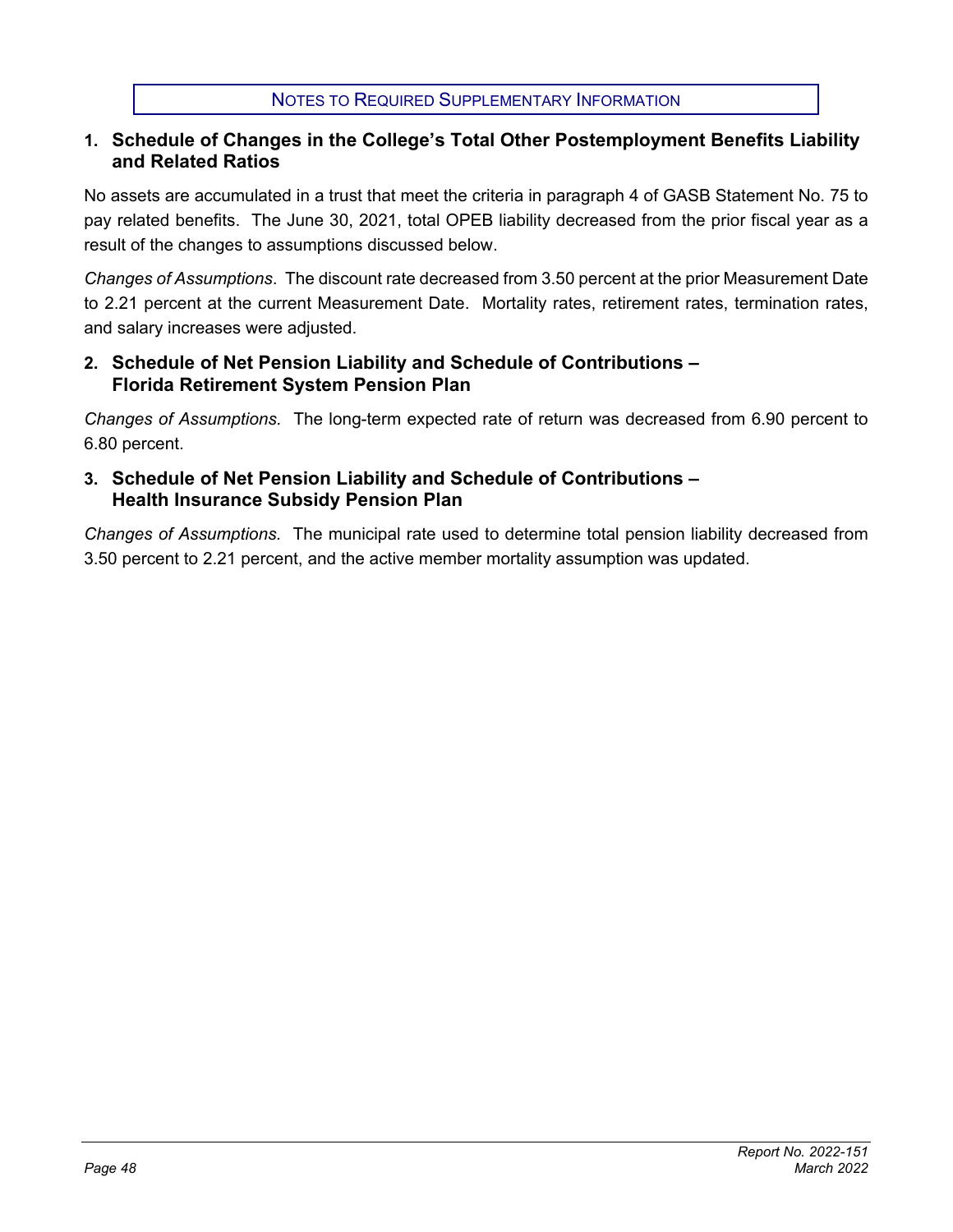<span id="page-52-0"></span>

Sherrill F. Norman, CPA Auditor General

# **AUDITOR GENERAL STATE OF FLORIDA**

Claude Denson Pepper Building, Suite G74 111 West Madison Street Tallahassee, Florida 32399-1450



Phone: (850) 412-2722 Fax: (850) 488-6975

The President of the Senate, the Speaker of the House of Representatives, and the Legislative Auditing Committee

## **INDEPENDENT AUDITOR'S REPORT ON INTERNAL CONTROL OVER FINANCIAL REPORTING AND ON COMPLIANCE AND OTHER MATTERS BASED ON AN AUDIT OF FINANCIAL STATEMENTS PERFORMED IN ACCORDANCE WITH** *GOVERNMENT AUDITING STANDARDS*

We have audited, in accordance with the auditing standards generally accepted in the United States of America and the standards applicable to financial audits contained in *Government Auditing Standards* issued by the Comptroller General of the United States, the financial statements of the Florida Gateway College, a component unit of the State of Florida, and its discretely presented component unit as of and for the fiscal year ended June 30, 2021, and the related notes to the financial statements, which collectively comprise the College's basic financial statements, and have issued our report thereon dated March 15, 2022, included under the heading **INDEPENDENT AUDITOR'S REPORT**. Our report includes a reference to other auditors who audited the financial statements of the discretely presented component unit, as described in our report on the College's financial statements. This report does not include the results of the other auditors' testing of internal control over financial reporting or compliance and other matters that are reported on separately by those auditors.

## **Internal Control Over Financial Reporting**

In planning and performing our audit of the financial statements, we considered the College's internal control over financial reporting (internal control) as a basis for designing audit procedures that are appropriate in the circumstances for the purpose of expressing our opinions on the financial statements, but not for the purpose of expressing an opinion on the effectiveness of the College's internal control. Accordingly, we do not express an opinion on the effectiveness of the College's internal control.

A *deficiency in internal control* exists when the design or operation of a control does not allow management or employees, in the normal course of performing their assigned functions, to prevent, or detect and correct, misstatements on a timely basis. A *material weakness* is a deficiency, or a combination of deficiencies, in internal control such that there is a reasonable possibility that a material misstatement of the College's financial statements will not be prevented, or detected and corrected on a timely basis. A *significant deficiency* is a deficiency, or a combination of deficiencies, in internal control